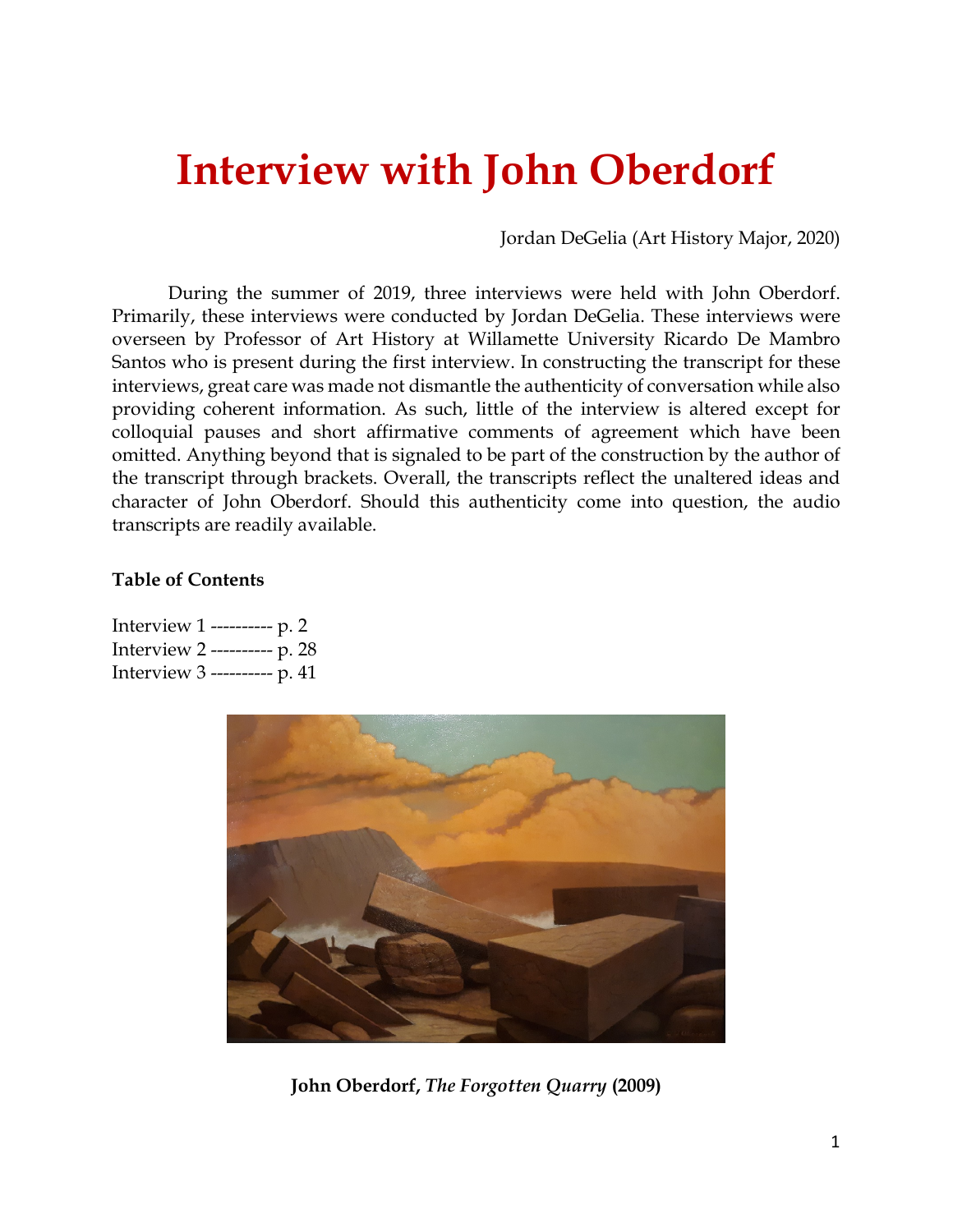## **Interview 1 - July 2nd 2019**

Jordan: Hello this is Jordan DeGelia, I am here with artist John Oberdorf and Professor De Mambro Santos, and we are doing the first of many interviews on July 2nd, 2019 in order to delve deeper into the work of John Oberdorf. So, John please… well how are you doing today?

John: I'm… as far as I know, I'm doing fine. The day is started. I have my coffee and then we're ready to go. If you want me to begin.

Jordan: Yes!

John: I can just... It's where I started. Is that what you were [referring to?]

Jordan: Yes! Well it's wonderful to be able to be in your presence. And I'd love to get into the very beginnings of artist career. You have told me a story before of your childhood. I would love to hear more about that story and how your early discoveries with the wax utensils used.

John: It's all a matter of human perception, and at the risk of sounding pompous right off the bat which I don't mean to do, I kind of like to go to what the Red Queen said to Alice: "When one begins, it is best to begin at the beginning." And that is where it starts for all of us.

Ricardo: Where is your beginning then?

John: My beginning is in Panama from the first memories. Occasionally, when I talk to kids, students in high school [or] middle school, I tell them because I believe this firmly, that the first images and memories that we have in our life are some of the most poignant and important. They help direct what we are going to become because of our reactions to our experiences. Mine or actually... I could say that I believe I remember just after being born which is a very strange thing. I could be wrong, but I don't think I am. Right after that, immediately, the first memories are from South Carolina where I was born walking around a car, and getting lost on the other side of the car beginning to cry because I didn't know where I was. You know, it's very easy for a tiny little someone who has just learned to walk to get lost which says a lot about our awareness of environment at a very early age.

Ricardo: And [it's] what you will be doing for your spectators because we are delightfully getting lost in many of your paintings. Searching, Searching, moving around.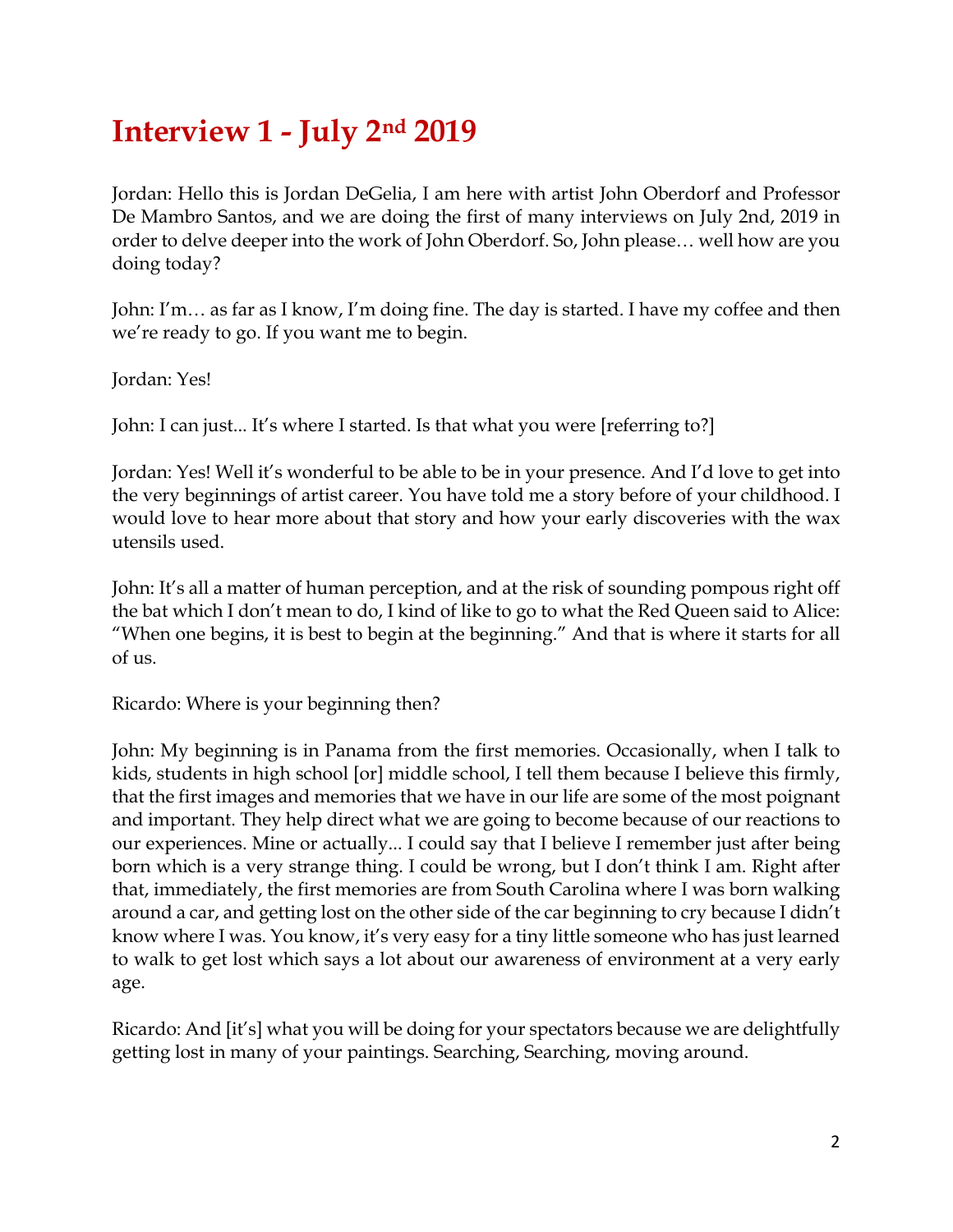John: Let's see how lost we can get. After that, I say that the memories that were the most important to me and some have been rekindled to me by our conversations are of Panama. My father was the air base commander of Albrook Air Force Base at the Panama Canal Zone. So, my memories really hinge on those early sites and experiences I had there. One of them that I haven't told you yet, I rediscovered the other day, [but] I always knew about it. When we are talking about my tendency to paint large rocks and fortifications where you don't really know if it's natural or not, that's just the way it happens, might have started at a trip to a place called Fort San Lorenzo at the mouth of the Chagres River in Panama. I remember being there with my dad and the sun was shining down on this grass which they kept very neatly cut by these old ruins. Fort San Lorenzo was built in 1587 and later was taken over by Henry Morgan, the pirate. He used it as a staging area to invade Panama City which was successful for a time as most things like that are. But the ruins are still there, and I remember walking along the grass and looking at these old fortifications and the arches. I looked at photographs the other day to see them, and I remember them from 64 years ago. At the time, my dad was showing me the ruins, and I was curious about them. There was a troop of Panamanian soldiers walking by, marching. I guess they were practicing marching and something like that, and I remember asking my dad if these fellows lived here. He said, "No, they are just practicing marching" or something like that. That was always a question for me because I didn't understand how people that looked like they belong to a fort actually didn't. Later on, I suspect, it affected by tendency to be interested in places that people have been even more than where they are. That is, I'm drawn to these places, imagining what… They're ghosts in other words, in a sense. So that probably accounted for some of that interest at an early age.

Ricardo: John, as a child for instance in connection with this experience in Panama, do you remember creating things, making drawings or taking images out of that experience?

John: Absolutely. It was the first time that I experienced [creating art]. At the time, my parents decided a box of crayons was the best babysitter. We lived in a house on the second floor. Everybody lived on the second floor because they didn't want snakes to get in. So all of your other stuff was your basement, the first floor. That's where my father kept all his tropical fish. He used to go into the jungle and catch his own tropical fish. He had angel fish the size of saucers and that always fascinated me. I would be playing with my crayons around two to three foot iguanas in our yard. So it was not going to be a normal upbringing and even though I had very little to compare it with because a child of that age really doesn't. These are the first things that you are seeing. I somehow knew that this was not a common experience. These huge volcanic boulders that were all over the place because the whole area is volcanic… I'll tell you my other experience because you should [record it.] You've heard it already, but it has everything to do with how I've dealt with things. I would be on the back porch and since we're talking about the crayons, for me, crayons were something to be played with. Everything was to be played with or fiddled with. I noticed how the crayons were getting soft. I couldn't really draw on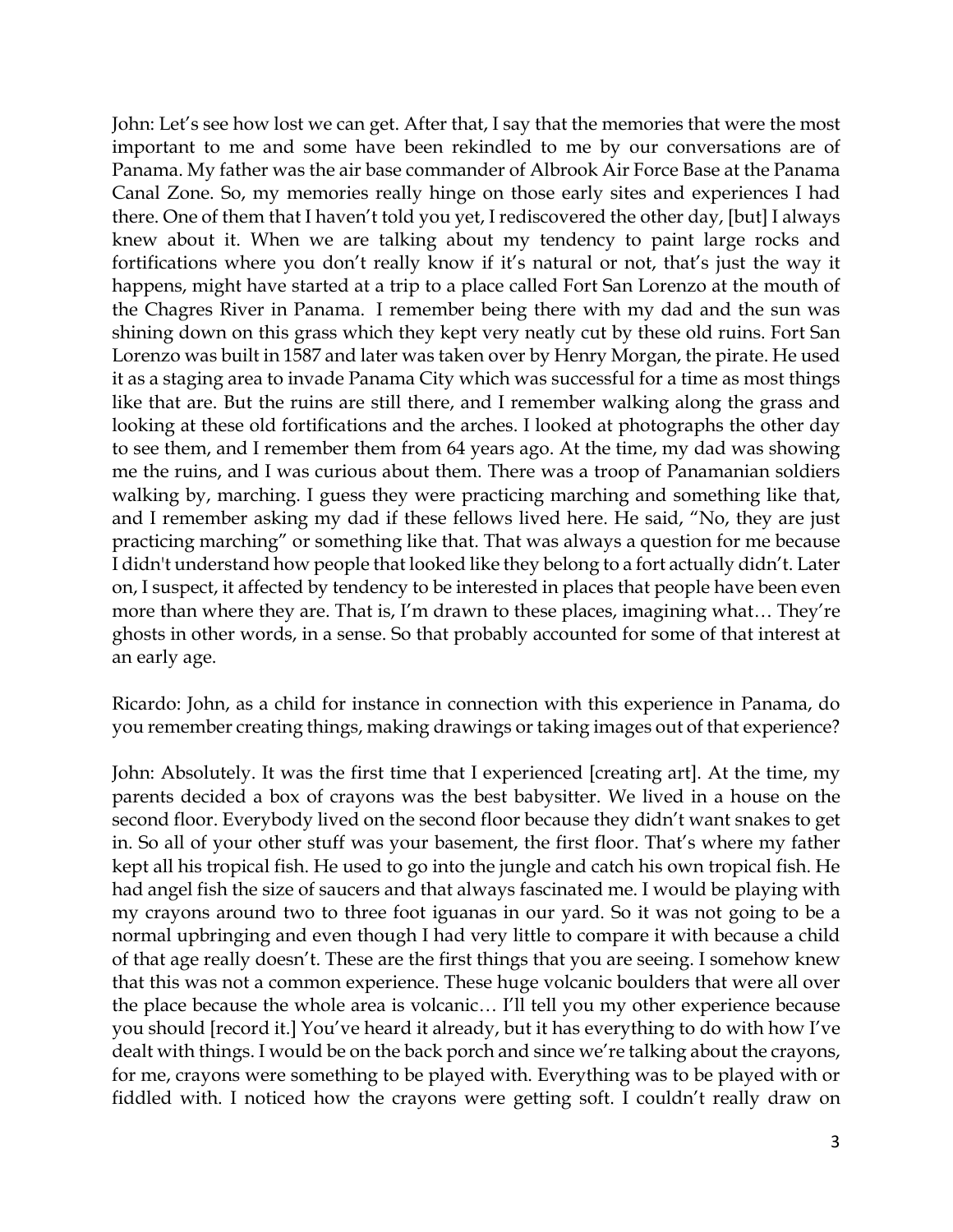anything with them. So I was playing around with them, twisting them into interesting little shapes. I didn't realize at the time because I hadn't ever been exposed to Henry Moore but that was a very early, early Henry Moore moment. Because these shapes were almost like some of his [works].

Ricardo: Interestingly, not only they were means for you to create something but they have been reshaped while creating that something.

John: Oh yes. Just as we reshape materials and the way I look at the earth in the natural and unnatural, things that have been created by man, I realized that nature is always in the act of reclamation. Things are changing constantly. And that's the way I paint. I can't not do it. It's a [rule], I can't use, you have to know the system. You have to know the rules, but then knowing them you, use them for what you want or break them as the case may be.

Ricardo: Then John, in that regard, when do you know? After you have started a painting, when you should stop because that is a topic in art history that many painters didn't know where exactly to stop? Not your case, but some of the ancient painters, they ruined their own works because they worked and worked extensively

John: They were obsessed.

Ricardo: What's the point for you of balance that you know you must stop? Is there any?

John: Ultimately, not officially, no. Each painting is different. I remember Demetrius Jameson at Oregon State telling me that if he wanted to, he could paint on one painting for the rest of his life. And things would continue to change.

Ricardo: That's the *Unknown Masterpiece* by Balzac.

John: There you go. And things change. Is that such a bad thing? Well, it can be if you are looking for a finished product. Part of the problem that we have in art today, and I'm not speaking about conceptual art. I'm talking about painting is that people have gotten so rigid in their understanding and material. Not that it's bad to understand the detail, but at some point, that takes over from the painting. It's like saying, "I always thought that Chuck was just a little too close." I don't want to see every pore in the skin. If that becomes the objective, well fine, but then the first time that's done, it really says whatever needed to be said about that like photorealism, you know. There is some fine, I've known some fine photorealists, but so far, it's different from the way I approach things.

Ricardo: Coming back to your childhood, do you remember when you were using those crayons in order to interact with things, elements, phenomena you were observing? Were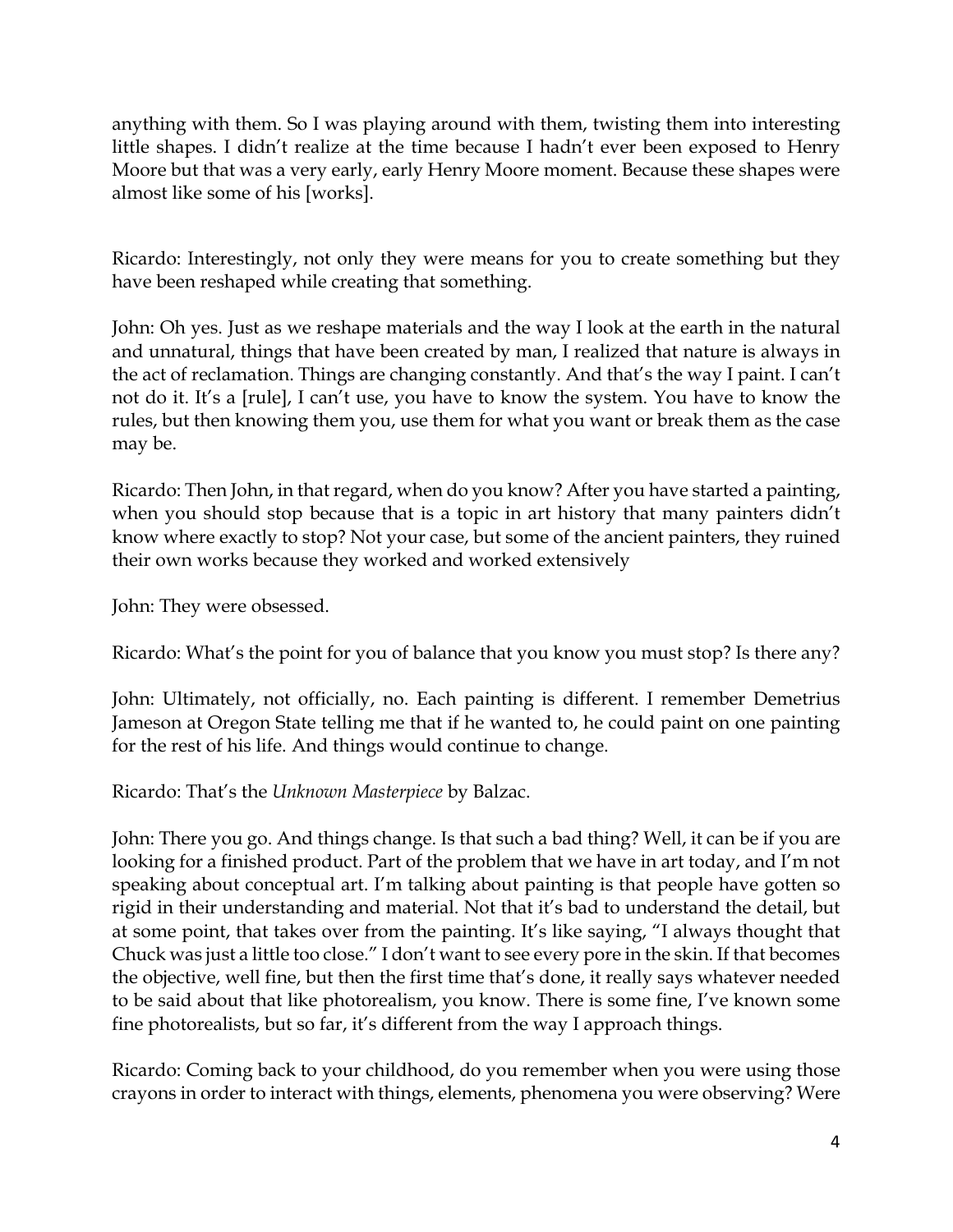they the objects you were trying to capture, or what kind of images were you searching for in the playfulness of that?

John: It was just spontaneous curiosity. And that is how it remains essentially, curiosity. I don't paint to produce a preconceived finished product. Because for me, I know that it is never going to end up to be the way I perceived it to be when I started. I could have any number of preliminary drawings for a painting and use them, but it's not going to end up the same way because I experience things on the canvas. If you're not experiencing things, if you're not exploring, if you're not learning something every time, are you really painting? If you look at YouTube, you'll see any number of people giving lessons: how to paint seascapes, how to paint [mountains]. And they have a system down to the nth degree. These are the colors. The colors are all, you know perfectly lined up and they know where...

Ricardo: That's the reason they have never created anything remarkable.

John: Take a look at my pallet. If you want to see a mess.

Ricardo: So spontaneity and playfulness were constant?

John: Yeah, and compulsion. I am compelled to do this and I always have been. It's like somebody asked George Carlin once, "Did you always want to be a comedian?" He said well not in the womb, but right after that.

Ricardo: But for you John, as an artist, in your childhood, you experienced and explored out of your curiosity. And you just mentioned, it is necessary for you to learn the rules. How did you learn the rules?

John: Absolutely [it is necessary for you to learn the rules.] By trial and error through learning from teachers who taught me some of the basics. One of the best things to learn was to set aside my preconceptions on how things ought to be. One of the most important things that I learned was a statement from Demetrius Jameson who I remember saying to me and it didn't register at the time because I was filled with sophomoric wisdom as they call it. He said, "Remember Johnny, drawing is just learning how to see." I didn't realize how expansive of a statement that was. How do we see ourselves? How do we see the world? How do we find things in things? You see things that are there; that's the way I paint, too. I will lay down glazes and find things in them. Since you have seen the really big piece "From the Ashes of Angels," you can realize there is only one figure where I refer to a photograph, and that was only from a memory that I had of the thing because I liked the angle of one of the torsos. All of the other figures were pulled out of the paint. But to do that, you have to know something about the human figure. I spent many days in life drawing where we'd start at 7:30 and end up at 11:30 or 10:30 painting or doing life drawings. So I figured that if one or a person can learn how to draw the human figure,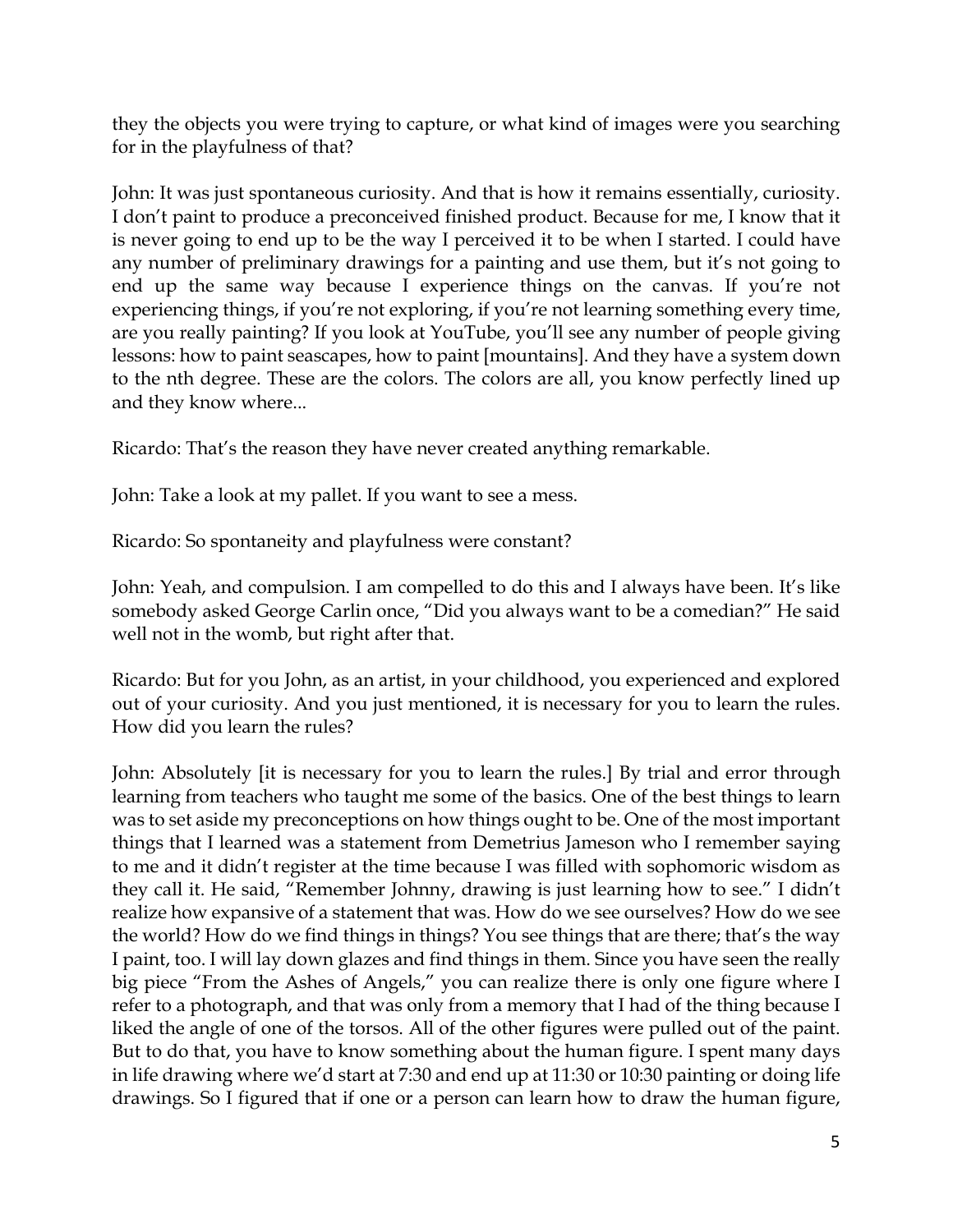they can pretty much handle anything because there are so many subtleties in the human form.

Ricardo: So basically, the human figure was some kind of methodological pretext for you to learn how forms can be shaped and reshaped over and over again?

John: And so it would be for anybody because of the nature of what you're dealing with.

Ricardo: Going through structure and forms?

John: Sure, structures, forms. Leaving what you leave out is as important as what you put in, especially in terms of light and shadow.

Ricardo: I'm just asking that, John because of course, in the development of your narratives and your poetics, the human figure tended to become a minimal tiny little presence while everything else became so structurally important.

John: Well, yes, absolutely. This comes back from my time in illustration where I was dealing with human forms and I was very interested in them. And I loved some of the old illustrators N. C. Wyeth.

Ricardo: Before moving any [more] forward in that direction, it's crucial for your development, let's go back to the childhood. You were talking about when you learned the rules. What was the school system that you went through?

John: Well, if you want to talk about being very small… Both of my parents really encouraged the arts in their kids. It's kind of surprising because my father was 26 years in the air force. We were almost two generations removed and he was very much a Victorian in many ways, a Pennsylvania Dutch Lutheran. He encouraged [art] and my mother had gone to acting school at the Pasadena Playhouse in California. She was there around the time of Victor Mature and people like that. If she had continued…

Ricardo: Did you ever go with her to the performances or the [playhouse]?

John: No. This was very early on in her life. Long before I came on the scene. It was just before the war. She encouraged me, and she could draw. [She] did pretty well at it. I [didn't] have that really formal instruction, but it was instruction of a kind. I was doing drawings and she would be watching me finger painting. I did my first finger painting there which I kind of liked. I really like getting into the materials*.* In fact, only in the last few years, a few years ago, I did an entire canvas with my thumbs in acrylic.

Ricardo: Oh my God, I'm sorry to interrupt, but that reminds me of one of the most interesting stories in 17th-century Dutch Art History. Cornelis Ketel exactly in the year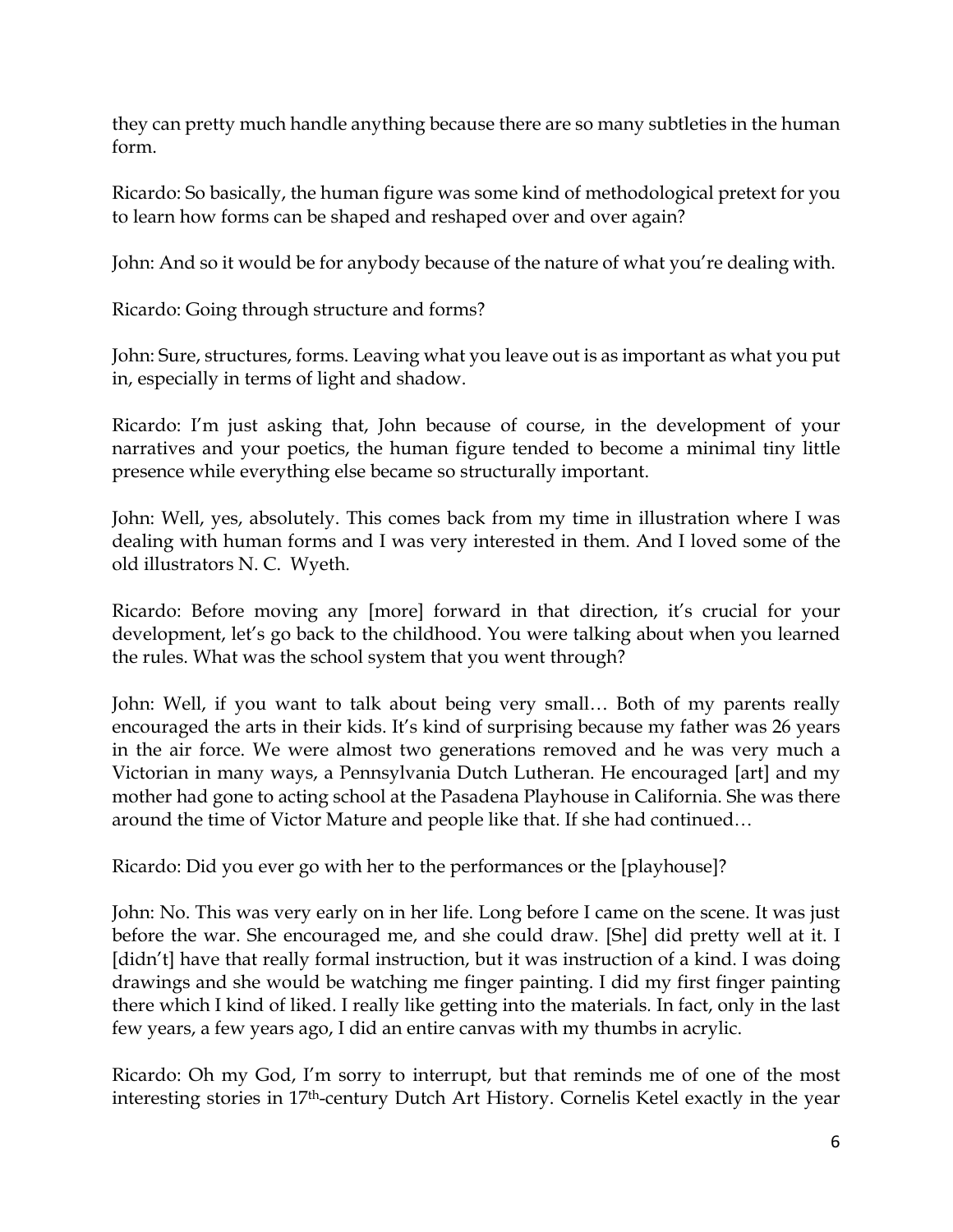1600, he decided to refrain from painting with brushes and use first his hand fingers and then his toes, then only his feet. Remarkably now with the diagnosis and all the techniques to verify the technical approach of an artists, we know for sure, he painted with his hands and feet. Remarkably naturalistic, portraits.

John: Well, if you want to talk about the immediacy of taking an idea from the mid and having it transferred out onto a canvas or piece of paper, I mean, you can't get more immediate than that. I remember talking to some kids and they liked my drawings and they said, "well, I can't draw a hand; I can't draw a foot." I said, "yeah, but you recognize and know what they look like." And if you know what they look like, what is it that blocks us between our brains and our fingertips? We have these natural blockages that automatically tell us, "I can't do this." So I said, "Do it anyway." If you have the inclination, and if you do it enough, you'll find you not end up being absolutely precise, but you'll be a lot better at it than you thought you might be.

Ricardo: Was that a technique that someone taught you when you went to school? You were talking about your formal or informal training as a child.

John: Well, there was formal training of course when I went to Oregon State in 1971. My first year was at Eastern Oregon College.

Ricardo: Did you reach the college with the decision of majoring? In which discipline?

John: It was after my first year at Eastern Oregon College. I had majored in General Studies because I didn't really know. I just couldn't figure that out because everything was presented to me as: well, you're going to have to find a career someday. I wasn't sure. I knew I had liked to draw, and I had just gotten started in doing a little painting. This is back in 1970. So it was a matter of graduating into the idea that I don't want to have just a General Studies major. I want to do what I'm good at. I made a formal inner decision. I'm going to continue doing this because this is what I do. It's not a decision like, I am going to be an artist. It was a recognition that this is what I've always done and this is what I'm always going to do. You know, I'm not going to stop doing it no matter what I do otherwise to make a living. It is just something I am always going to do. So that probably happened in 1971. The decision that well this is it.

Ricardo: Do you have that type of [stimulating] moment in which you heard your inner voice? Can you tell us?

John: Yes, I did. It wasn't. It was very simple and I don't even remember where I was at the time. I just said, yup.

Ricardo: That's the road.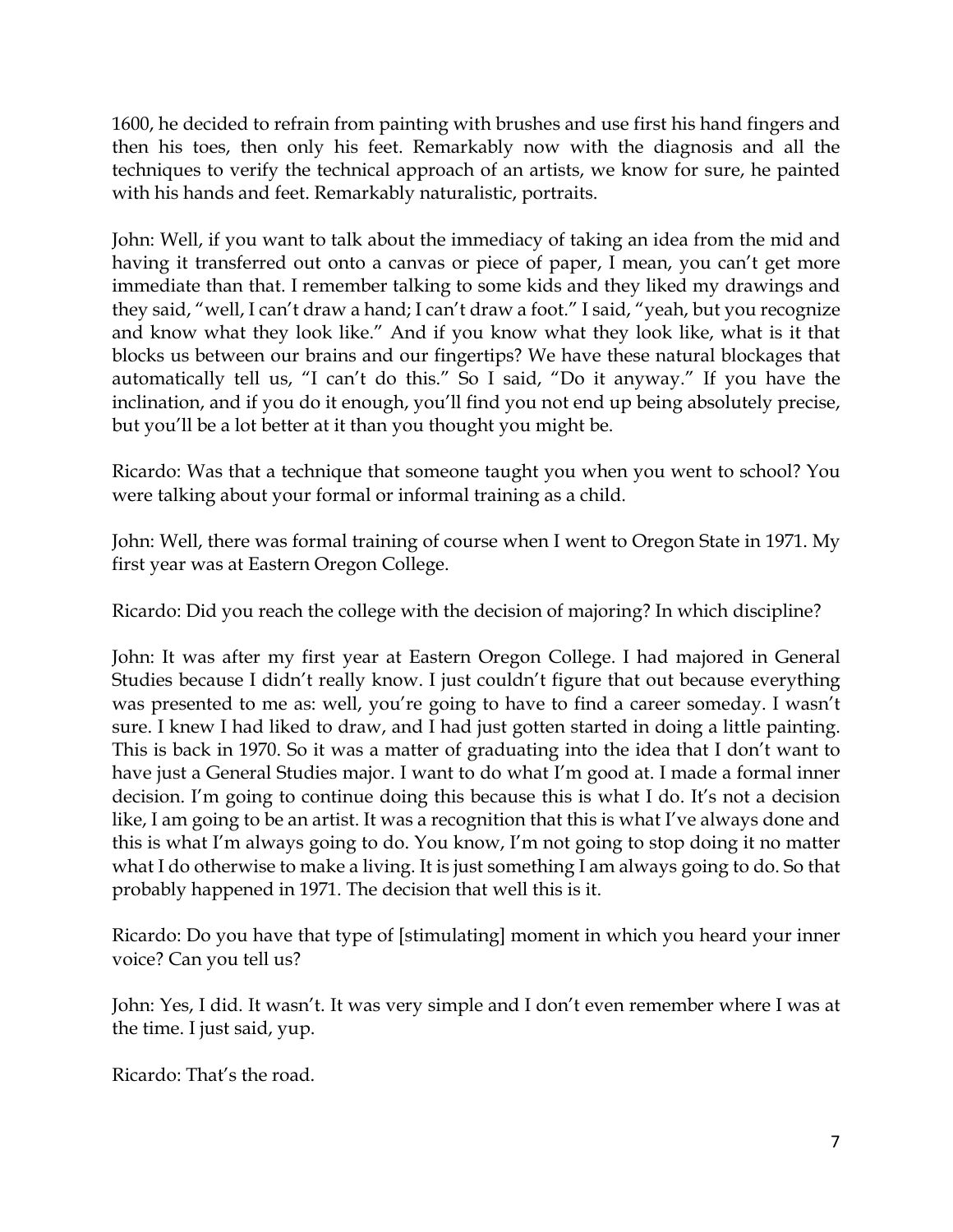John: That's the way I am going to continue with this because this is the one that is most obvious to me. So, it was never a matter of I'm going to decide that this is my career. It was this is what I do.

Ricardo: So the University has played a very important role for you? The university has played a very important role clarifying your very being?

John: Oh, absolutely. I was fortunate at Oregon State because we had some really wonderful professors there at the time. Most of them had been coming out of the abstract expressionist schools in the Midwest.

Ricardo: Can you name a few?

John: Absolutely! Allen Monroe would be one. Demetrius Jameson would be another. There was also Sandgren who I didn't take too many classes from. They were all buy and large. Shepard Levine [was another.] These were excellent [teachers.]

Ricardo: If it were, I know it might sound reductive. But if you were to organize your mindset and just see things that you might have learned from each one of them, would it be a possible list for you to make?

John: Oh yes, well the ones that I mentioned, certainly. Berkley Chapell was another one who became my counsellor.

Ricardo: And what did you learn from every one of them that you can recount?

John: From Berk', I learned about glazes. And he wasn't the only one. Demetrius was the same thing. So, we kind of bounced back and forth.

Ricardo: Can you explain that?

John: How that started building a canvas, how to stretch a canvas, which I hate doing to this day. Its labor intensive and so I buy pre-stretched canvases when I can, but you can't always do that if it doesn't fit the size or shape of the idea that you've got at least in your head at that time. Then you have to do it. Then it was laying down the ground, the gesso. At the time, we were using the old formula basically linseed oil turpentine, a little Damar varnish and mixing that. It was wonderful for painting while you were painting. But they would never dry. They just didn't dry. You would have to wait when you put a surface on, you would have to wait a week almost before you could go back and into it because you would destroy what you had already done. Now, we have mediums like Liquin by Windsor Newton. These faster drying things. While there not quite as fun to work with in terms of mixing with your paints, they do dry very fast. You can literally put on two coats in a day, and you can mix also. In fact, I'm thinking of going back on occasion on to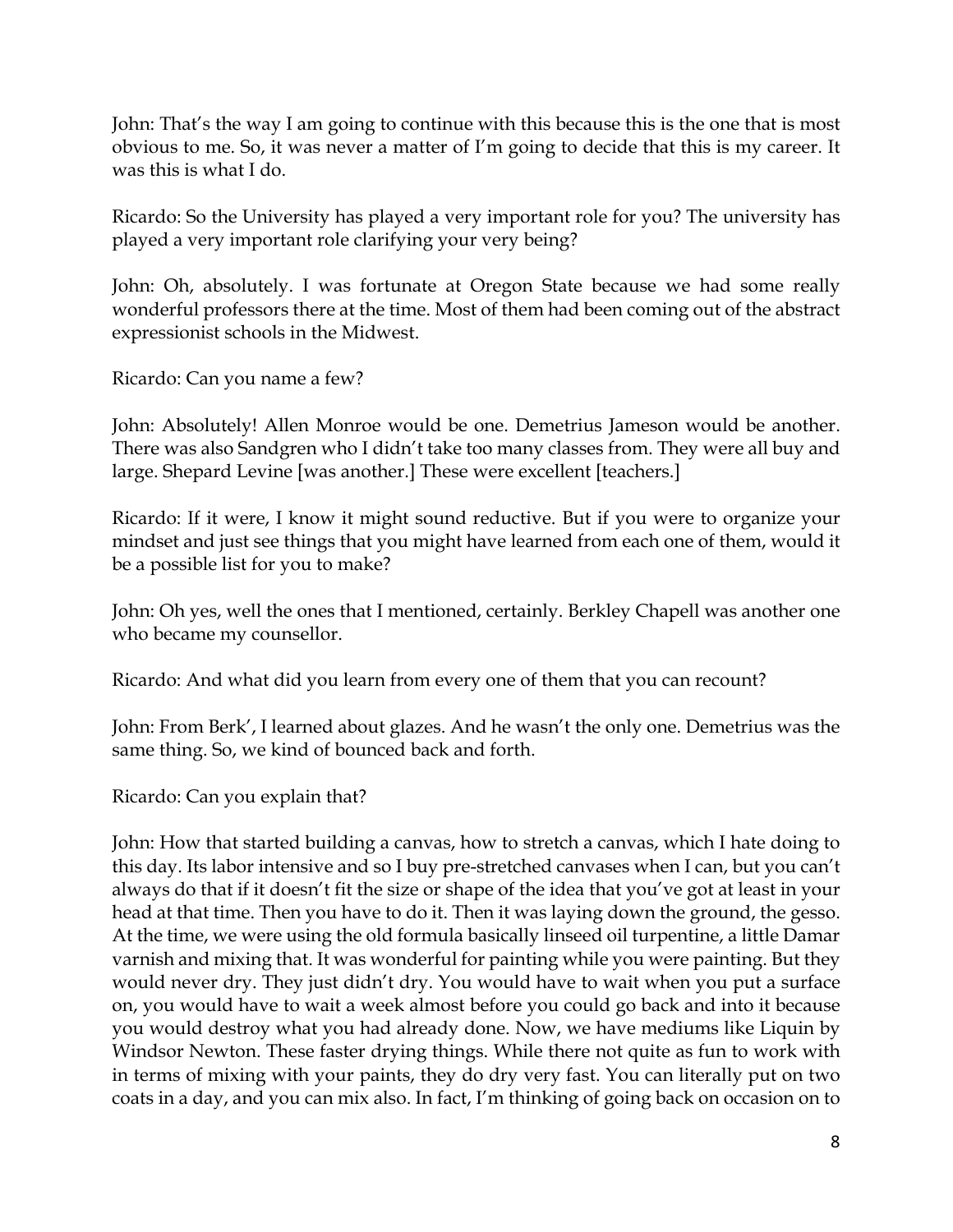using the old formula to start the painting for the immediate gesture finishing off with the other for the hardening up and the finishing off of a painting.

Ricardo: What about the other professors you had?

John: Well, those were the ones I already mentioned certainly. For drawing, Clint Brown was excellent, still is to this day. He came out of UCLA, I believe. I think they were taking pre-med classes, so you're talking about medical illustrations almost. Or it was being taught by the art department at that time. We didn't have that at Oregon State. I had to learn that from my Life Drawing classes destroying a lot of *National Geographic*.

Ricardo: Now, John, back in the sixties, there was the [emergence] of a new category, the design, aside from illustration. It was also a very poor reception at first, so there was a prejudice at first. One thing was the "high" art, fine arts, and the other is to become a technician of images to provide design images or illustrations. How did you field that back then?

John: I really concentrated on illustration. I actually did sculpture at first. After about a year, I realized that, and I always did a little bit… I'd always take a sculpture course. You'll see a couple of my things you have here that I did in resin cast. I realized my efforts were going to be best on a two-dimensional surface. So I was doing that, and I was concentrating on.

Ricardo: Which is never bi-dimensional. Right, in your case, it's very sculptural.

John: Yeah, well it's bringing out the sculpture in the two dimensions and from the mind. That's all about the mind and the perception. So yeah, I had not stopped sculpture, but I concentrated more on the drawing and the illustration. It was probably in the beginning of my junior year that I concentrated more on the painting as well. It had an illustrative sort of emphasis.

Ricardo: How would you define that illustrative emphasis, John?

John: Depicting literal content of a story on a two-dimensional surface. I was a big fan of N.C. Wyeth and am to this day and a number of others as well. I would say the people that he learned from as well were very important to me. I also learned from looking at the work of Frank Frazetta who did a lot of the Pulp Fiction illustrations and Edgar Rice-Burroughs and the Conan stories. I found at some point because I even started to paint a little bit like that at the time 'cause I was thinking about doing this and doing the illustration. Which I did for a little while, but I never quite caught on to that because I got tired of drawing or painting what other people wanted me to draw and paint. But, I was finding, I was looking more and more at the landscape behind the figures than I was at the figures at a certain point. I appreciate them and I come back to them on occasion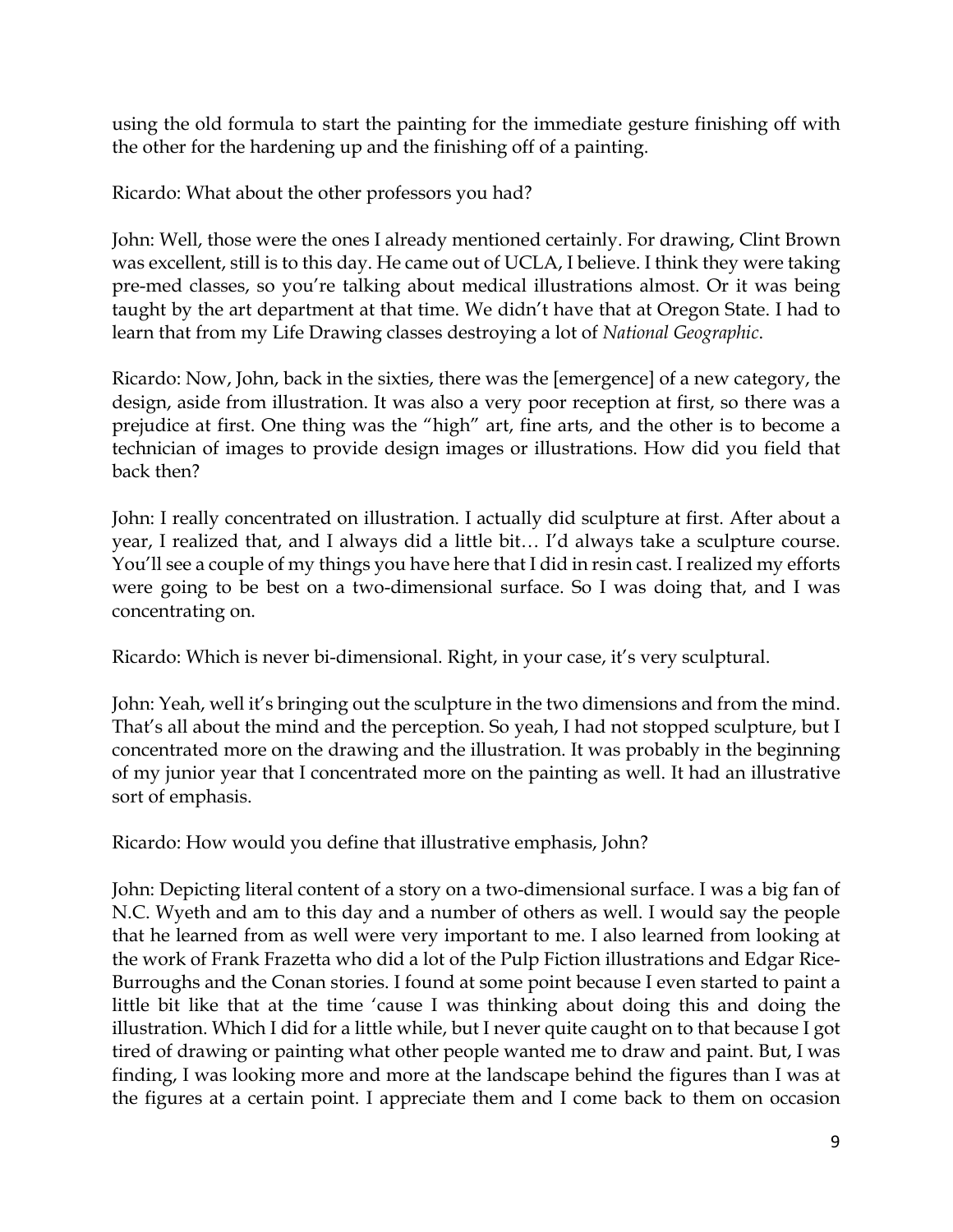because I'm not absolutist in terms of approach to a painting. I'm kind of like Billy Pilgrim in *Slaughterhouse Five,* Kurt Vonnegut's [character]. I go back and forth with time with each painting. Each one is going to be different. You've seen a few of these here and some are absolutely completely different because I was thinking different at the time. And why should you fight against that?

Ricardo: You could say that with you there is a constant beginning because it all begins, begins, but there is always a development. Never an ending.

John: It's like the old philosophical statement becoming is superior to being.

Ricardo: Would you think that that kind of approach has helped you to refrain from subordinating images to texts as a prerogative for illustrations?

John: Absolutely! There are times when I will refer to literary material. In fact, what started that big painting *From the Ashes of Angels* was a book that I had read by Andrew Collins called *From the Ashes of Angels*. His premise was trying to find out what the origins of these iconographic images, what they come from, what they really mean. For me, I tend to check the box at the bottom that says, "all of the above." Where do Angels come from? Spirit Beings? Ancestors? Spirit Guides? Or Collins has suggested they come from the memories of a fallen civilization or lost race that he referred to as the Watchers. Well, I found that really intriguing.

Ricardo: That's a very important element, John, an element that I would like for us to excavate further because you mentioned that particularly this painting was based roughly, vaguely on a text, on a book that you read.

John: I was staring at this 5  $\frac{1}{2}$  by 5  $\frac{1}{2}$  foot canvas that I had laid down.

Ricardo: After you read the book?

John: After? Well, no the canvas had already been there.

Ricardo: But I mean the book, you had already read?

John: During, you know? It was apart from.

Ricardo: Oh, okay…

John: And I was… I knew I was going to do something with it but I wanted this kind of umber ochre ground on it, and I wanted to pull some images out of that. And through the glaze. And I had an entirely different concept when I started.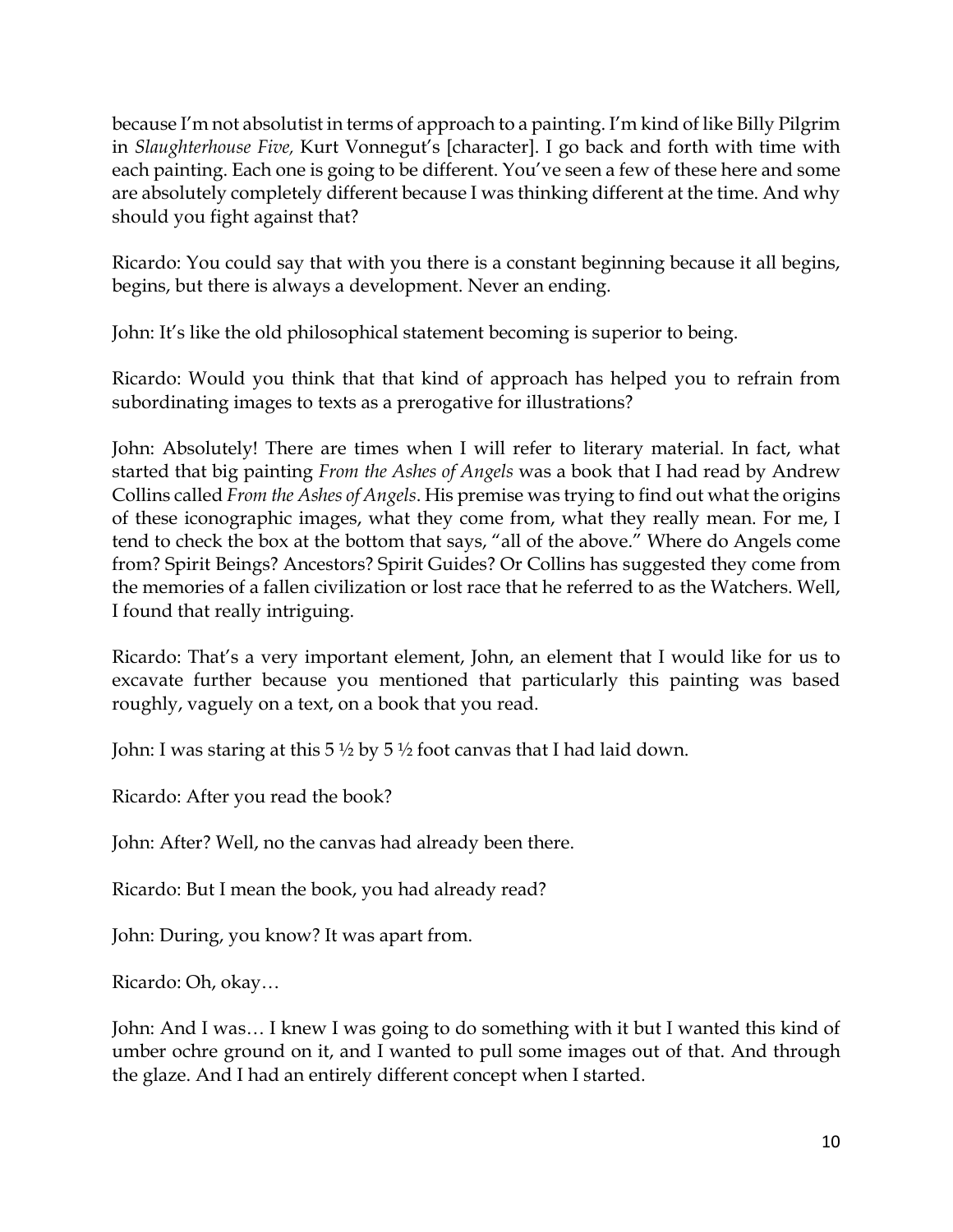Ricardo: What was it going to be like?

John: Well, it was going to refer more to some of the ancient Egyptian imagery from Horace and Thoth and Tahote or later Hermes Trismegistus, the Thrice Great, the god of science and wisdom.

Ricardo: The emerald tablets.

John: The emerald tablets of Thoth. Um, and that's where it started, but it wasn't quite working. After I had read that book, images started popping into my mind, and I thought well how do I do this? I knew I was going to do. I will also say part of this is a reference to your presentation of the Renaissance drawings. Yes, it definitely does because it was reminding me of images I had seen in the past of how they used to draw. The sepia on darker paper. I was also impressed with their absolutely precious use of paper because they didn't have as much of it. If they had access to the paper we have now they would be out of their minds. They would be crazed.

Ricardo: Oh my God. Or they wouldn't, so I'm glad you are… So in other words, John, you had a certain idea in your mind then you are staring in this vague chaotic shape, and in the meantime you were reading this book. Sort of an intersection?

John: Yeah, it just kind of transferred over to what am I doing? Because I was taking on top of the ochre umber, a translucent umber glaze that I was putting. Just seeing where it goes, putting it on. That's how I start. Find images. You know, something will lead to something. Something always leads to something.

Ricardo: And then when those images. Especially the human figures, they started emerging. Would you say the attributes, they could be somehow related to the book as well?

John: Yes, absolutely. I find things and my mind works on them, and it refers back.

Ricardo: So we have found Ovid's *Metamorphosis*, the textual basis for it.

John: Yes, basically. It was there and these things started popping out. It is almost as if they are painted before they are painted, in a way. You know to a degree what the attitude is going to be. It's just like drawing the human form. A human has its own backbone, it's own spine, its own direction or thrust. You find what that is and work on it, and everything else surrounds it.

Ricardo: And that remark, John, really leads us back to your moment at the university when you were discovering yourself and you were first approaching the world of illustration. Could you describe that period a little bit?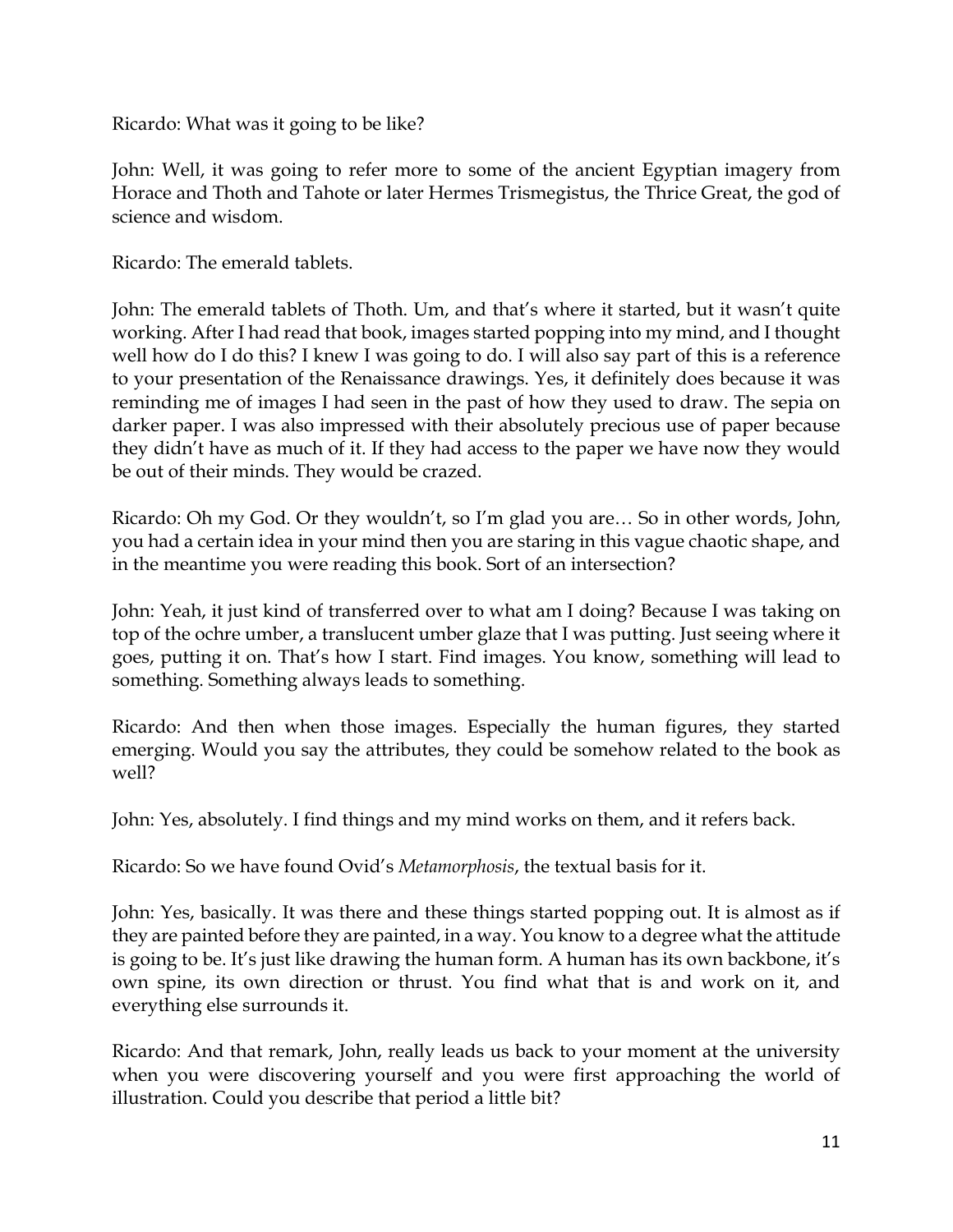John: Basically, to describe the academic process, part of it is a drudge, frankly. You realize after the experience that more of what you learned. The learning process continues. It's the old statement: "If he is indeed wise, he does not bid you enter the house of wisdom, but rather lead you to the threshold of your mind." The best professors do this instead of teaching students what to think…

Ricardo: Henri Matisse's master Gustav Moreau once claimed that, "A master should be a bridge."

John: Yes, instead of teaching them what to think, you offer a means by which they can learn to think. As they say, the human brain isn't even formed until about age 25. I suspect for many people, it is way beyond that.

Ricardo: (to Jordan) Are you 25?

Jordan: I'm only twenty…

John: Okay, we so you're ahead of the game. Yeah, in terms of that, I tell people… I don't want to whip any religion in them, but there is a statement I remember. I think it Paul's letter to the Salvador-Dalians or something like that. I think he wrote a whole bunch of letters to people.

Ricardo: Now there was the letter to the Magrittians.

John: Yes, there you got the "Magrittians." It goes: "When I was a child, I acted as a child. When I became a man, I put away childish things" and here I add "and so I thought." I learned at some point that I had not put away childish things, and that I had no intention of doing that. But, I would change the word childish for child-like because it has everything to do with attitude, how we see the world. How we see the world of we're a painter is how we paint. To have that sense of awe and wonder at the world. There's a lot of really awful stuff out there, and that's why I don't paint that. I'm more interested in other imagery, other things that compel me. That I find more interesting, aweinspiring. I always wondered why during the day a policeman would do his job then want to go home and watch police shows. You've got to be a real sucker for punishment.

Ricardo: So in your case, John, at least at that stage of your career when you were in university. Part for you to explore the possibility for you to given people for them to awe, giving them their own wonder experience.

John: That's why paintings are an experience, a window.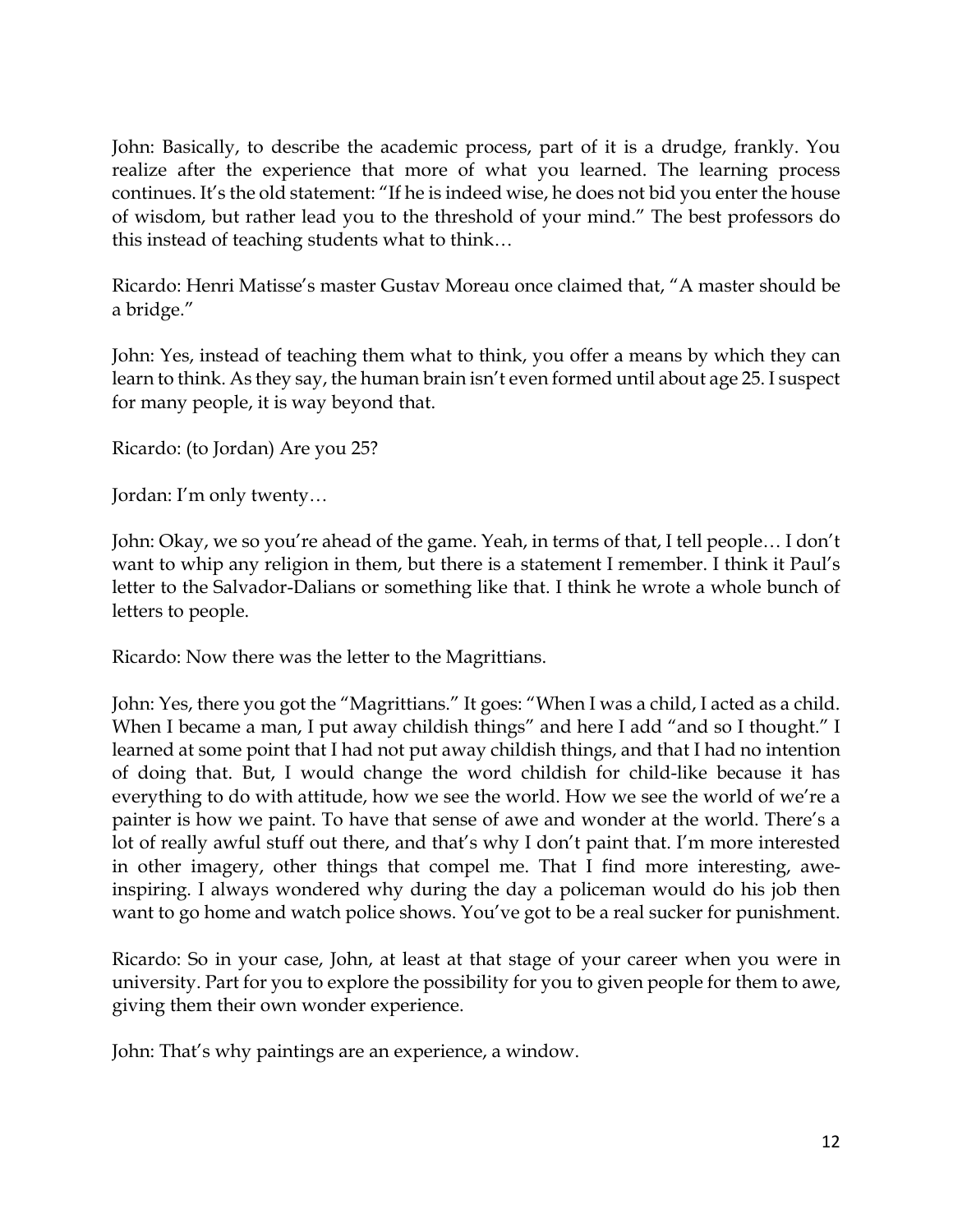Ricardo: Right, but in your case, at that stage in your career, you sought for sources in texts in other narrative.

John: It wasn't always seeking for them because I was thinking in many ways the same way I do now. But I was also dealing with the reality of how am I going to make a living at it? That's why I was concentrating more on the illustration and I was compelled by it. Later on, I realized this was really…

Ricardo: And between choice and profession, what were the stages you had to go through to become an artist in illustration, in the market of illustration?

John: Well, yeah, part of that is I really never figured that out. That's because I did not have the mind of an entrepreneur. You have to do that to be really successful at that sort of thing. After that, it becomes more about the entrepreneurship almost than it does about the [product] that you're putting out. Which is what pushes me away from that. Any number of people present themselves and the term artist is tossed around like popcorn in a movie theater. Everyone and their pet dog is an artist. I don't even use the term anymore. I just say I paint. I'll let the people consider me to be whatever they want. But this is what I do.

Ricardo: You did have some contacts because you created many beautiful, very enigmatic illustrations for [publishers.]

John: Most of those I did in the Bay area. It was magazines basically, children's magazines. Even I did some political illustration at the time because I had it open to me. As long as it was more conceptual and not dealing with the political so much. More in the way of the mind works and whatever is conveyed that way. I was more at home with that and did that. I even did some illustrations for the Oakland Public School system for a while. Which was really a drudge 'cause it was describing certain things: how a child first learns to go to the bank, for instance, that sort of thing. The imagery that… which interested me really not at all. I understand how it's nice to teach a child how to learn to go to the bank, but oh my god. My creativity was really right out the window on that one.

Ricardo: Especially in this field because you are commissioned, right. All the images and they are somehow prescribed within the text.

John: I found it very difficult to stay rigidly to what they were looking for. Because I was always wandering off into my own thing. I couldn't be at home with that.

Ricardo: Were there cases in which you were satisfied with the result and the connection between text and image?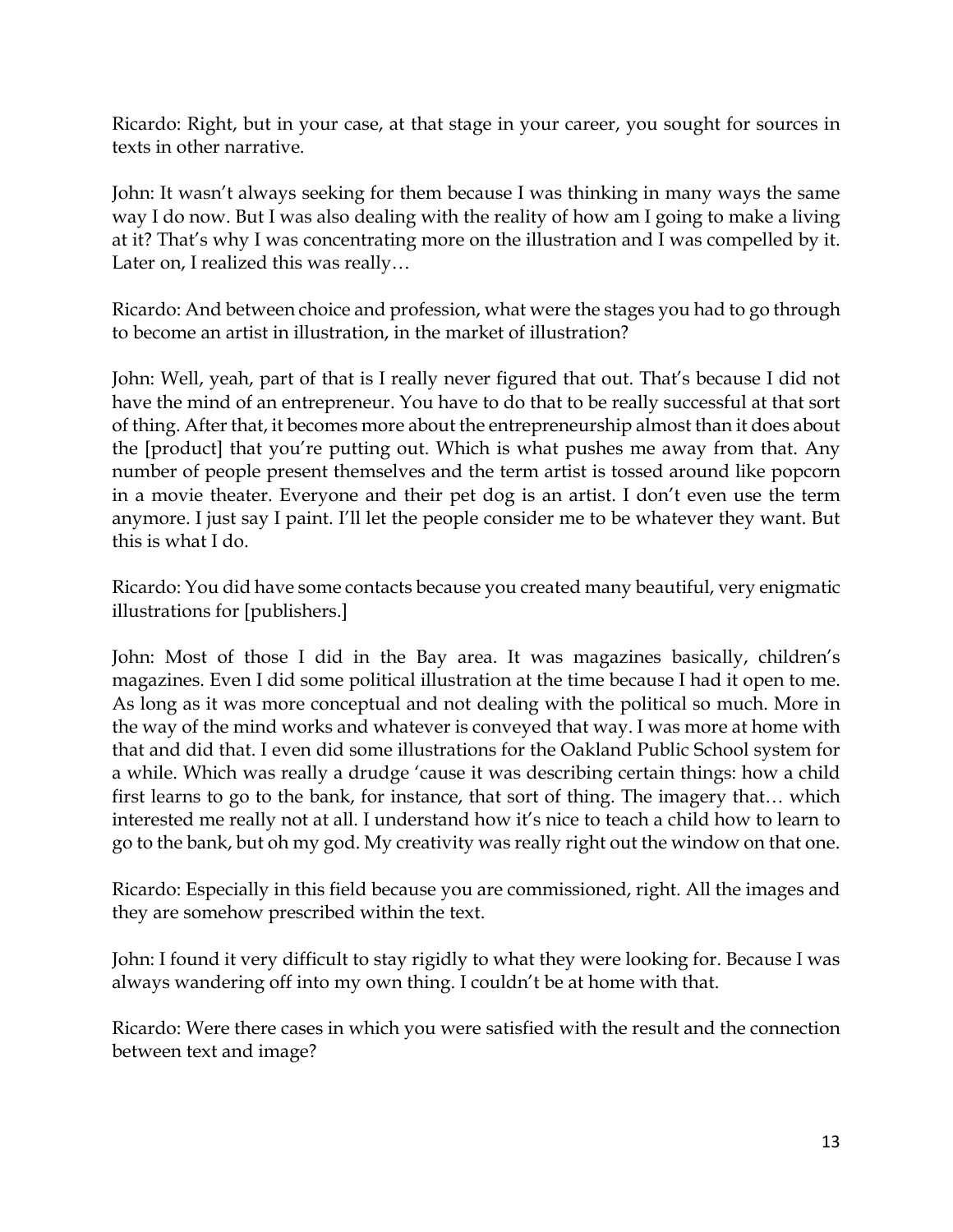John: Yes, although not the result necessarily. And the primary example is the book that Ace put out that we looked at called *The Tower of Death*. Where they were putting the cover together from a painting that I had done. The tower was cut off. So, it was a little bit contradictory to the title at the very least. But the painting was kind of fun, and it was really in the Frazetta-esque style. Apparently, there's been some been some question as to who actually did the painting because they also cut off my signature on the end so nobody knows. They didn't record it in the book anywhere.

Ricardo: As a matter of fact, I might have mentioned that briefly I went online just to search for remark about this book. There was a huge debate about who was the author of the cover image. Many of the names have been even made for that. So, the authorship is still open, wide open.

John: Well, we should probably let them know. I'm not too worried about that. They'll say whatever it is and who knows somebody will probably claim it who didn't do it. These days, intellectual property is like a free-for-all.

Ricardo: Now don't you think that is a parameter too that is somehow reductive in how the illustrations, the fact that their authorship, their very authoriality can be simply erased. There is no emerging style that can be so recognizable as to affirm their originality.

John: Sure, I have the preliminary drawings and the painting that are owned by a friend of mine that pretty much prove that I did that particular one. Most of the others were magazine illustrations and even one painting where I had combined a photograph with my own imagery which ultimately didn't really work, and was where I really learned that if you're working from a photograph, you better be changing things because the original work in done in the photo. The truth of a photograph and the truth of a painting and they're not the same. While I refer occasionally to a photograph, I never paint directly from them. There is one instance in this particular painting where I had taken a…

Ricardo: Can you remind us the title of this painting?

John: Yeah. It's called *Sea Side*s. ...where I had found a photograph in National Geographic of course of a little Egyptian boy wading in this pool. I thought, gosh, it almost looks like a painting itself. Somebody should do something with that. So, I stenciled on the back, reversed the figure and aged him by about seven years in terms of musculature and the only thing I really wanted was the attitude and the angle there. I didn't have a lot of time and I just wanted to get it done. I changed everything, gave him a different head, and instead of six or seven years old, more like 14 or 15 and put him there. The rest from the sea to everything else is all from my mind. Of course, most of him is with the exception of that stance which was changed.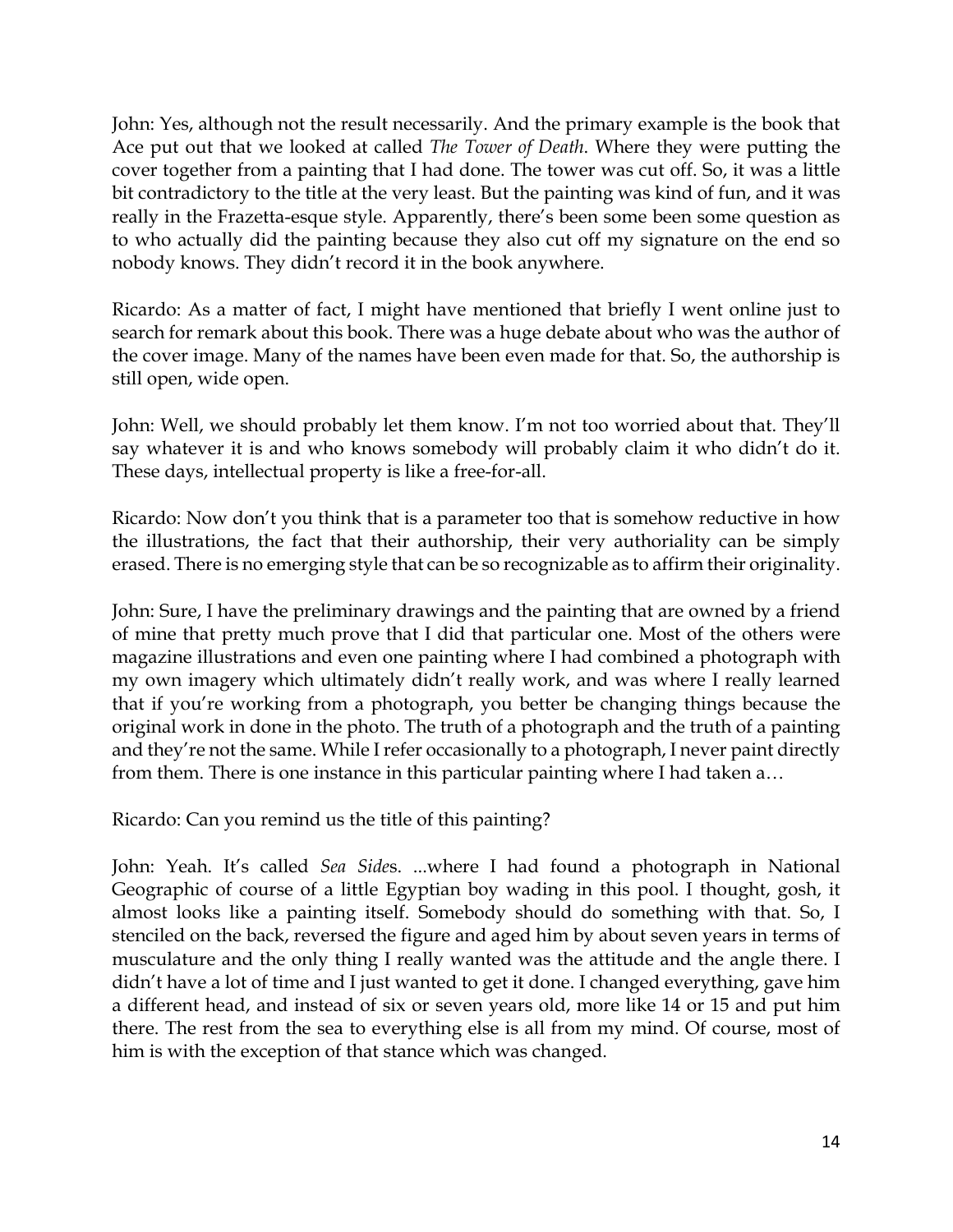Ricardo: So, John, would you argue that in many of your works regardless of the chronology, 1975 or 2018 this very dichotomy between creativity, illustration, textuality, iconicity, they are constantly evolving and getting fused over an over?

John: Absolutely. And mixed up and spewed out, and taken back in. I kind of, I suppose I look at it like a story. My paintings do present opportunities for people to create their own stories, their own narrative. Which is all to the good. They all don't see them the same way I do. Which is fine also. And they will sometimes see things in them, I didn't see.

Ricardo: Which is inevitable.

John: Yeah, I mean… you'll look at any painting I do and no matter where it is you'll always see human figures somewhere. In kind of a basic abstract…

Ricardo: Metamorphic shapes

John: Sure.

Ricardo: Sometimes it's so hard even to identify whether they are human, geometric, geologic, or they are just getting there.

John: That's the important part of it all because it relates to how we see things. And how we see things in things, and how we get meaning out of it. I suppose I experienced some of the first elements of that in Panama. This process by my mind got thinking. I had all of the elements of art in front of me without knowing it because I was too young to figure out what they were. If you see some of my planes that stretch out into the distance, there is a line. The Nasca-like lines on them. That basically goes back to my father taking off in his C-47 from the tarmac at Albrook Air Force Base. My mom and I would be standing there while he waved at us from the cockpit as he was taking off flying into Quito or Lima or La Paz or wherever it was. We never really knew exactly why and maybe that is another story for another time. As we suggested because of some of what he was involved with after the war.

Jordan: Did you ever draw those things as a child?

John: I didn't draw… No, very early on, it was basic stuff. I have a drawing of mine. I had a real sense of order and organization. I liked order in the universe. If you'll see a drawing of mine that is probably the perfect image of that, there's a house. You have the house, and you have the roof and you have the door in the front, and you have two windows one on either side. Off to the side of the house, you have three or four flowers the exact same number on either side of the house. And each flower has a bee diving at it at precisely the same strafing formation. So, that was the type of thing I started out with, or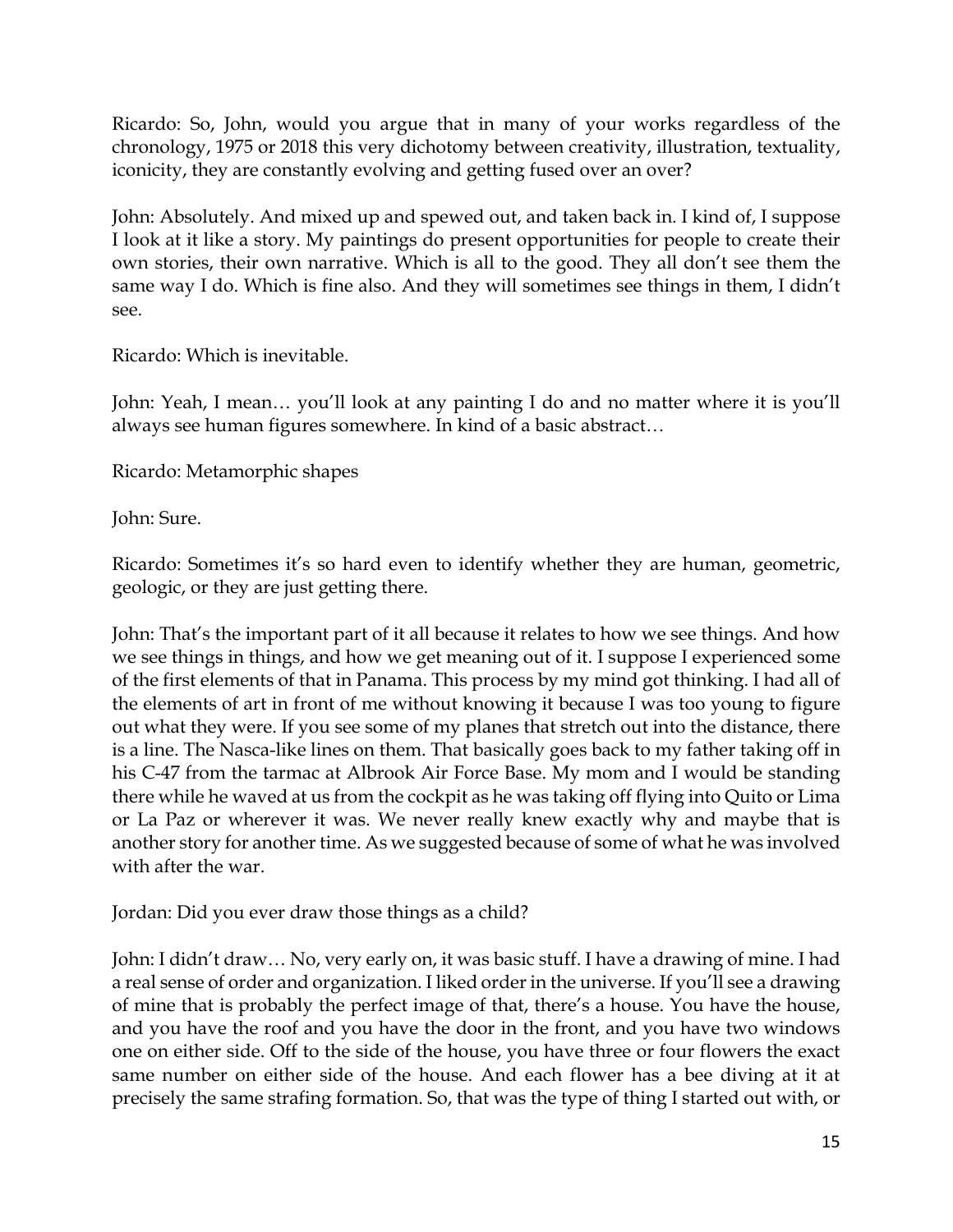ships. Very soon after I would get into knights and… I was always interested in ancient history; we can go into that a little bit later, but his is where it started, but all these elements were there. From the tarmac at the airport, you have the stretching out. You have all these geometric principles. You also have the definition of time, space, dimensions, geometry, timelessness. For a child, it stretches out forever. Where does it end? It doesn't really, conceptually.

Ricardo: So, John, during those years, you spent at university, you came across multiple sources of images [and] narratives. What happened next when you graduated? What was your major that you eventually embraced?

John: I was an art major, and I remember being very… I was still dealing with my own preconceptions at the time. In fact, my student project was a horror. It was a disaster actually. It reflected my interest in illustration, my interest in painting, the conflict of doing was suggested in the way I started painting as opposed to how I was doing it. It ended up as a monstrosity. In fact, I think one of the art history professors referred to it as, "that ghastly thing." I learned something from it. I also learned the nature of dry air on paint. Because I had taken the thing to my miniscule apartment, and I was painting it and getting it ready. I went to bed one night and I heard something that sounded like rice krispies.

Ricardo: What was that?

John: It was the sound of the paint cracking. I look back on it now as absolutely hilarious. But it had a very interesting look to it in a way. It made one of the best aspects.

Ricardo: Along with art and your interest particularly in painting, did you have other interests that you cultivated?

John: Oh yes! I spent as much time in the archaeology and Anthropology departments and the English department almost as I did in the art department. I took on a lot of hours. Up to 23 a term, you know. In different things, but it was all grist for the mill for me. That's where I get ideas. It's one of the reasons I don't hang around a lot with other artists. Some yeah, but as Allen Monroe told me once. "You know artists who don't agree with each other have nothing to say to each other. And artists who agree with each other have nothing to say to each other." That's not always true, but a lot of the time, it is. And of course, if you hang around other artists or a group of artists, it tends to become a kind of, very often, an incestuous sort of experience. They start looking like each other. That was never my objective. I got my ideas from musicians, archaeologists, poets, reading the classics, the Romantic poets of England, reading the meditations of Marcus Aurelius, people like that, fascinating stoic character[s]. Probably the epitome of stoicism as we understand it. All of that was part of my learning and creating this well of ideas that I draw from. It was part of this naturally came into play there. It still does.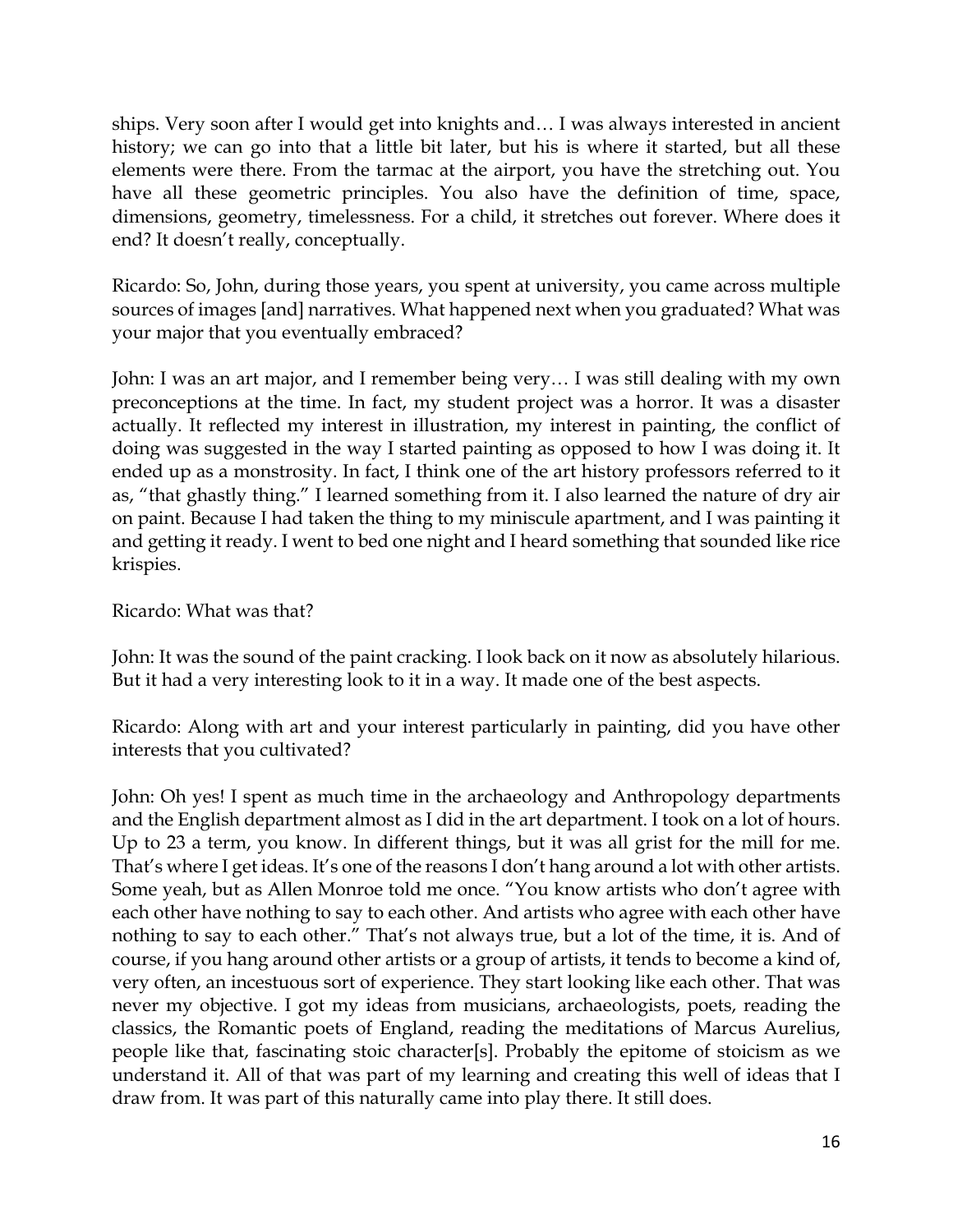Ricardo: It as almost as though it created your very background of information because you are constantly living in this threshold of temporality.

John: Oh it is. Yeah, and it's a process that continues all the time. All of this started way back when. My father told me something very important one time about this process. I didn't really understand it quite as he dictated. Again. Like Demetrios telling me about what drawing was. My father was a friend of Thorton Wilder who wrote *Our Town* and the *Bridge at San Louis Rey.* In the war, World War II*,* Wilder was in air force intelligence and my father was army air core*.* They used to go down into Algiers and drink wine and talk about literature because just before the war, my father had majored in English at Columbia. He asked Wilder one time what young writers I should be looking for to read. Wilder thought for a moment and said, "Well I see a lot of young people who want to become writers, but very few who want to write." My father was telling me that story for a reason. That is: to be, you have to do. Otherwise you are always going to be about something and like painting, you are either going to know about painting or you are going to know painting. The only way to know painting is to do it, to involve yourself in it. So that was a very important thing.

Ricardo: Someone could even see a strong connection between your interest to the multilayers stratification of geological formations as well as the stratification of temporality in history. Thus, archaeology, anthropology, they are fused together. You are sort of an interpreter of the geology of human histories.

John: Yeah, I spent a lot of time. It wasn't just ancient history, prehistory especially. It's part of the ultimate question. Forever since I can remember being exposed to possibilities. It's part of wondering who you are, what you are, where you come from, and how in the hell did I end up here doing this being that, thinking about the things I think about, wondering what this thing called the future is.

Ricardo: If you think about that, John in fact that's a constitutive element of all your works: the idea of trace. Trace has this very ambiguous temporality. While it directs something toward the back of history, but it also is present in a way that is so physically tangible and yet enigmatic.

John: Absolutely, the enigmatic part of it is the attractive part of it.

Ricardo: Traces are everywhere in your images.

John: It's all a result of the way I think. I am an impractical person. That's basically what it boils down to in terms of dealing with the reality of the mechanics of civilization. I am a definite outside in more ways than one.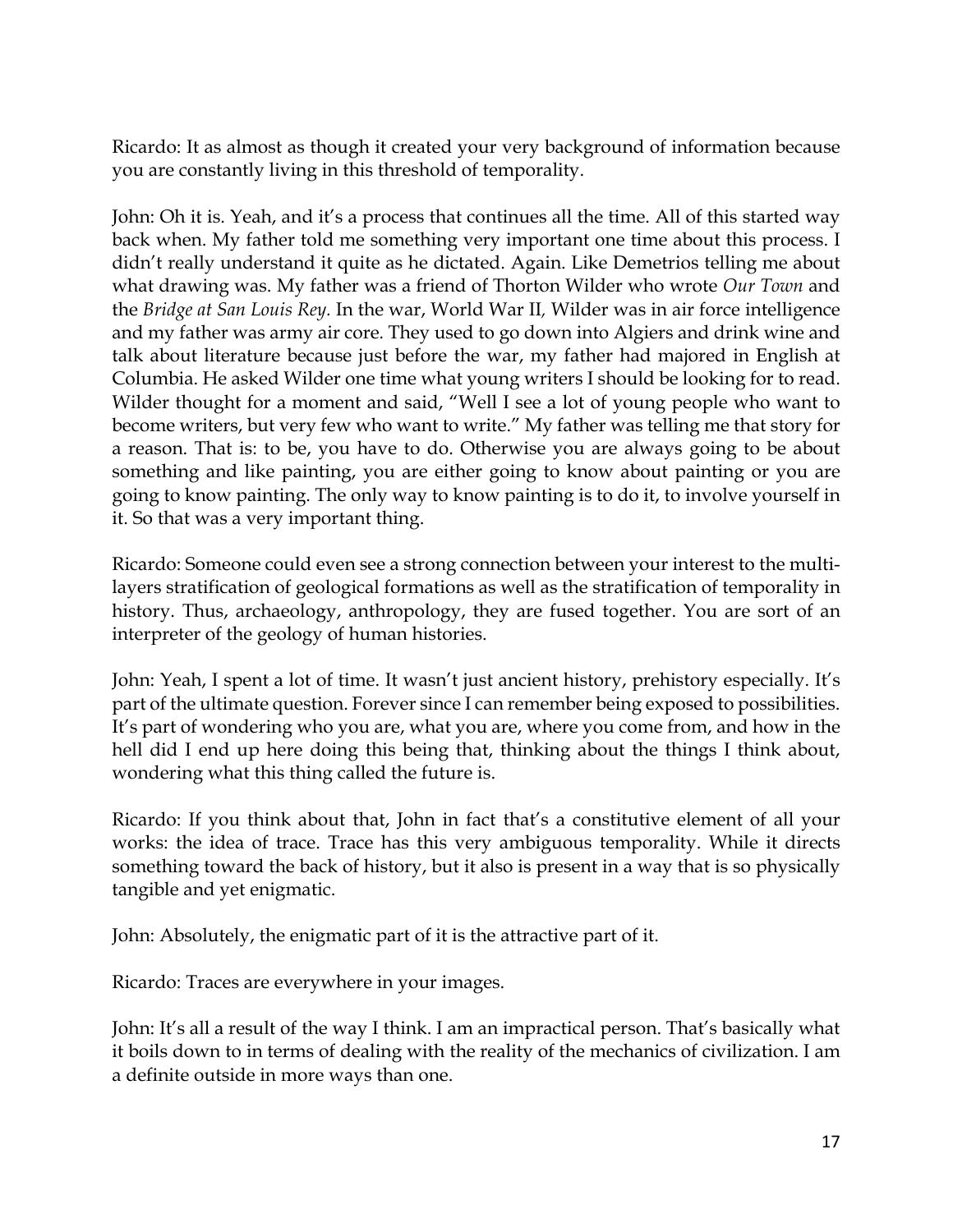Ricardo: That as you pointed out has been a very important element in your life because you have somehow to change. Even some ideas or preconceptions regarding the profession of being an artist. The world of, or the market of illustrations related to social interaction that you didn't want to take.

John: Through this process, there are always people who are going to tell you what they think you ought to be doing. I have fought a silence battle against this all my life. It kind of boils down… I remember a statement by Joni Mitchell in one of her songs. It goes, "People will tell you where they've been. They'll tell you where to go. Until you get there yourself, you'll never really know." It's a personal process.

Ricardo: What happens in this attempt of getting there, for you after the end of university, and before becoming [an artist?]

John: It's all a matter of gradual realization. From illustration, I learned that I didn't really want to do that. I would rather dig a ditch, so I went into retail work which I did for 30 years. Which turned out to be a good thing because I learned a lot about people and how to deal with people. You deal with the good, the bad, and the ugly. You learn how to deal with people and you give them a chance to be the better part of themselves, hopefully.

### Ricardo: Or the hidden parts, right?

John: Meanwhile you're dealing with yourself and how am I doing in this regard. Perfection being a nonexistent thing with regard to everyone including me in so many ways. To get there, the thing that really set it off. It was very early, and this is the beach scene in Panama. My first realization that the world is a strange and enigmatic place. My father had taken us to the beach and rented a bungalow in Panama. Panama has this wonderful kind of off-white sand, very fine, very beautiful. My dad and I were sitting on the sand. My mother had walked down the beach to just take a walk by herself. After a while, my dad looked at me and said, "Quick, get on top of this rock." The rock was about the size of a table about 48" by 60" like that canvas back there. We got on it, and we heard this rustling in the background in the brush and out came hundreds at least tens of thousands of little orange-red crabs. They had been foraging back in the brush and somebody had punched a time clock or something and it was time to go back into the ocean. They just poured out of the brush and parted around the rock we were on. All little struggling arms and legs and sour-looking faces as they went around us. I remember looking at one in particular as he passed looking up at me. I was shocked, but my dad said "it's alright, they are going to go." They parted around the rock and they finally went in. But, they covered that sand orange-red. I realized in that instant, though I couldn't describe the thing that world was a very amazing place and it was different from I would have ever imagined. We have to allow ourselves to be open to that. That's why I say out earliest experiences and earliest scenes are the most poignant. Some of the most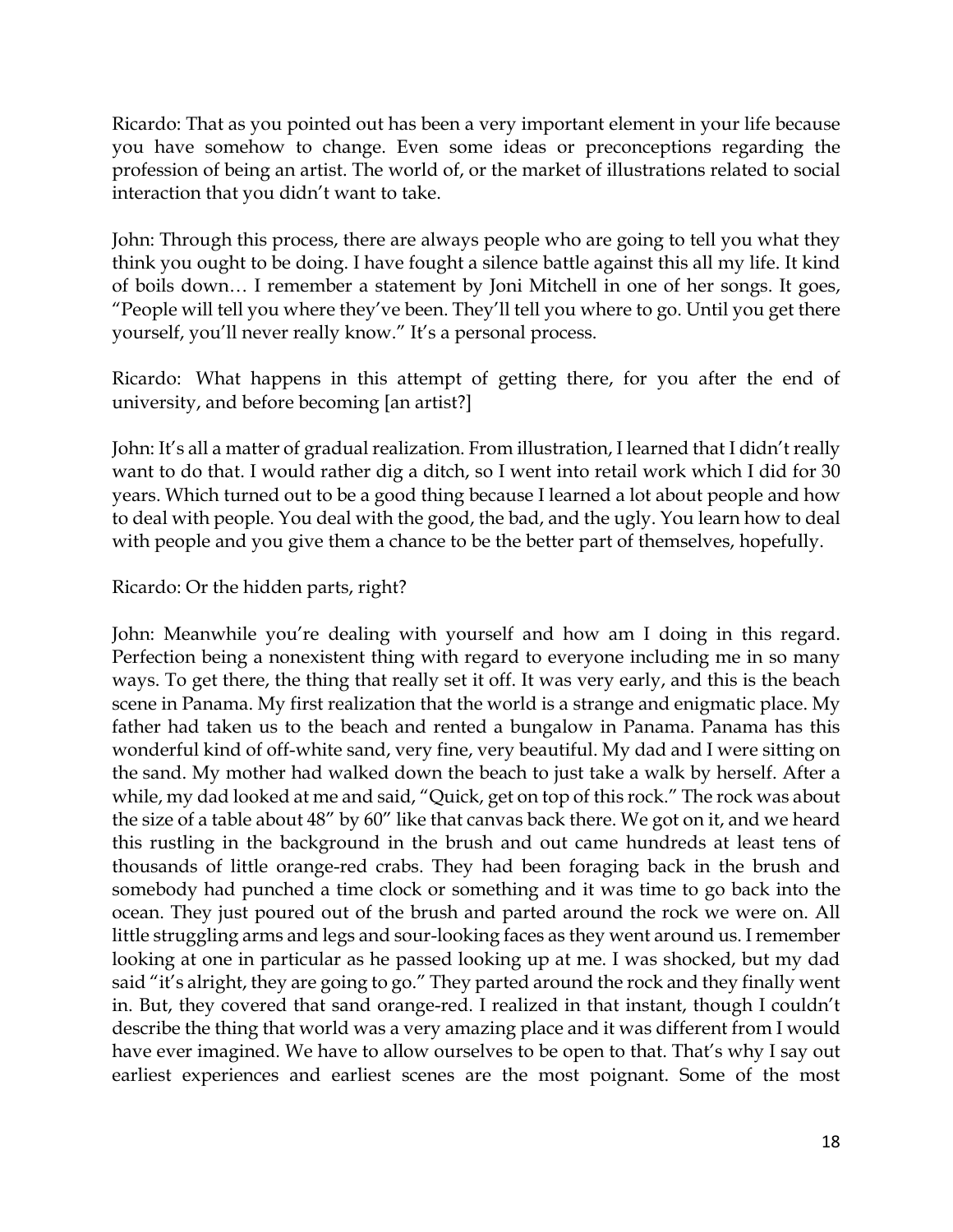meaningful to us, the most real. I go back to that scene once every day almost at some point.

Ricardo: How did you combine this image-rich memory of yours especially in regard to the childhood with those thirty years of working at the retail? How did you conciliate your creativity with the daily routine?

John: Well, it's the old statement: "Render unto Caesar the things that are Caesar's and to God, the things that are God's." In this sense, God being the creative process and Caesar being the world that you have to live in to get by. You'll find there is a connection along the way because you never know who you're going to meet, and what connections you're going to make.

Ricardo: But you never stopped painting while you were working.

John: No, I could never stop. I've had slumps, everybody does. Or I was in the build rooms. I always had to be the one to kick myself in the rear, and give myself a pat on the back ultimately. It's part of the way I think that I didn't… I was never in the system. I was never in the academic pipeline in terms of art or the commercial, the art market. I was always on the fringes of that and how to maintain that.

Ricardo: So was Kafka. So, you are in a wonderful genealogy. He worked in an attorney firm while just writing in the evenings.

John: If I hadn't been like that, I probably wouldn't be who I am today. The path that we take is the one that we are, what we become. If I had taken another path, I would maybe have reacted a little differently to the universe and everything and been different than I am. I'm pretty happy, satisfied, at home with who I am at this point. Even though I still have so many things to learn and that's one of the things. The older you get the more you realize you don't know.

Ricardo: You were able to conciliate? You had to work during the day...

John: You have to compartmentalize to a degree, to a big degree sometimes. Sure, it's true that I was working at a place, this place at Wilshire Blvd. called the Tinder Box in Santa Monica. The original Tinder Box. Boy what an oddball place that was. All the actors, well, not all of them, but a lot of them…

Ricardo: Was that the tobacco place that you told me about?

John: Yes. It had knick-knacks… old mugs and steins and things a lot like that. It was the original of that sort of thing which also they sold… It revolved around the interest of its owner Ed Kolpin who had been all around the world. He was a fan of Richard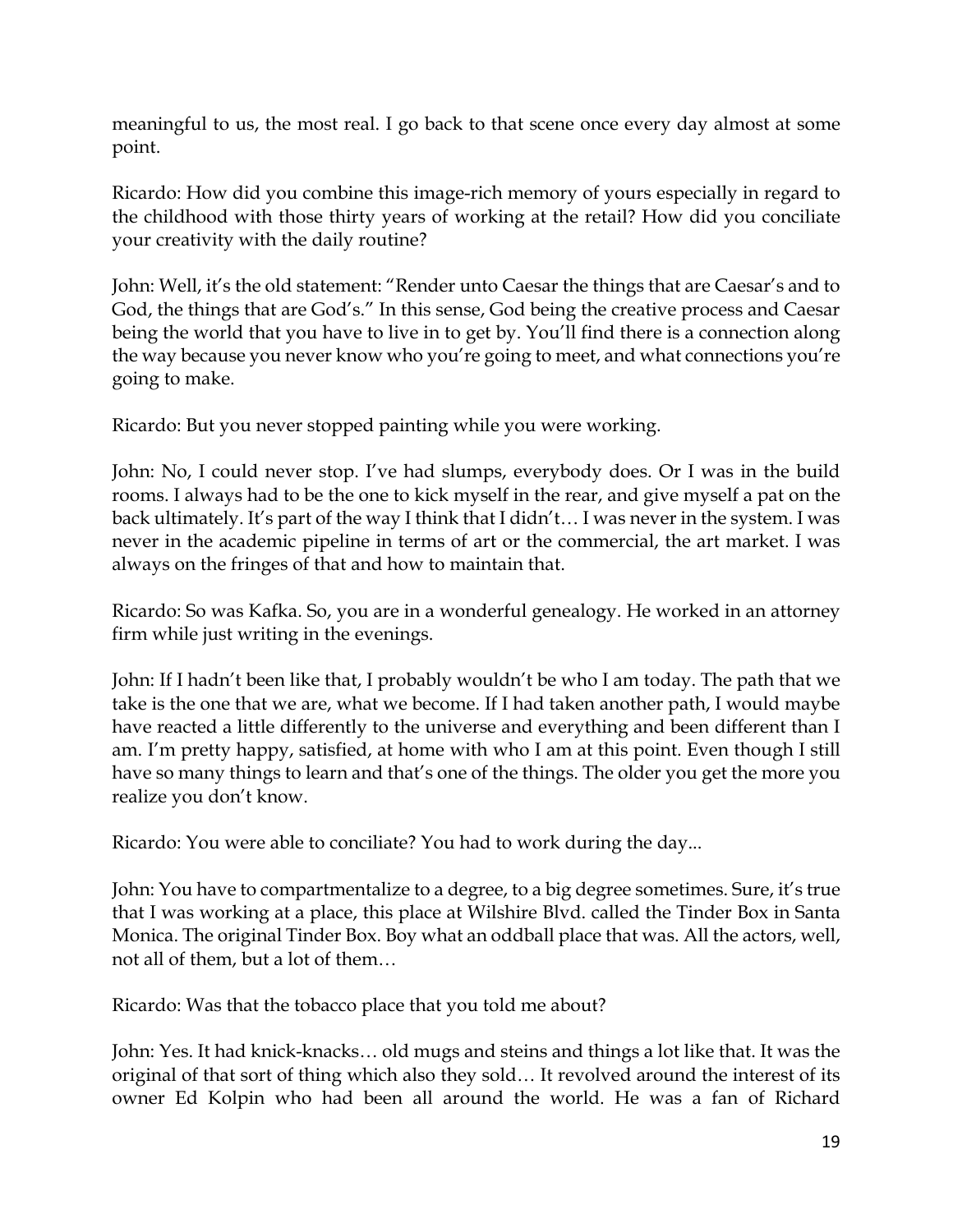Halliburton who written books on travel and exploration in the 30's. I have some of those books as well. As you know, I have collected a really funky, old library of exploration and archaeology books. Well, Richard Halliburton was one of those people and Edward Kolpin decided that he was going to follow in Halliburton's footsteps. He slept beneath the pyramids, he took a swim at the pool at the Taj Mahal at a time when you could be beheaded for that. This sort of thing. He tried to climb the Matterhorn, but only got part of the way up. He was a friend of King Kamehameha. He was a surfer also. That was the nature of this place. People would come in from the acting community. I actually mixed Aaron Spelling's pipe tobaccos for him. I never met him, it was his wife [who came to the store.] I mixed his tobacco, and I met a number of other people there. But that would be dropping a lot of names. I met a lot of people, some of them very nice. A couple would probably remember my name to this day.

Ricardo: Usually, you would work by day and then how was the art part of your life in the meantime?

John: Well, that was essentially at night. It kind of worked because I have pretty much always been a night painter. Part of it is that I find it difficult to concentrate during the day because there is so many distractions. I've always been a studio painter. I tried doing the outdoor, *en plein air* sort of stuff. You can only be covered with red ants so many times or surrounded by a flock of seagulls eyeing you with something not very nice on their minds. Wind blowing sand on your canvas, you're probably better off…

Ricardo: That guarantees or allows you to control the light of your painting.

John: I've always painted in a fishbowl. Look all around here. I have big paintings in a one-bedroom apartment. That's what we're dealing with, here. It's not because I actually want it that way. I would have more room if I could, but I don't. At the same time, I would never want a studio that I would have to get into a car and drive to. If you wake up at 2 o'clock in the morning with an idea, you don't want to have to get into a car and drive to a studio. By the time you get there, like a cloud it will be gone. I want to stagger in from my bed and look at the canvas and say, "Better catch this while I can."

Ricardo: In those years, John, when you were working and painting in the nights, did you have consistency and a time you would regularly devote to painting?

John: I thought so, but it wasn't always so. Like I said, I would have slumps occasionally. If I was getting ready for a show, that would promote certain things. I came up with some paintings that I like very much and a few turkeys. I put out a few of those in my time. You can't paint the way I do and not come up with an occasional one that just doesn't work or that needs to be changed. You'll remember well when we first started talking here, there were a couple of paintings I had here that were almost where they ought to be, but there was something that was throwing it off, and I had become so attached to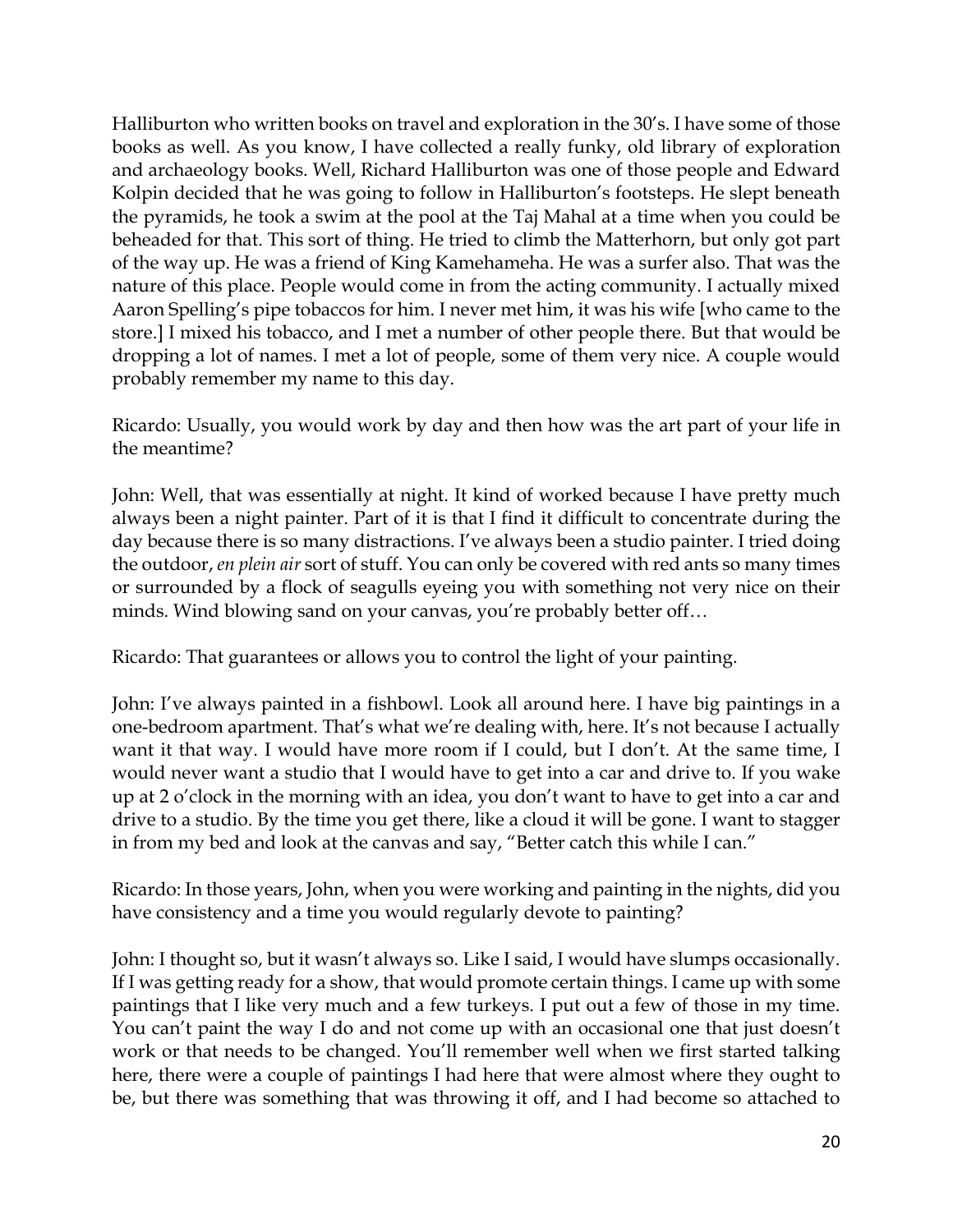one image in that painting that detracted from it. It took you (Ricardo) to kick me in the rear to say, "Wouldn't it be better if…" then I would say, "you're right." I had been fighting against it. On two paintings that I remember especially, and the result was especially happy resolution to what was there. But you have to be open to that and not worry too much about what somebody who's very interested and has no personal stake in the game tells you. As a friend, [what] do you really think? I have been open to that with people.

Ricardo: In those years, John, what about the themes that you used to paint? Were there ideas that you were trying to explore or narrative that you wanted to pursue?

John: Yes. Just to show you how weird this is… You've seen one of my paintings that is still in production right now with the nautilus that started out as an idea I got from a jazz piece by Bob James in 1972. I always thought I want to do something with that. I never did. It was only this last year nearly 50 years later, I thought by golly, I'm going to do something with that even if it's a little bit different that what I do. I'm not worried about that. I always go back and forth as I said. This is a more classically surreal piece. There are some like that where the images kind of defy the laws of physics. You're moving into the melting clock category a little bit. Not that that bother me at all. I have always been a big fan of Salvador Dali. Again, you have to do it. I always remember Dali saying, "No great painting was ever painted by a lazy artist." It's part of the problem we have now that is producing what we see in art is people not willing to put in the time and effort. They find it a little too easy to move into other areas. It also becomes redundant. It's all been done before. So, okay, if it's big, large and offensive, that makes it all the sudden art. Well, no they can talk about it all they want.

Ricardo: In your case, John, what I particularly find striking is the absence of temporalities in that we can take some of your images from 1975 and 2019. There is an inner cohesiveness, coherence that is really stunning. In fact, one of your paintings, it's a series of drawings. It's called *Careful Continuities*. It seems to describe perfectly well this expression, your very approach to art. You're living in this capsule of time that's timeless in that you are constantly evolving or moving backwards in a pluri-directional path.

John: In an ironic way, it is an expansive capsule.

Ricardo: Oh yeah. It has no time therefore no constraints. You are dealing with certain themes with certain images regardless of any chronological development. You are back, you are forward, you are always in multiple directions.

John: It's about the experience. That certainly separates that from illustration, really which fixes things in time and place. Unless it's about that very concept about it not being fixed in time.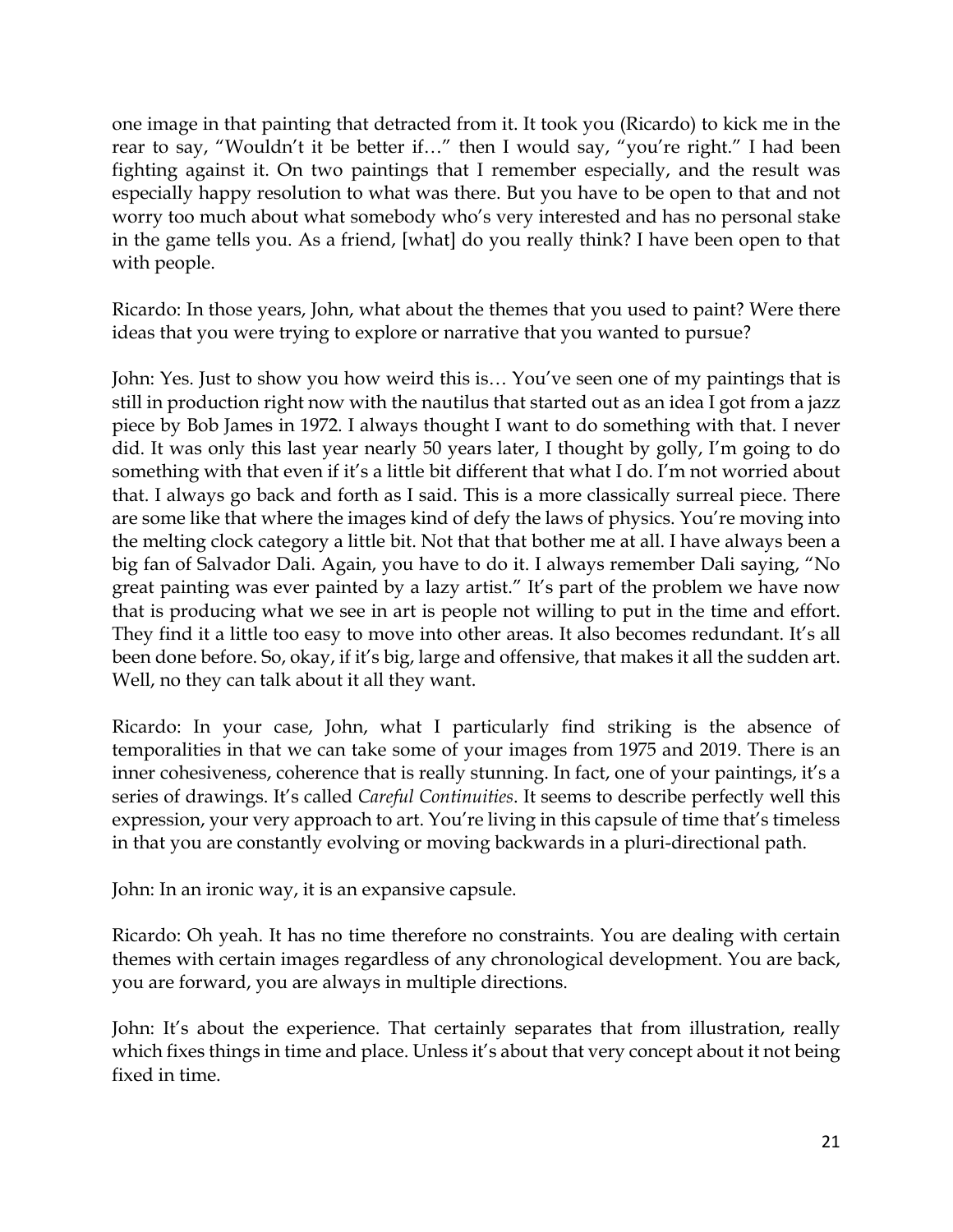Ricardo: Would you say the 80s were the toughest years of your career? You had just finished university, then you realized the art market, the art world, the art system was a gear or a machinery that was very difficult and sometimes unwelcoming machine for you to be part of?

John: Sometimes, it was welcoming in some ways, but very definitely not in others. I realized that I was not part of that machinery. My mind was not part of it therefore [I was not part of it.]

Ricardo: But you were within the art. Jorge Luis Borges once said, "One thing is the literature and there are people who just contribute to the mere history of literature." So, in your case the literature, art, was so strong and part of your very being that you couldn't refrain from painting.

John: The question is what do gain from this in your mind? What does it produce in you? We take all this…

Ricardo: It's interesting that you pointed to your guts, right, in your minds because there is some part of immediate instinct.

John: It's all about how we respond to stimuli, how we process information. It goes through us and how we feel about it decides what comes out of us from that. This is a continual process with me. I'm not doing it simply to achieve a physical result in terms of career or anything like that because I have found myself unable to do that.

Ricardo: For the exhibitions that you took part in, there were many, really many. Especially in the late 80s early 90s in California etc. How did you manage the contacts?

John: Contacts lead to contacts. People lead to people. Ideas lead to ideas. Even when I was dealing with a scenario that would supposedly relate to the way I thought, I found that there were conflicts. Especially when I started doing illustrations or paintings for what they referred to as "visionary art" in the bay area. First of all, what art isn't visionary? What art is not conceptual? What art is not performance?

Ricardo: I couldn't agree more. It's mere label.

John: If people want to encapsulate, pigeon hole it, well fine. I was at this one gallery in the North Bay area. I was showing at an exhibition, and yes they like the work and everything. It didn't quite work out in the end - nobody was buying anything. I was kind of curious. I asked somebody there why this was, and they said, "Everybody likes your work very much, but it makes them feel alone." People don't want to be alone. People don't want to feel alone. Whereas I'm fine with it. If you're exploring yourself, you don't mind being alone. This is all about me looking at the world. Some people like that. Some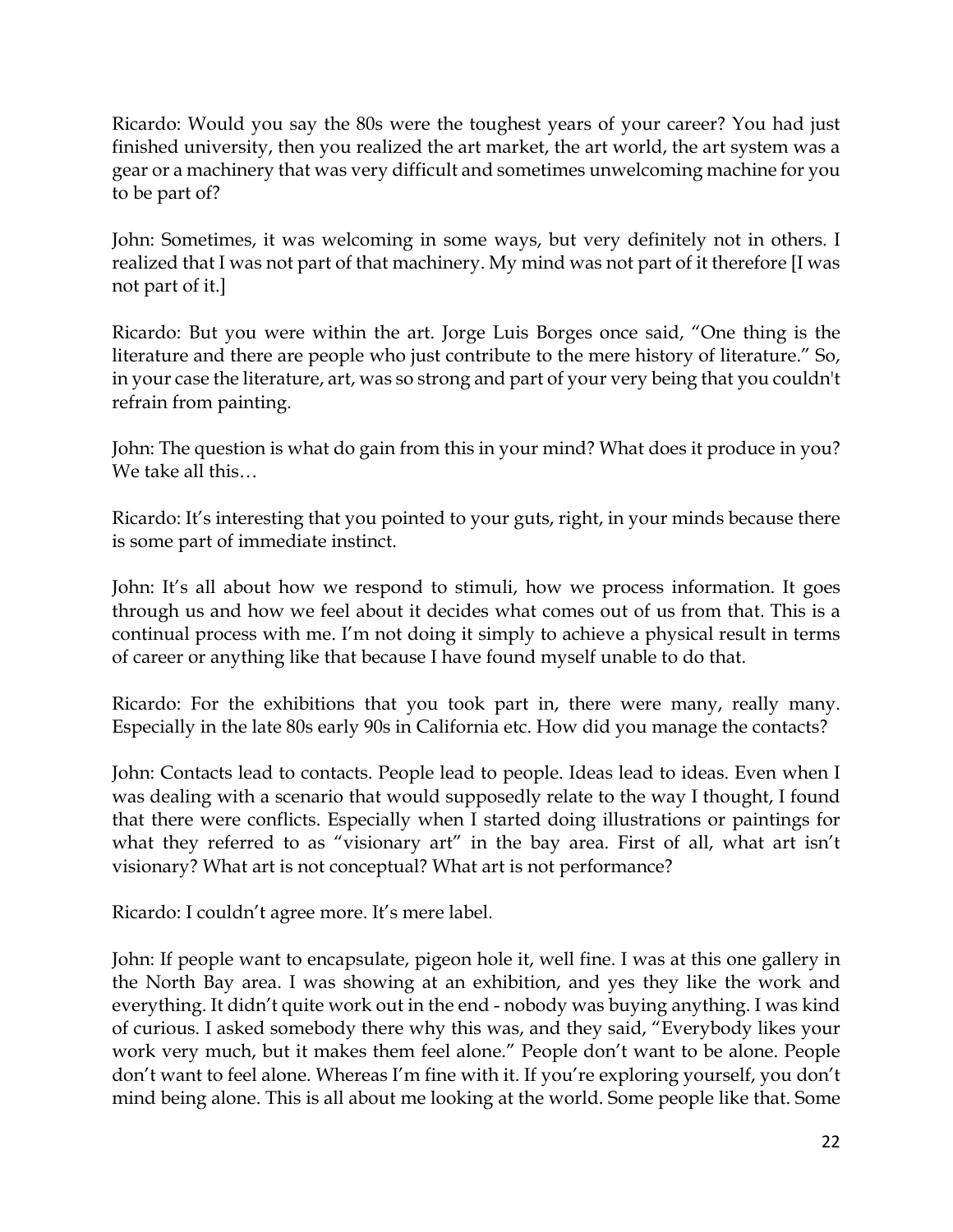others don't. They like having their world whether it's art, archaeology, or the sciences. They like their world packaged up and wrapped with a bow. Which goes against basic human nature for me which needs unknowns. It needs exploration. It needs to find out. It needs to have these unknowns in front of them. It needs to be aware of themselves.

Ricardo: Then, John, at some point, you decided to move to Oregon and particularly Salem. How did [that happen?]

John: It was a back and forth thing, and I was tossed and turned a little bit by events. I lived in Los Angeles on three different occasions, the bay area once. I finally moved back to Oregon in '85 when my father died at age 72. We think because of the arterial deterioration he had possibly from being at the first atom bomb blast in Alamogordo, New Mexico. He was in one of the trenches, and the wind blew his hat off. So, they didn't realize what was coming at them. I think some people did. I think Oppenheimer did. He had a contact and this…

Ricardo: Was your family originally from Oregon?

John: No. No, my mother was born in Blue Island Illinois. My father was born in Sealand's Grove, Pennsylvania. I was born in Greenville, South Carolina.

Ricardo: Where does Oregon come from?

John: My father eventually ended up teaching air ROTC at UCLA in Los Angeles. He had taken a trip to Oregon where he met the governor Mark Hatfield at the time. He decided to move the family up to Oregon because he had seen Bend at the time which was a beautiful place in 1963 when it was a town of 9,000 people. He just retired from the air force brought his family up and retired to Bend, OR, where we lived for a year. For us, it was like entering Nirvana. I would ride my bicycle and catch 20" brown trout and bring them back. It was a wonderful place. It still is in many ways, but it's grown phenomenally. At that point, he was asked by the Governor Hatfield if he would come and work for him and be his director of the Office of Economic Opportunity, so we moved to Salem. I didn't want to leave Bend. In some ways, I'm really sorry that we did, but then again events being as they are, I wouldn't be who I am today. He did that, and that's how we basically ended up in Oregon. I have been back and forth many times since then. I lived in Tucson, Arizona [and] Boulder, Colorado. Always working do retail, dealing with the general public, and doing my painting in the background.

Ricardo: How does transferring from one place to another might have altered or redirected your themes or works?

John: When I went to Arizona, I was drawn to the Southwest. My father was always drawn to the Southwest. In fact, I think he first saw it when he got involved, it turned out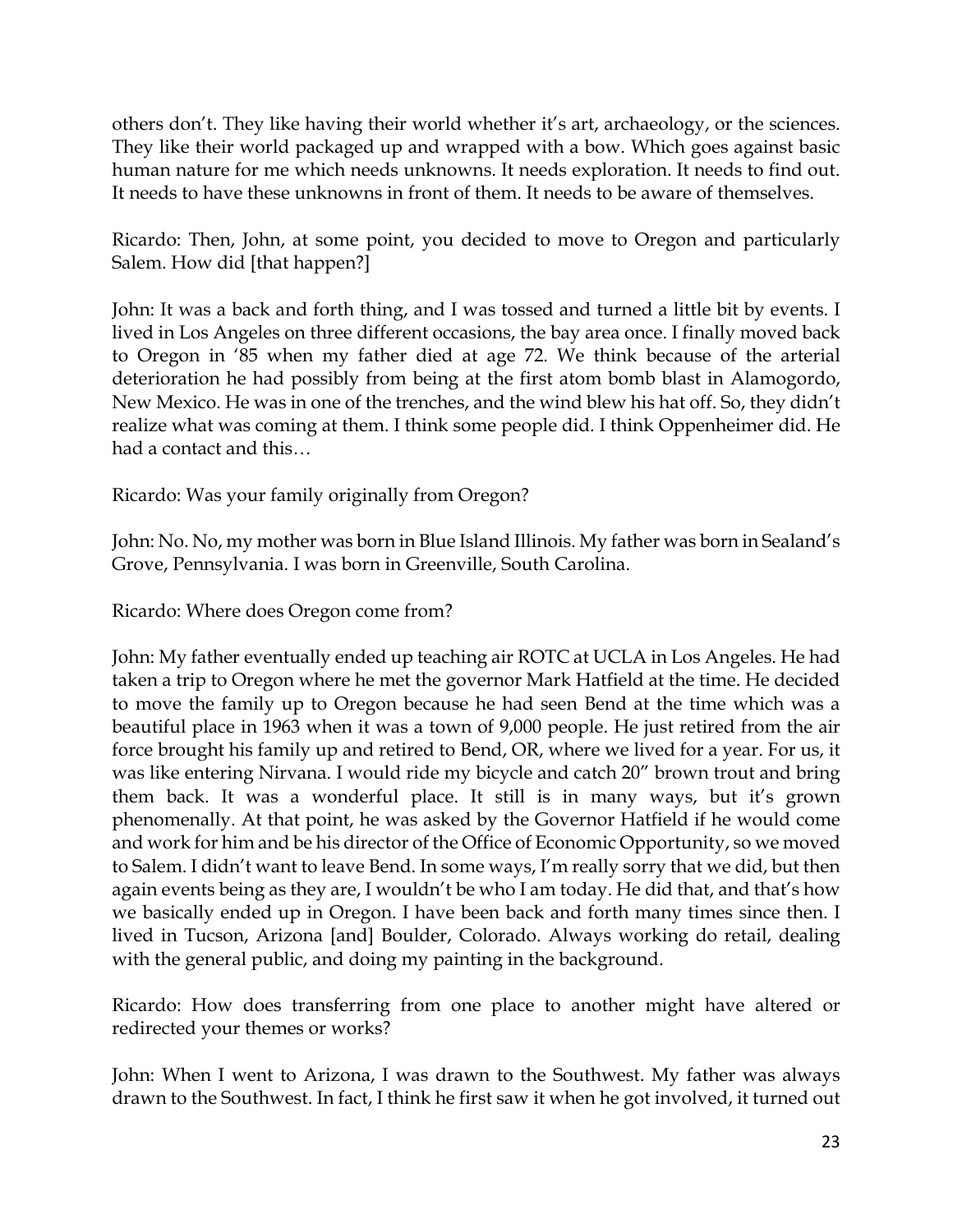to be a shadowy group after WWII called the Weapons Systems Evaluation Group. He was working out of a windowless room in the bowels of the Pentagon called the tank. He'd be flying into Arizona and New Mexico and he always liked that. When he was done as base commander at Montgomery Air Force base in Alabama, 'cause he lived there also. We drove out to California. We had to drive through Texas which I remember as being flat.

Ricardo: How old were you, John?

John: At that time, I was probably about seven or eight, something like that. I tend to be bad at my own personal dating system. I guess because it's all part of the same thing to me. I'm very good at dates when it comes to ancient history, but not my personal life. If you wanted to ask where I did this at a certain place and time, heck if I know. I know generally, but I wouldn't know precisely. We drove through Arizona. One of the images I saw there was the painted desert. My dad was always flying his C-47 even when he wasn't flying his C-47. He'd be hell-bent to get to point a to point b, so we stopped briefly at the painted desert. My reaction to the painted desert was like people's reaction to Disneyland. It was so phenomenal. All these different earthy colors had a big effect on me. I have always been drawn to the desert-sort of environment even though I love the ocean. I paint oceans at time. I suppose if I were living at the desert, I'd be painting oceans and if I lived by the sea, I'd be painting deserts.

Ricardo: If you think of it, they are not that different after all. Visually, metaphorically, exactly.

John: No, they're not. It's all part of the same thing.

Ricardo: If you look at them abstractly, they are forms in creation, in constant reshaping.

John: Absolutely, conceptually at the very least.

Ricardo: That's very interesting because in the future, rocks, or rocky setting are going to play a major part in your iconography, and yet, even though they are so rocky and they are textured, they look as if they are constantly in transformation all the same. Just like the water of the ocean or the clouds in the sky.

John: That's the way I paint. You might find interesting that some of my early paintings when I was painting clouds, they were like solids. My rocks may have been a little more fluid.

Ricardo: Geometry, they are all the same in your work.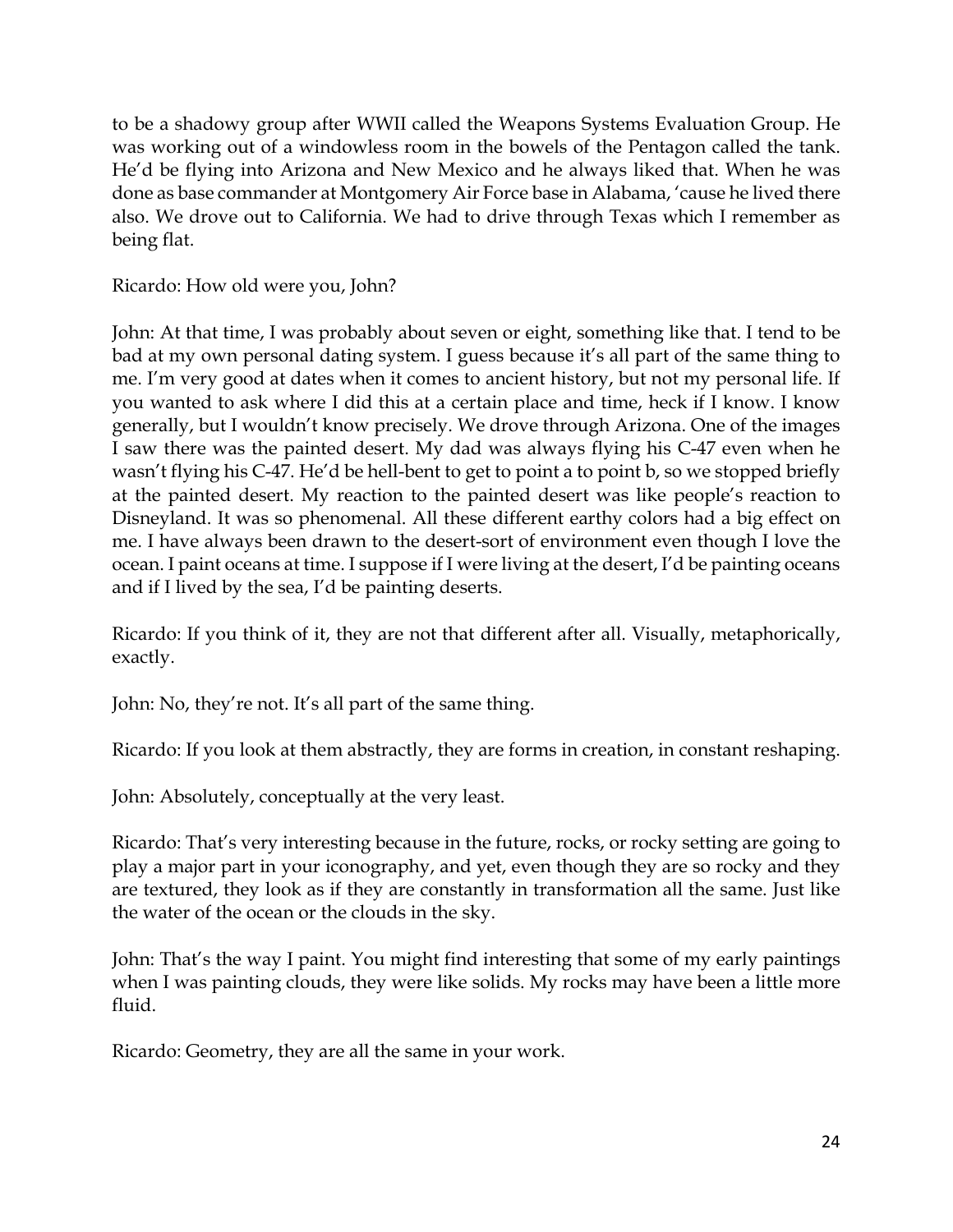John: It's an interesting weird thing, but I don't want to analyze it overly much because to do that, you get away from the idea of idea and discovery. If I knew why I did everything, maybe I wouldn't be painting. It's all a part of finding out. I do that every time I touch brush to canvas. I don't always know. I can't embrace the idea of having a preconception for a painting and following it through exactly to that end. It's like, it's not painting for me. People do a lot of landscapes where they are simply copying the photograph or other things. Is that really painting? It is in a sense, but I think that people are very often neglecting their creativity when they are not discovering things that are happening on the canvas as they are doing it. If it's all part of a method you're going by, you're simply… It's like learning things in college, going to class, and simply sucking in everything you have been fed so you can spew it back out like a parrot. What have you learned? I have learned how to memorize.

Ricardo: John, in association with the very idea of self-taught process and constant experience that leads to another set of experiences and forms etc. That's one of the reasons I see you so attached genealogical to the poetics of the sublime. It's not so much something out there: a rock, a setting, a landscape that has its own properties, but your constant interaction with that. So, it's an inner landscape.

John: That's why I tell people while I have an affinity with the concept of surrealism because it's the depiction of the artist's psyche on canvas, I consider surrealism at least to me an idea before it is a thing. This takes place either at the beginning, or the middle, or all the way through that which makes for a very happily produced painting of which I call it an uncommon perception.

Ricardo: Which conceptually ties up to the very notion of the Romantic transfiguration of reality. Your surrealism, very personal, very experiential is actually tied to the historical notion of sublime. There is this constant reshaping of everything through your eyes, through your inner and external eyes.

John: This is a result of the evolvement of conception, the evolvement of life. That's pretty much what it is. Otherwise, we become, I won't say a slave to other things, but people do become slaves to processes, to mechanics that I think very often get in the way of what we call creativity. It prevents them from the realization of who they are.

Ricardo: In your case, John, creativity has different stages. Event though, as we mentioned, there is a sign of temporality or timelessness to it. You could be working right now in 1972 as well in 2019, and you are constantly thinking vertically about your problems, your curiosities. The stages of your career then. You were at university, then you worked part time?

John: I was actually working full-time retail. For me to be able to do that and paint... Well, I still look back on it, Ricardo, and I wonder, I look at paintings, and I wonder how I did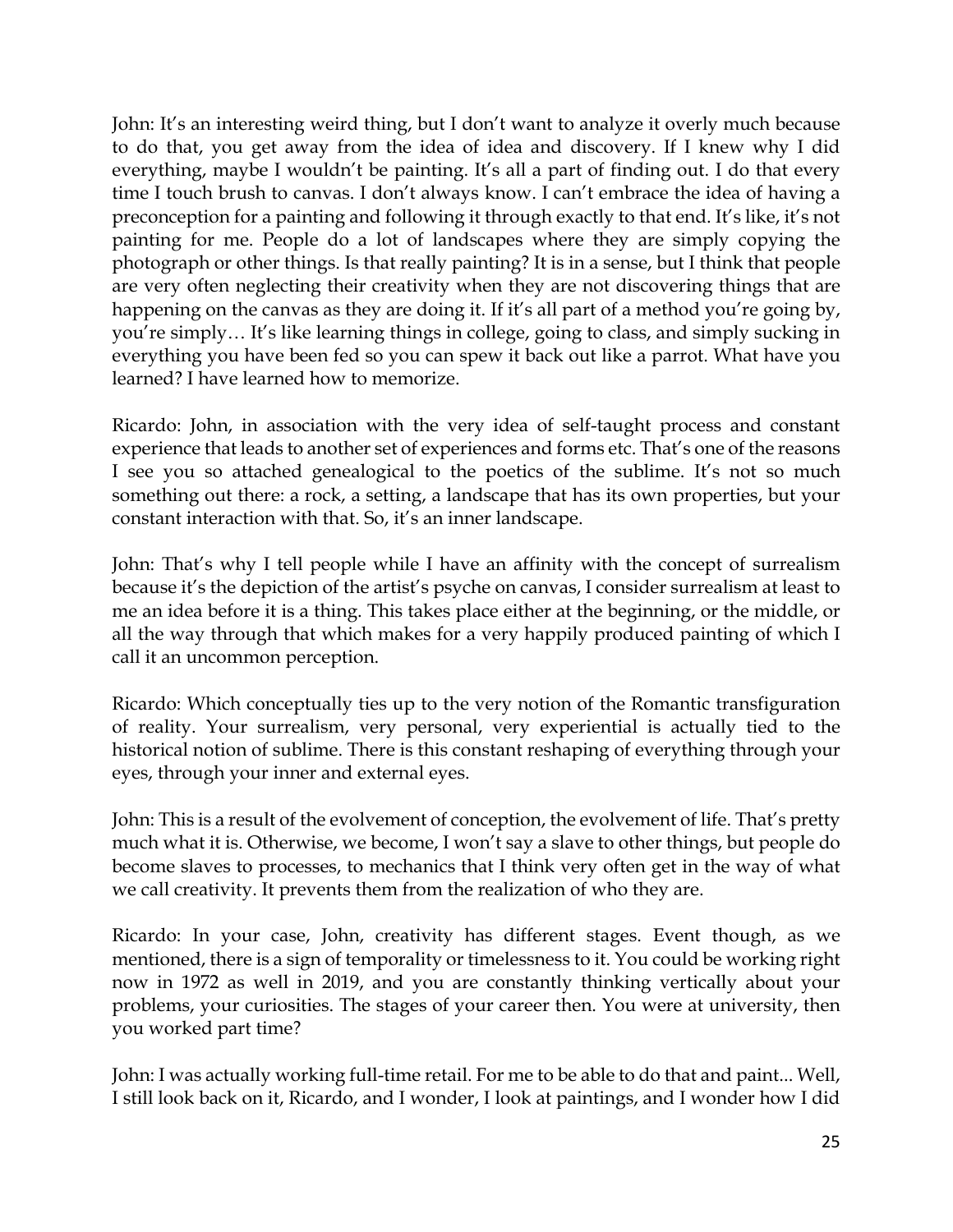them, when I did them because when you're doing it, there is no such thing as time. You're not thinking in those terms at all. I really don't know how I produced all this stuff. I have no clue. I look at it and I'm kind of amazed. When did I do this? How did I do that? Which is not a statement of how great it is, it's a statement of whatever it was that drove me to do that.

Ricardo: To the point that they become a catalyst or a gate between times.

John: It's very much that. I remember painting on one piece in 1983 in Berkeley, California. I was dealing with a very classically surreal piece which I called "Evologenesis," kind of a lofty title. It was a combination of evolution and genesis because I always wondered why they had to be so opposed to each other as concepts. It is all part of the same thing to me. Who knows what the process of unfolding in the universe really is. I had this hand coming out of this egg opening itself up to this eye on the other side. It was resting on top of this rock ledge. In the background, I had a very expansive plain, like the Nazca plains with the lines going into the distance and an obelisk in the background. But, it was getting very detailed, and I remember looking at it, and I thought, "It's time to get up and look at this at a distance." You have to look at things at an arm's length every once and a while or you get lost in the detail, and you lose your objectivity. Which is why I have to set paintings aside sometimes and come back to them because you find things. This time, I got up to look at it, and unconsciously balanced myself so I wouldn't fall off the edge. Apparently, I felt I was painting around me rather than on a two-dimensional surface. That's how involved I was. We get very involved.

Ricardo: What about this intensity? How does it dialogue with repetition? There is a consistent set of forms that emerge.

John: You know when you're copying yourself. I don't want to copy myself. That's why each painting is a new experience. It will refer at times to an on-going theme in my head, but you won't find me painting a series of five paintings in a row that are alike. It just doesn't work that way. Every time I finish one or at most two, I will be thinking of something else because I kind of covered that for right now. I'm not thinking in the same way. If I did, it would be repetition. What else do I have that is exciting me at the time? Or do I need to find out, hence the blank canvas and putting paint on it. One of the most wonderful experiences that I have had in a process that I have developed over the years is what I call my pallet paintings. You've seen these. They take any number of forms, and I have been painting with paper pallets. You tear them off when you're done and throw them out. I was thinking gee, I was liking the pallets more than what I'm concentrating on in the canvas, and I'm seeing things. I thought, "well, how in the hell can I do something with this?" I want to turn it into a painting, but I can't really turn it into a painting, so I decided to get and cut basic 11"x14" masonite boards, gesso them, and sand them down to almost a marble surface, and mix my paints on them. When I like what I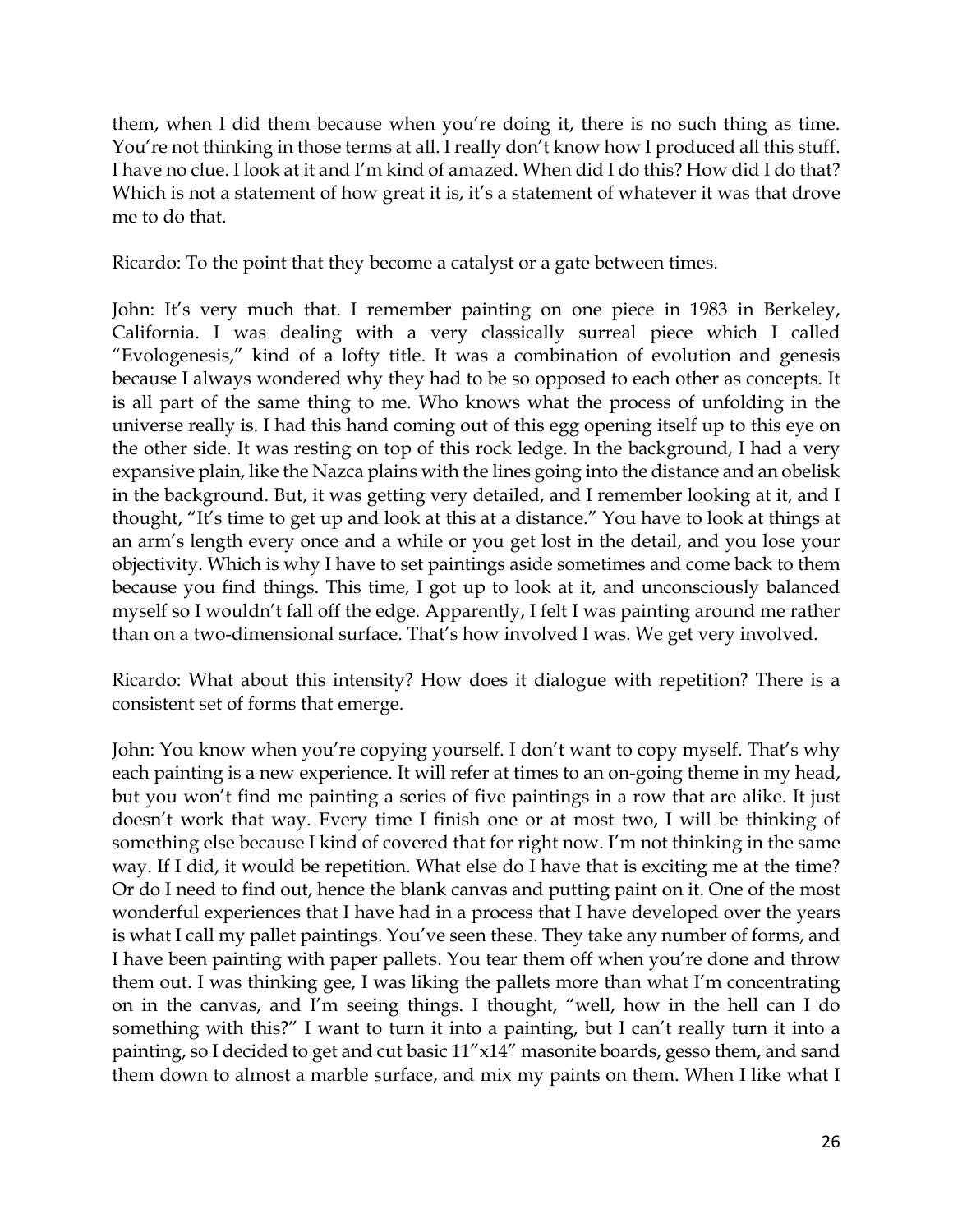see happening there turn it into something. Some of my happiest result[s] have happened through my pallet painting. It also saves a lot on paint.

Ricardo: It's interesting while many would see in this process, a surreal approach, I see it very closely related to the humanistic approach. People would listen to all sorts of external stimuli. Leonardo Da Vinci for one argued that the best of all possible of all possible topics would be a wall. A wet humid wall through which you would be seeing stains and forms shaping themselves.

John: He knew how to see. Drawing is just learning how to see.

Ricardo: Because maybe seeing is not seeing at, but seeing through.

John: Seeing through. Watching things and being able to see things coming out of things which is what I see in the canvas, in the glaze that I lay down.

Ricardo: Early on, you mention rules. The fact that your painting and your process is very structured. There is a John Oberdorf approach. What are some of the rules you learned in the academy that systematically you attempted.

John: One of the most important things I learned from myself is that style is not something you deliberately acquire. It's something that you eventually discover that you have. I've had people say, "I'm trying to find a style." Why? It's just like one professor saying, "John you have to do what's happening now." I am happening now. If I'm going to be remembered for anything or not remembered for anything, it's not going to be for trying to be something I'm not. It's going to be for continuing to be something that I am.

Ricardo: Especially when considering the verticality of your [work] now. It is not just a description of what's going on now, but in those multi-directional ties of yours.

John: If I'm going to be relevant at all, that's going to do it. It's not that I'm trying desperately to be relevant. Everybody wants to be relevant. It's part of human nature, I suppose.

Ricardo: But, that's possibly part of moving, touching, and authentic parts of your personal narrative. The fact that you are creating in the night, in your hard or wonderful time something that comes from within, and you couldn't stop doing that. It's not only to make part of a system or a market.

John: I can't. I've tried. It didn't work. It just did not work at all. Ultimately, we have to be the judge. Sometimes they say, "Shouldn't you be doing something for society in the production of your work?" I am. If I'm not doing what it is that compels me, I'm hardly doing civilization any service. Why, by being something I'm not or trying to be something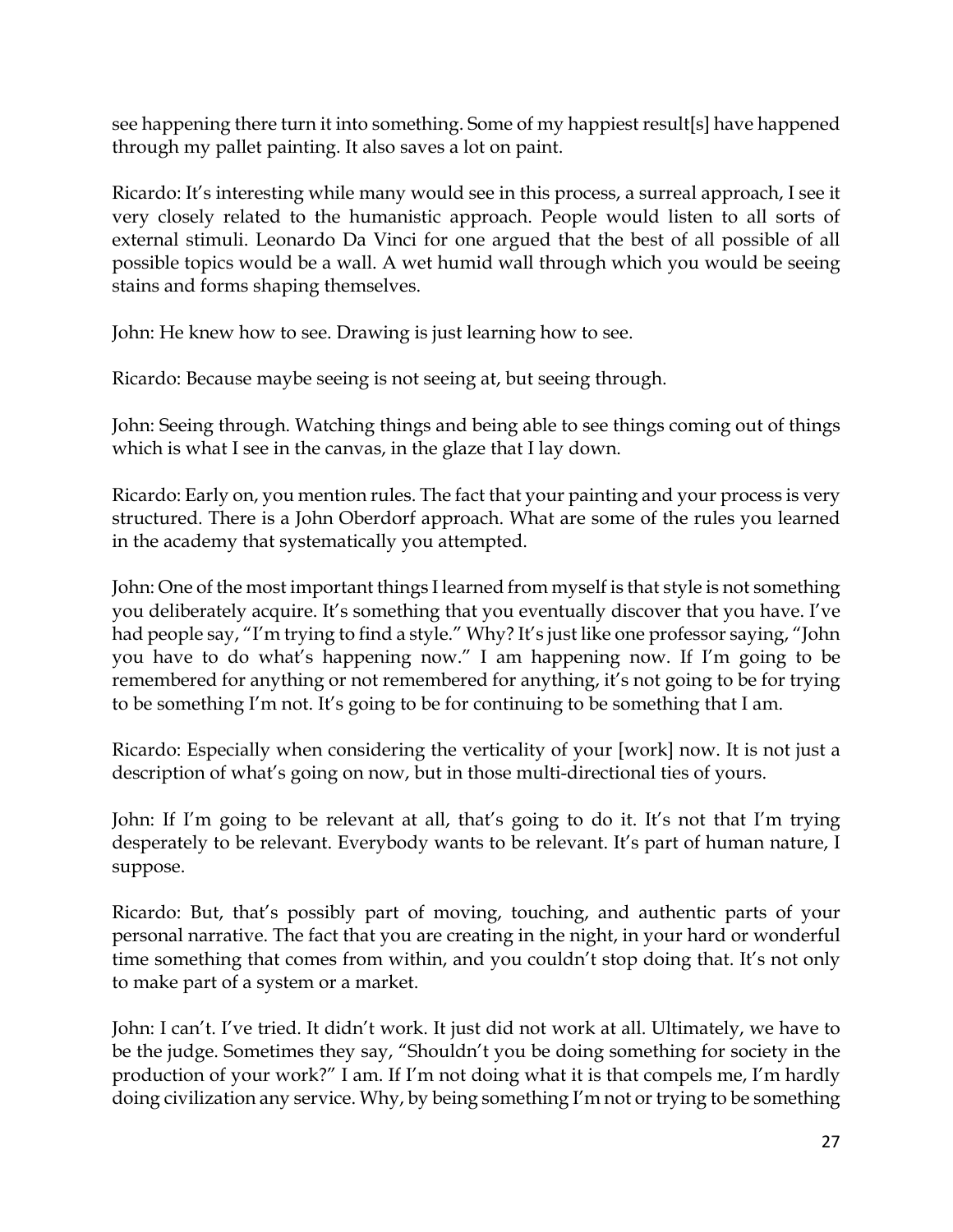I'm not? No, that's not going to work. It's trying at least to be true to who you at least perceive yourself to be. Also, again, we're in the constant process of becoming. We are learning which is another experience I had when I was doing guard duty. A teacher came in with a whole gaggle of little geese of students. They were grade school kids. The first thing that he said, "Now forget everything you've known about art." I just went "enough." How could he possibly say that to a child or anybody? We are not here to forget what we know, we are here to learn, and add what we know. If we have to, we adapt it, but you don't get rid of what you know.

### **Interview 2 - July 18th, 2019**

Jordan: We are now recording. I am Jordan DeGelia with John Oberdorf. This is the second interview. In this interview, we will be discussing more of the artist process, and what it takes it make an Oberdorf painting.

John: Well, it's hard to really nail anything down with me because I don't use what I would call a normal process of creating work. I know it, but if you look at YouTube videos of people putting out instructional videos of how to do this and how to do that, everybody seems to have a formula, and it's very exact. When they mix their colors on the pallets, it looks more like a demo for an item that you are going to buy. Like you're looking at colors at the paint store. My pallets don't look anything like theirs. Mine look like a battlefield. I've got colors all over the place. I think the thing with me is the act of painting is an act of discovery more than an act of replication. A lot of people who think they are painting are actually replicating something which is fine for them, but for me it's all about what I'm finding out in the process. It's a voyage into discovering something. Each painting is different and each painting tells you something. When I'm mixing my colors, I'm pretty much doing it intuitively. You have to know the basics. You have to know what the rules are before you can break them. I was trained over a period of time to know this, but I don't really adhere to the accepted program because I can't bring myself to do it. I've tried. It doesn't work with me. I explore, and I make mistakes which I constantly correct. By this act of correction, being as I said bothered until I'm not bothered anymore, I come up with something that works. As you saw on the painting today because you did get a chance to see me making some rather dramatic changes quickly that I'm working on. You saw the figure in the upper corner.

Jordan: Do we have a working title for this painting?

John: Yes, it's kind of called, tentatively, I may change, *The Wreck of the Argo*. It refers to Greek mythology. I don't want to overstate the actual characters. Perhaps the most recognizable character in the painting is the ship itself with the eye they used to put on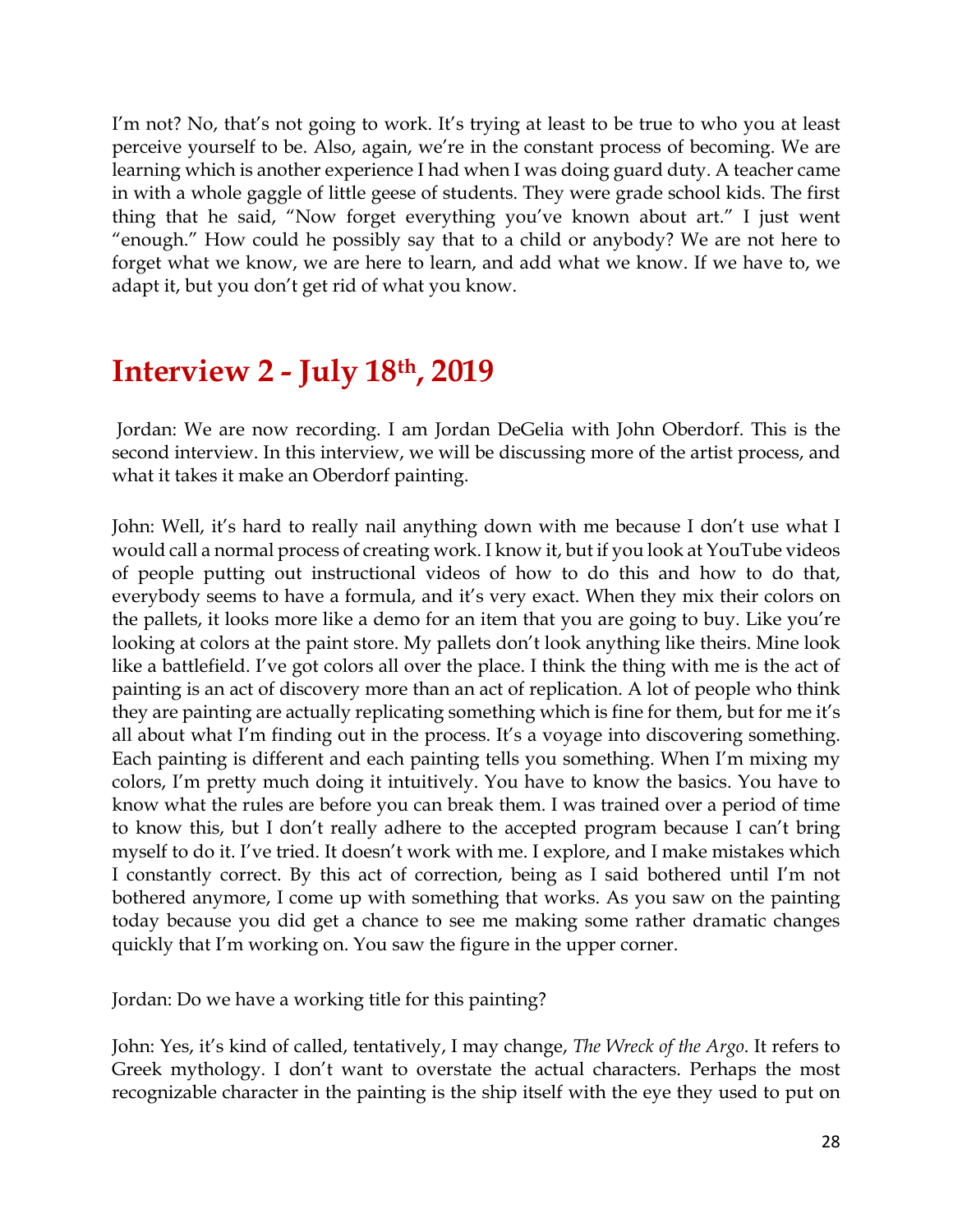Greek vessels that were in this painting barely visible. Just enough to give you kind of a haunting look. Almost as if the ship is alarmed at what is happening to it. That, to me, was something that simply happened, so I recognized it, and it starts to work, so I started going with that. I didn't want the gods in the clouds to be recognizable. That's one of the reasons that almost Hera-like wife of Zeus appeared because she was becoming sort of a diva, and I need a shepherd's crook to come up and yank her offstage. She had to go. On the other hand, we have what could be Medea or a siren. Who knows? I don't want to overstate that either, but she was really kind of the first thing that showed up in the painting when I painted it. I really kind of liked her and wanted to keep her in there. Everything else kind of followed. The spine of the painting really is the crashing wave essentially which has some of that ominous aspect. If you see a wave like that coming at you, well, it's not necessarily that you bought the farm, but it's pretty prominent. And their ship has obviously been wrecked. You see this either in the state of complete alarm or resigning themselves to whatever fate awaits them. As we know, the Greeks really didn't like their gods all that well. They paid [offerings] to them and performed the rites, but they were afraid of them because they were very capricious at times. Unless you had one of them on your side, you were in trouble. So that was the nature of their pantheon. I guess that relates in this sense to events that befall people in general.

Jordan: Oh definitely.

John: This has been part of my later paintings here, not all of them by any means of some of them showing that sort of almost unavoidable catastrophic…

Jordan: All civilizations are familiar with volcanoes and similar things.

John: Volcanoes kind of show up. They are signs ominous signs. I have one right behind you here. I have done a few things with volcanoes. I did paintings where they were the main attraction. I simply called them "Recent Eruptions." because it was a recent eruption from me. I kind of like the feeling of the earth moving in constant motion. Although, people don't really think of it like that. In geological or archaeological terms, as I mentioned to you once before, I think, because people would think of as me with archaeology almost as much as art for a while, "Are you a uniformitarian or a catastrophist?" I say, yes, because on the earth nothing happens, or it is extremely slow then something big happens. Then nothing happens for a while, then something big happens again. Uniformitarianism and Catastrophism to my mind are part of the same thing. We're in the middle of all this trying to live our lives. Is it a fateful thing? Well, in a sense. I think I reflect in my painting and how I paint, I reflect a bit of stoicism. It's not fatalism. It's bearing with. Marcus Aurelius is one of my prime examples of a stoic. We have to deal with the earth that we live on. Our own history or prehistory, mythologisms; it all comes together. It's all grist for the mill. It all in my paintings, and areas where I have human forms. That's been a late, later thing now. I did it more when I was in illustration early on. I went more into landscape and seascape of my mind. I've been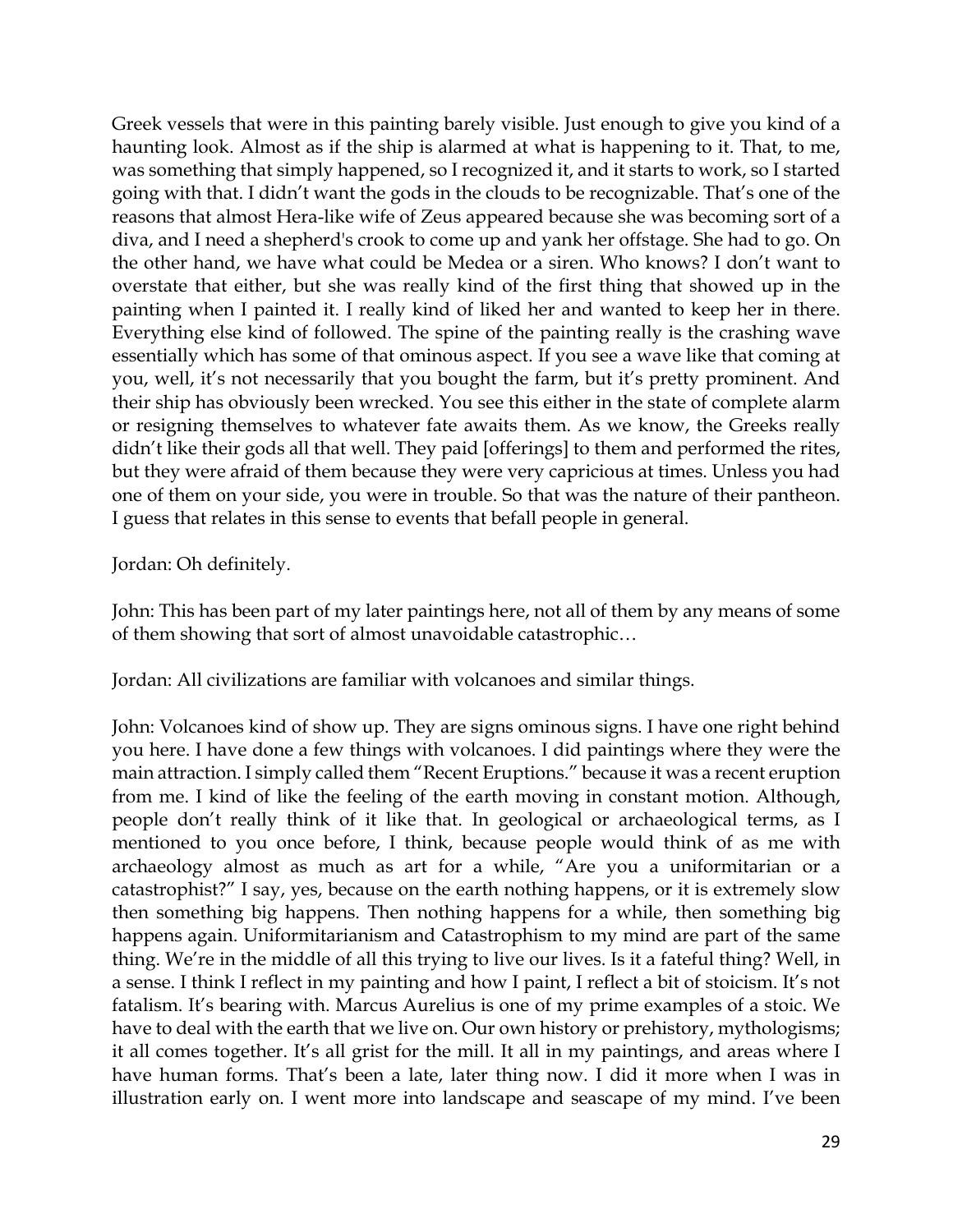putting more people in some of them now, not all of them. As I said, each painting is different, each one tells you what it wants to have happen at a certain point. Even right off the bat sometimes. You have to keep working it and refining it. The approach is not always the same.

Jordan: How do you start? Where's the idea come for a painting?

John: From several areas. In my pallets paintings, for instance, it's where I mix my colors. A lot of my paintings, most of my smaller paintings used to be pallets that I was working on. I had been using paper pallets to mix my colors. They're infused with wax and they won't adhere to anything. I've started liking what I was seeing on the pallet more than what I was painting on the canvas, but I had to throw it out. Paint is very expensive. You might as well use as much of it as you can. Since I like what I'm seeing here, why don't I devise something to address this. So I started cutting 11" by 14" boards, gessoing them down, and sanding them until they were almost marble smooth and mixing my paints on them. When I see something happening, it may be just a tiny blotch of color that says something to me…

Jordan: It's almost painting though the subconscious.

John: Absolutely. It gets back to what Demetrius Jameson said to me. He said, "Remember Johnny, drawing is just learning how to see." A lot of this is learning how to see whether you're drawing or painting. I'm seeing things in things. That's overall my *modus operandi*. I can have any number of preliminary drawings and paintings, but it's not going to dictate what the final result is going to be. Very seldom does that happen, and I can bear working with a preset notion of what's going to happen on the canvas because if I do that, I'm not paying attention to what's happening on the canvas at all. Other people work differently. For me, this works. I do it until it works on the canvas. This is the one that you see right here, this Argo painting. It is a traditional form, composition, application of paint, that sort of thing, but I can go into something that is entirely different as you have seen on occasion. I'll even do something that's abstraction. I always let myself be advised by what's happening. Otherwise I'm not learning anything. I learn more as I go. Maybe at a certain point, I'll understand it to a point where I might not have to do that as much, but I don't think that's the case. I think it is always going to be a matter of discovery and changing things as I go because that's simply the way I operate.

Jordan: When you have an idea for a painting, do you often feel the need to paint it right away or do you often feel it is good in giving it time to develop?

John: Again, yes. It's different every time. Sometimes ideas will be festering in the back of my mind until finally something happens. I have this one painting where I'm dealing with a more literal content of the chambered nautilus. That idea started in 1972. It was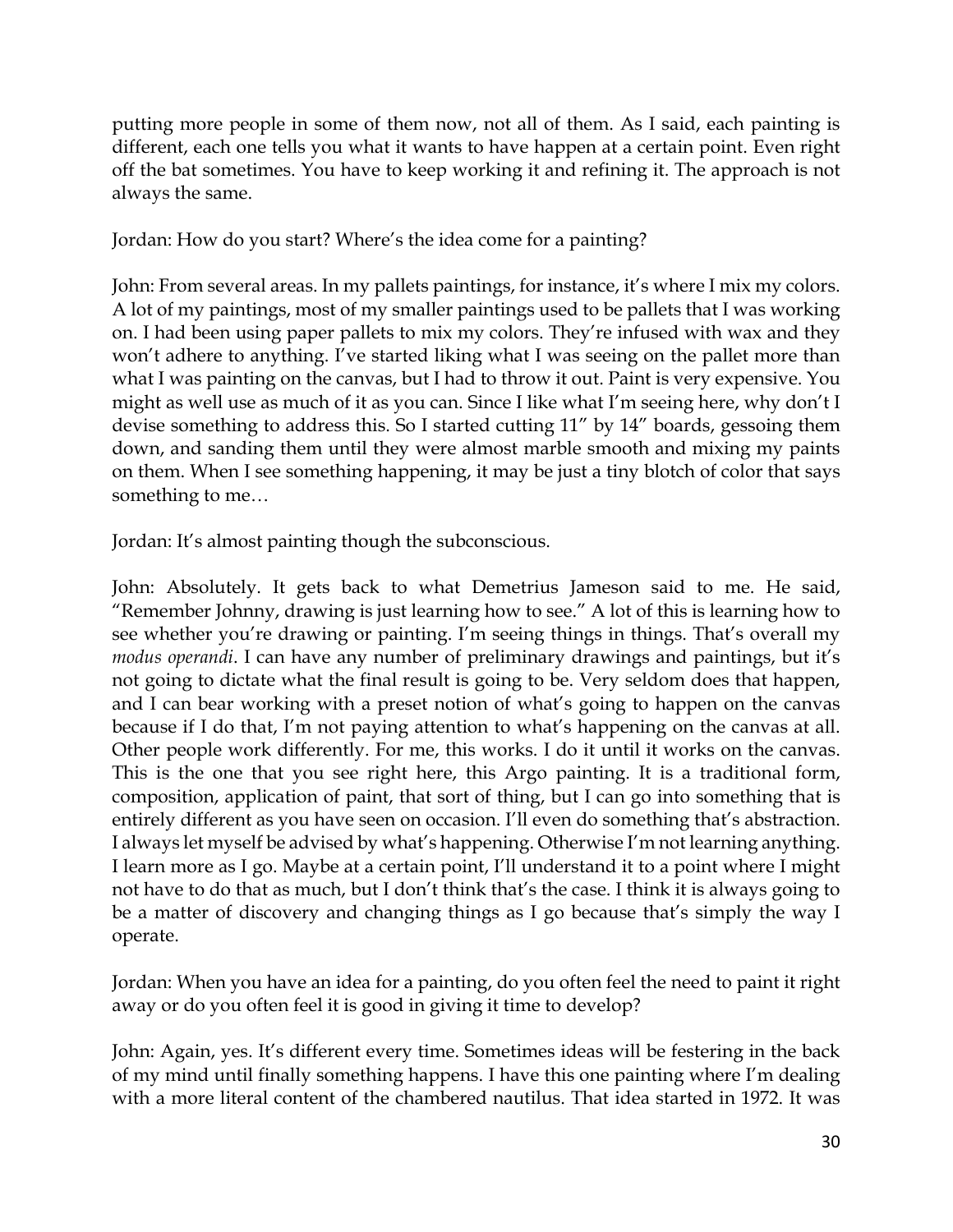there for about fifty years before something happened. What sparked that idea was a piece of music that I heard. It was a jazz piece by Bob James called simply "Nautilus." I had this image of the chambered nautilus at great depth. The music sounded like a nautilus moving through the water. I had a different image that I wanted to convey that was more whimsical. In that particular painting, I'm having the nautilus doing something which nautili never do which is hover above the waves in a pod. First of all, they're solitary creatures that swim at great depth from 500-2,000 feet in certain regions of the western Pacific. In this one, this image flinted into my mind of a whole pod of them riding about a foot and a half above the waves. This is what I was working on then. I will be back to it soon, as soon as I finish the Argo. I'm to the point now to which the creativity is pretty much over with.

#### Jordan: How do you define creative liberties versus just finishing a painting?

John: Finishing a painting is following up on things I know, but haven't done, basically. Creativity is discovering things. I like that better than anything. I don't really enjoy. I don't think about when I'm painting, "Gee, I love doing this." I'm focused and obsessed by it. That is pretty much how I work. Finishing a painting is tedium, a lot of it. You're trying to get. You can just make tiny discoveries within that process at the end that are creative. That picks you up again. Oh, that works better than the other was for sure. You keep on doing that until you get to the point you realize if you do anything more, you're going to possibly destroy something that you've done. Unless that's your objective. Another thing Demetrius Jameson told me was that he thought if he wanted to, he could work on one canvas for the rest of his life and keep on changing things. He didn't work the same way I did or produce the same kind of paintings at all. The principle is pretty much the same. I learned a lot from him. I learned a tremendous amount from Allen Monroe when I watched him paint because he also said at one point, "I don't really know what I'm doing." He was doing some fantastic things with his paintings that made it almost look like an accident, but you knew that it wasn't. Abstraction, it works, but you've got to know the rules before you can do that. You have to know the rules. I think a lot of the time, people try to cut corners these days. If they are getting back to basics and learning how to do them, some of the imagery is profoundly good in terms of details and structure and everything. At a certain point, and that's fine for them. For me that would be getting beyond what I'm trying to achieve. It would be about the form, about the detail, and it almost looks like photography in a way. I was looking at a work of some artist on the internet in fact early this morning. I was trying to figure out how did he get all of that detail? It turned out, he was a digital artist. That is on the other side of the galaxy from me. You know how to punch buttons and move the mouse, basically, but are you painting. No. You're producing imagery, and there is some validity there, but to compare that to what I'm doing is comparing a fire engine to a hummingbird. Do they have anything in common? Well, they both move, but by completely different means. It's different entirely. I guess my approach is… It's not haphazard by any means. I'm finding things along the way. I can't imagine doing it any other way. That is the most satisfying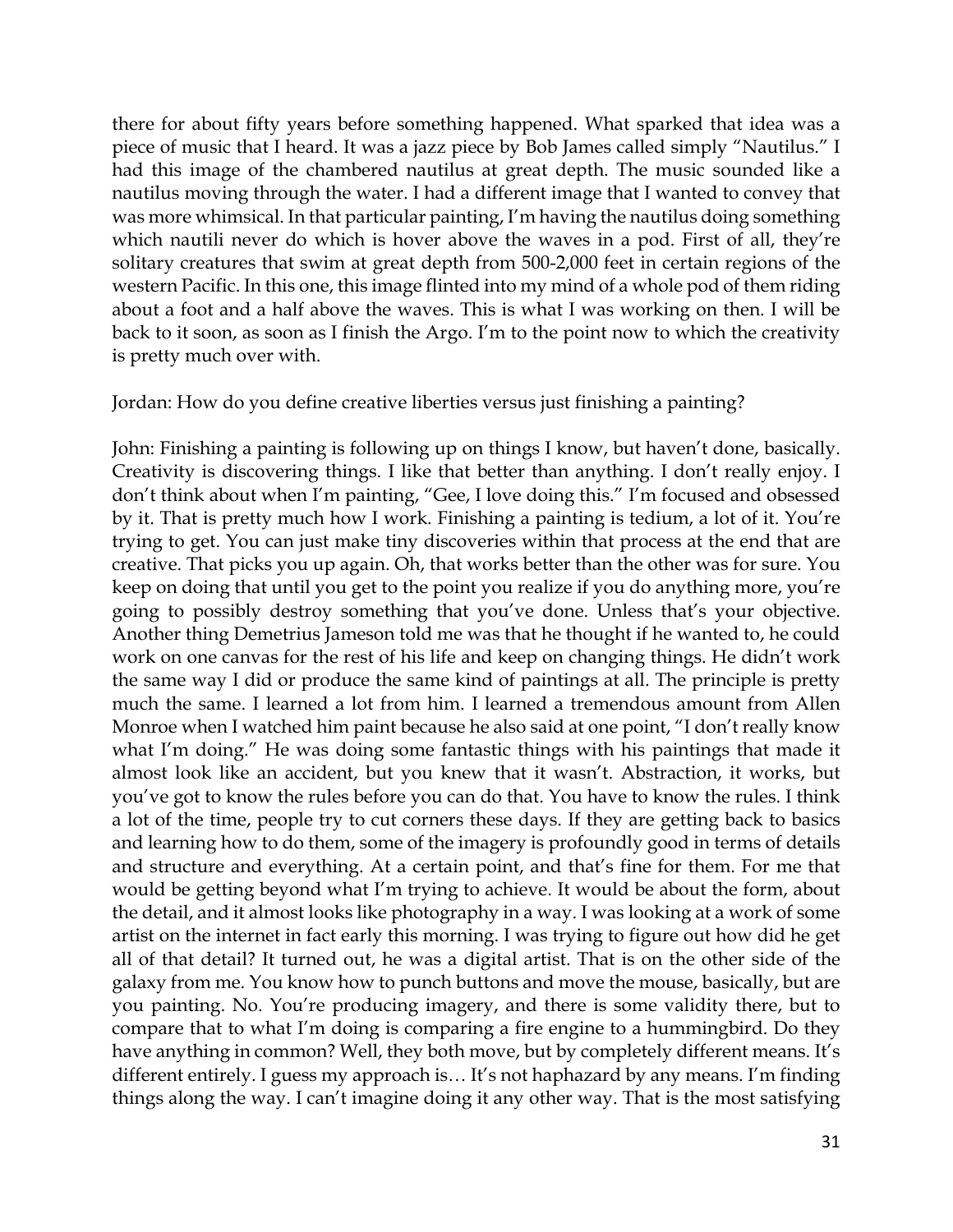ever. In each painting, in each approach that's different. To me, it's kind of looking at the world with the childlike eyes. Getting back to that sense of a-hah. I hadn't seen that; that's something different. I don't ever want to lose that. If it's going to be formulaic, I could be doing anything else and it could mean just as much. For me, what you see is a result of me being bothered.

Jordan: How many paintings do you work on at one time?

John: There is no set number, but I always have several in the mix. The reason I do is because at a certain point when working on a painting, you begin to lose objectivity. You realize if you keep on painting on it, you're going to be pushing something and moving blindly in the dark because you have lost objectivity. So, you set it aside for a while. That's what happened with this painting, *The Argo*. I didn't know what was going to happen with that one. It had almost become two paintings in one. I set it aside, and I wasn't even sure I was going to finish it at a certain point. Eventually, after a couple months, I pulled it back out again. I had been working on things in the meantime. I can have as many as five paintings going at one time. For me, that's a good thing to do. Every time you turn to the next one, you're looking at it with fresh eyes. Very often you're saying, "How the hell could I have done that." Fortunately, I discovered a few things on this painting that didn't work, right off the bat. You had the chance to watch me as I kind of canceled them out. As I said, I have to go over it again and keep on working it a bit. In the next two days, that will all have been handled. As far as the other figures are concerned, I may have to set the painting aside for a while just because I feel the need to finish a couple of others, both start and finish. I have a couple of ideas churning in my mind that will obviously not end up the way I'm conceiving them now. They will be started at least. One of which is another idea from what kind of turned into a series called *Old Roads*. I am fascinated as I have told you before my places people have been. Almost more than where they are which doesn't mean I don't get along with people because I do. But I'm fascinated by places where they've been and places where earth is in the act of reclamation. Taking things back in a sense. It produces some very interesting imagery. *Old Roads* is one of them and another is one that I did several of that became a series. I don't start off saying I'm going to make a series of paintings. The idea is still fresh will be, and there are other examples that I come up with. The other one is the *Forgotten Quarry*. I have kind of created an image in my mind of where I want to go with that, and it will obviously change. Those are two that I really am intent on trying to do and possibly finish before this upcoming show.

Jordan: Well, I have no doubts. You are clearly a very prolific artist.

John: In the same sense, I guess I am. I look at a lot of these paintings and I don't know how I had the time to paint them or I don't remember when in a sense. That's why it seems when you're painting sometimes, that time is suspended. You're not thinking about it. Each painting is different, but I look at some of them and think, "When in the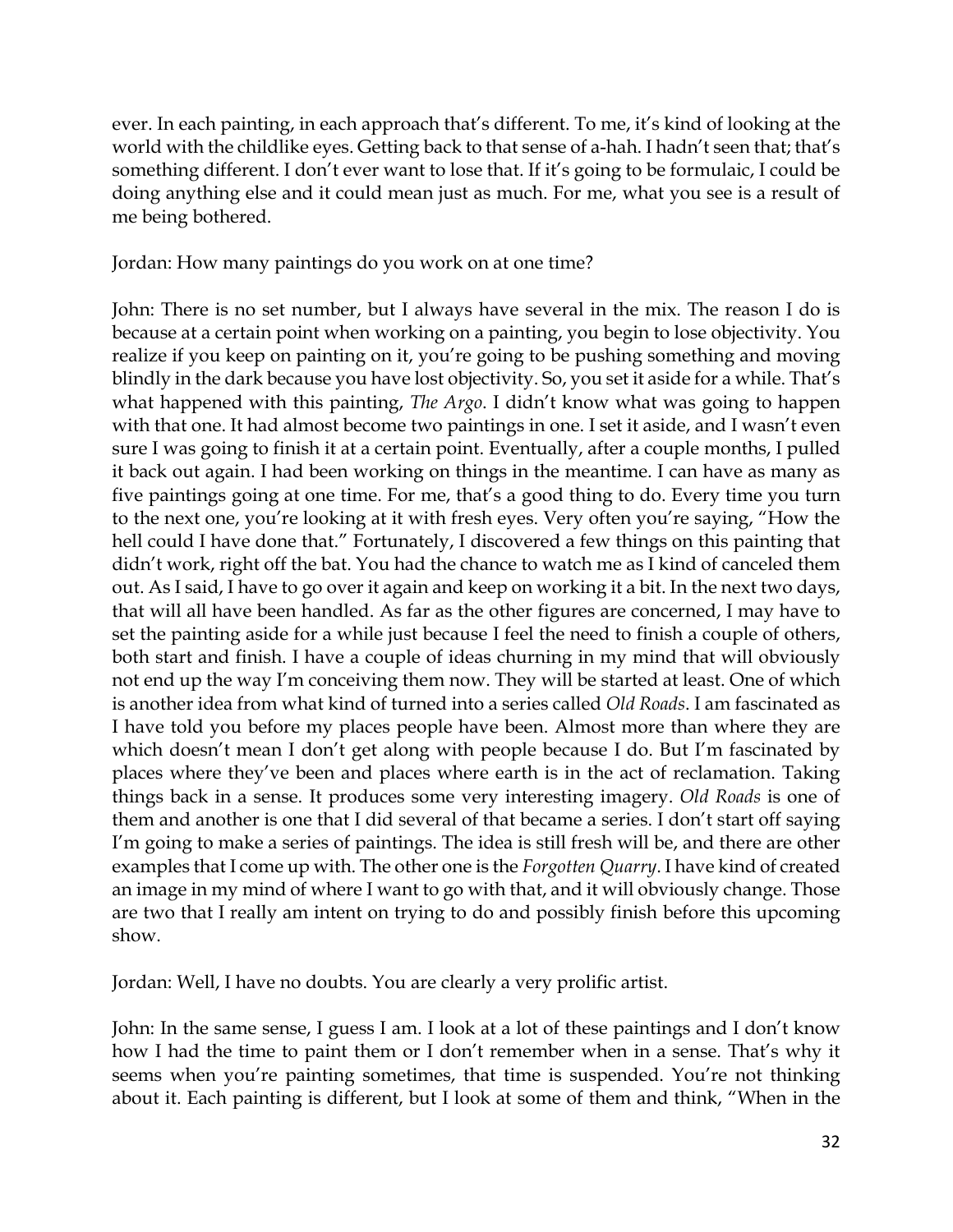heck did I paint that?" That is simply part of living in two worlds. This is the blessing and the curse of painters, I guess. Overall, I consider it kind of a blessing because I wouldn't know the things that I know or have been exposed to the things that I have been exposed to if I didn't live and work that way. It has made me a very impractical individual, but I've simply accepted it at this point. It is a matter of living in two different worlds. I suspect that that is what happens when I paint. I think of my paintings as windows on another sense of reality.

Jordan: Do you think all of your paintings exist within the same world?

John: They may be different aspects of the same world. That might be a way of looking at it. Each painting is different unto itself. It is a different exploration. Does it have similarities or points of reference to other paintings? Certainly, it does because it comes from me. This is the nature of creativity that it comes from us. This is something out of nothing in the physical world. In the mental world, it definitely has its references. As we say, there is nothing that is not derivative. Everything comes from something. It's how we produce it that dictates the nature of our creativity. It's what makes us individuals. If we didn't have that, we'd all be a bunch of cattle grazing in a field like the Eloy waiting to be taken away by the Morlocks in H.G. Wells' *Time Machine.* We have to have that distinct different ideas. For me, I have my own version of what we call reality. In painting, it touches on what we refer to as the surreal. As we know, that definition officially of surrealism is the psyche of the artist on canvas. In that sense, that makes every painter a surrealist in some sense. We have all those different definitions that we give to our genres like abstraction and visionary. I always like visionary. Well, what art isn't visionary? It's all part of the same thing ultimately except perhaps for what I would kind of call art that is referred as art these days where people are really… I don't even know how to describe some of this stuff being done today in the name of art. That doesn't appear to use much in the way of creativity. It allows a lot of blank space for critics to fill with words. They do abundantly. I think with me the ideas come from a source. From a point in the mind. There's a pool of ideas out there that we draw from. In a sense, it is derivative, but if it comes from us then that's where the creativity comes in.

Jordan: You mentioned H.G. Wells, so… Do you think science fiction would fit as a label for your paintings?

John: Only when I did science fiction illustration or fantasy illustration. The thing about illustration is generally, the thing you're doing is depiction of somebody else's ideas. I wouldn't call what I do science fiction. If anything, it would touch more on fantasy because it deals more with the way my mind works and my own fantasies, in a sense. The way I refer to the ancient past, a number of things, but not necessarily science fiction. There could be elements of it that could be used in science fiction, but that's more toward the literary sense of fantasy or mythological.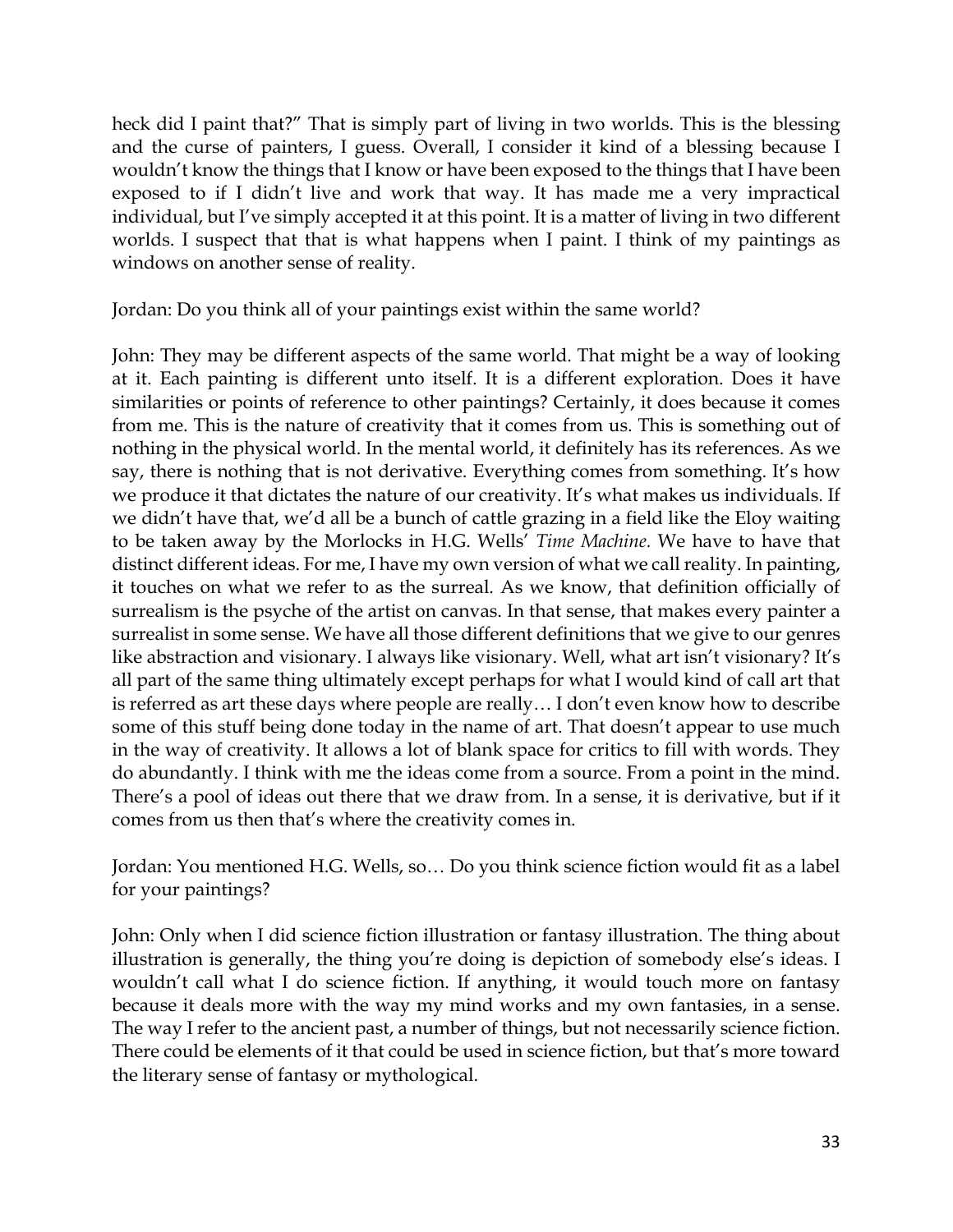Jordan: Certainly, a lot of your ideas come from science fiction. How do you feel that influences [your art?]

John: I'm aware of science fiction branch off from science. It's part of our understanding of the physical world, basically. A good example of that, now conceptually, I'm not talking artistically although it does relate, when was going to college in the first couple of years, a fellow by the name of Michael Talbot had come out with a book called *The Holographic Universe.* I found this profoundly disturbing at the time because it suggested the possibility that our reality is a hologram which automatically implies it is somebody else's hologram and that we can be turned on and off like a light switch. That I found disturbing, and I had just seen an image at Oregon State of a hologram in the Physics department. This is as the beginning of holography. They were just beginning to produce these images. I walked around this podium where there was an image of a cannon like a civil war cannon that they had done. It was rotating around in 3-D. It had an effect on me. Now, I am not as frightened by the concept as I was at the time suggesting that if this is a hologram, it's here for a reason. Now, we're talking in science about quantum mechanics and the nature of the mind being able to control matter. What we produce in our minds has a physical effect on matter. That really makes sense to me. Isn't that what the artist is doing when they paint or sculpt or draw. Your mind is producing something that is not there before. It's manipulating matter to produce the image. This is definitely something I think about. What is science fiction, ultimately? Jules Verne was considered to be involved in science fiction, but a lot of the ideas that he had later turned out to be science. That definitely affects the way we think about the world. It provides the impetus, the imagery that we get. Again, mine moves more towards in imagery either the mythological or the geological. I didn't officially study geology. I work a lot with rocks and earth patterns. I would almost call it an intuitive geology.

Jordan: Tell me more about that. That's very interesting how the rock formations you form... They're not modern aspects of what we think of. They are very ancient-looking.

John: I put the sense of geology really is, and what I consider it to be almost spiritually that the earth may retain a memory of what happens upon it. A concept that I kind of like, rock being solidified life, in a sense. It was once liquid, and there were things in it. Fossils used to be things, living things that were replaced by minerals in their form. That's very much a part of the way I think. When I say I'm more interested in the places people have been than where they are, that figures in pretty heavily. I find it fascinating, I find it ominous almost in places where I'm seeing this. This happened, again, at a very early age in Panama. I remember that my father had taken the family to a place in Panama called Fort San Lorenzo. Here was this old fort that'd been built in 1587. It was later taken over my Henry Morgan, the pirate. He used it to stage his invasion of the city of Panama, Panama City later on. It went through several ownerships. When we were there it was essentially ruins, but I remember sitting on the grass there and watching a troop of Panamanian soldiers marched by. I didn't know why they were doing that; I was very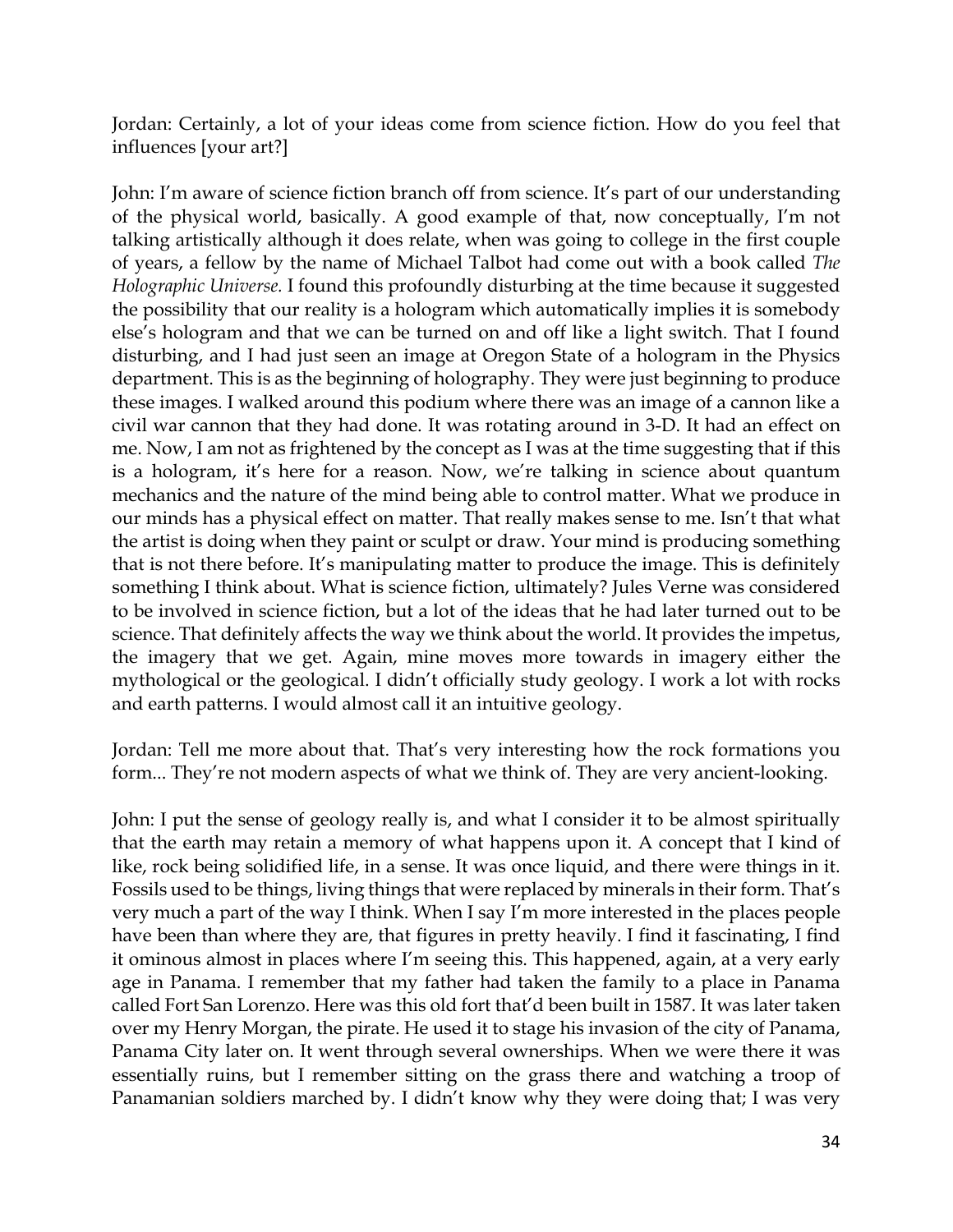young, two, three years old maybe. I remember asking my dad where they came from, "Do they live here?" He said, "No, no they're from the Panamanian army. This is an old fort and nobody lives here anymore. It was something that I wasn't able to quite reconcile at the time. Here they were, here is a fort. Aren't they soldiers? Don't they belong? No, not necessarily. That contradiction stayed with me and informed me on the nature of places people had been opposed to where they are.

Jordan: Within that relationship, too, there is the earth reclaiming everything humans have done.

John: It does. I think it goes far beyond what we would imagine. When I discuss this thing, as I do often with people who have interest in that sort of area, they say, "Well, how long have we had human civilization?" I think really we have had it for as long as we have had brains capable of producing civilization. That probably goes back a lot farther than we could ever imagine. Yes, the process of reclamation dictates that these structures and ruins, places where people have been are going to be reabsorbed into the geology. At certain points, I can't imagine why this would not be possible. We have ruins that have disappeared under continental plates in the act of subduction. This would be very old stuff, beyond what is accepted, but I think it's there. This had a very profound effect on me. It really informs the way I think when I'm painting. I'm constantly referring to the ancient past, prehistory, or the concept of prehistory. The other day I was looking at images of several places, most particularly Malta where there are these fossilized ruts in the hard stone that are God knows how old. Through reductionism, archaeology/geology likes to say they're only a few thousand years old, but they're obviously far older than that. Some of them drop off of cliffs and disappear into the sea. Some of them have been found underwater going out to great depth. They're very, very old. What were they? Who did them? We don't know. This is part of that interesting process of things that have been found that don't really fit the paradigms. It all comes together with the way I paint. When I was in college, I spent as much time in the archaeology and anthropology departments and the English department as I did the art department. I took a lot of classes back then. I was completely inept when it came to things like math. I had an unfortunate experience with that because I was never able to catch up. It was not the way my mind worked. I regret that and I'd like to understand math more because that is really the language of the physical world as we know it, the physical universe. I handle things theoretically pretty well, but as far as equations are concerned I am out to lunch, completely at sea. I spent a lot of time in those areas. It's an unconscious reference to everything that I do when I paint. I am always going back to those images and things I found fascinating. The existence of human beings on this planet, that sort of thing, and how we produce what we produce. What is it that causes one to paint, to put an image on something? What causes us to want to write a poem or create a piece of music, this creative impulse. If we were able to pin it down, it would lessen it. The mystery of it is apparently very important to us.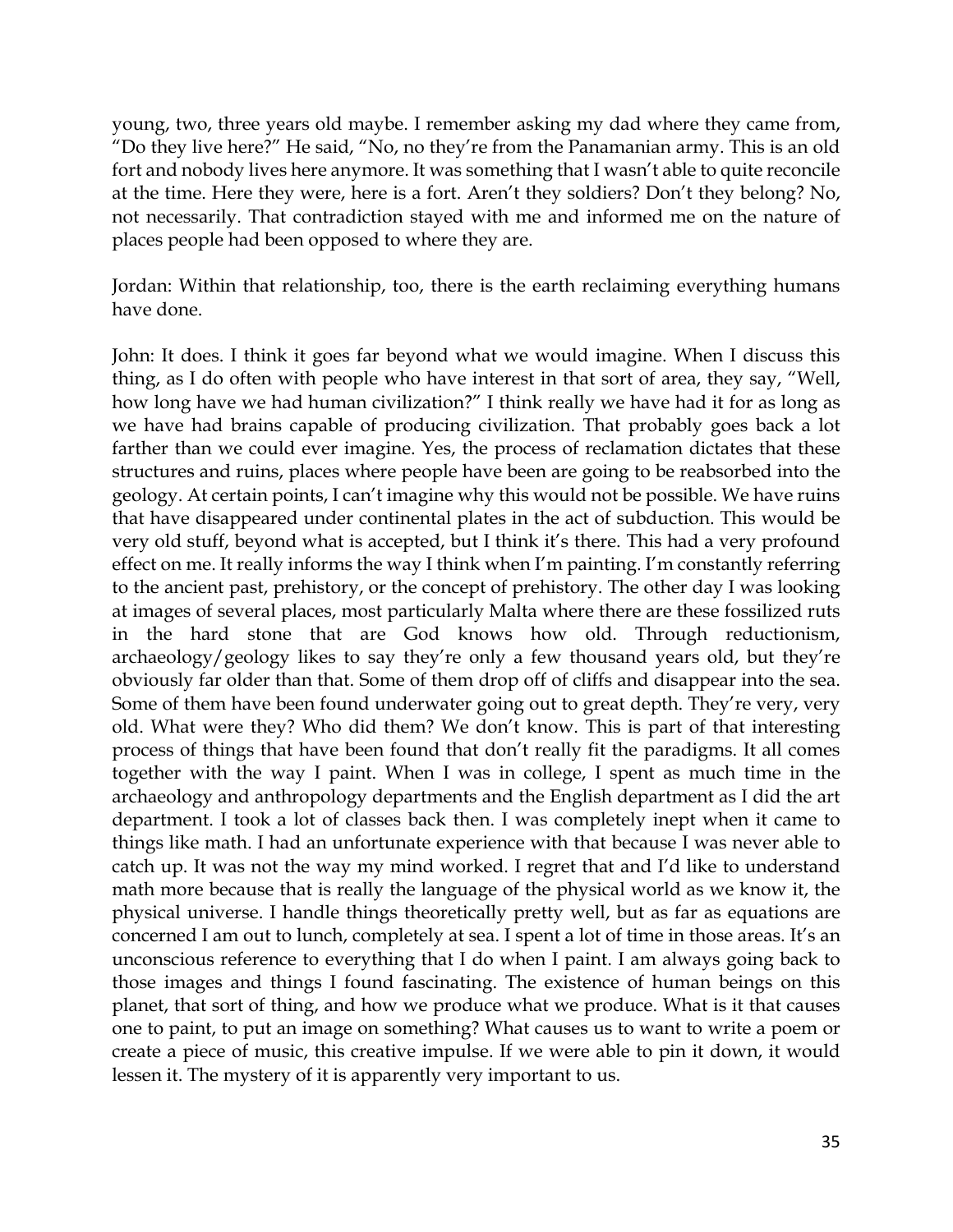Jordan: In a way, you're almost creating your own monuments.

John: Every artist creates their own monuments, in a way. If you're asked, "How do you perceive yourself in relation to others," I always go back to the statement: "If you compare yourself to others, you will always find there are those that are greater and lesser than yourself."

Jordan: You can't compare ancient ruins side by side. That's just degrading this culture for what it is.

John: You have to be, your own favorite artist. That means essentially, you have to give yourself your own pat on the back and you have to give yourself a kick in the rear. It doesn't matter what other people are going to think about that. I remember one instructor telling me, "John, you have to do what's happening now." Well, I am happening now. For better or worse. If I'm going to be remembered for anything or not remembered for anything, it's going to be for who I am or at least who I perceive myself to be. That I work at in an almost unconscious sort of way. I think that if you're too conscious of that, maybe you're not creating as much as you think you are. You are being about being something rather than doing something or being something.

Jordan: That's similar to your point, instead of talking about what you're doing, just do it.

John: I remember when I was living in the Bay area talking to another artist, he was talking about a phrase that they have regarding those who are about something rather than being something. It was, "He really know how to talk a good painting." That goes back to my father's conversation with Thorton Wilder who said, "I see a lot of young people who want to become writers, but very few who want to write." It's the act of doing and being involved in that. When you lose the self-conscious aspect of that and are more involved with what you're doing, that's when you're producing. That's when you're being really creative. Otherwise, you're simply about being self-conscious about being something. I saw that all through college. Kids who liked the act of being something or being seen as something, but they weren't quite in tune with the process of doing. If you like it so much, then what are you doing? If you're not doing anything, why are you here? It's like someone saying to me, "I don't know what to paint." Really? You don't know what to paint? Why do you want to paint at all if you don't know what to paint?

Jordan: Don't waste your time.

John: Don't waste your time. You have ideas; there's thoughts in your head. You need to use them. The idea of not having any ideas at all to paint means you really should be doing something else probably. It doesn't always mean you're always going to use the ideas in your head. I have had thousands of ideas. I take what I call "visual shorthand."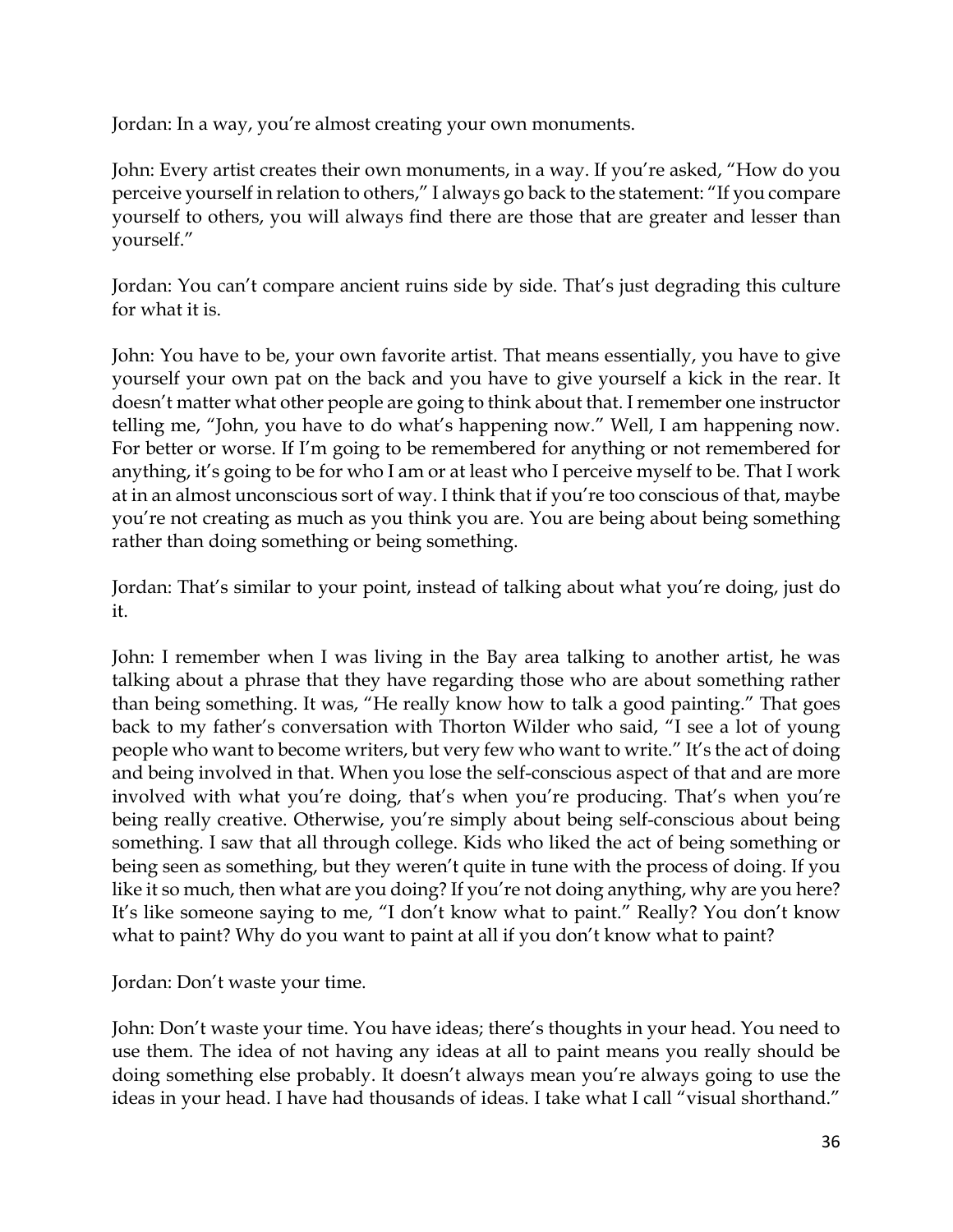A couple of lines to remind me of what I was thinking as the time. Does that mean it's going to translate into exactly what I was thinking of painting? Not necessarily. It doesn't necessarily mean that I am even going to address it, but I take it down at the time. I always keep a tablet next to the bed stand at night. If I wake up and have an idea, I can write it down. Again, it doesn't mean anything is going to happen with it, but sometimes they do. It something I recommend to anyone. Write it down if you've got the idea. Draw it down, even if it's only a few lines.

Jordan: Don't let it fly away. An idea's worth nothing if it's gone.

John: It goes back to the statement by Demetrius Jameson. You have to capture it when it's happening sometimes. Otherwise, it disappears, and it fades. I've had entire painting occur to me. Early hours in the morning when the mind is most active. Sometimes they translate into a painting and sometimes they don't, but there's always something that you can take from it. Ideas are like gems. They're to be collected and not lost. That's why I have this either unfortunate or fortunate habit of collecting old archeology books. They are talking about ideas that many people don't like to talk about anymore. They don't accept them. They don't fit, as we use that clichéd term, "paradigm" anymore. Some of them were concepts of finds that were made very well documented. Ideas that were very well-thought out, so why are they simply out of favor?

Jordan: Do you think some of your paintings explore some ideas that other people might reject?

John: Sure, they don't like the idea that it doesn't seem to fit with their concept of the way the world is supposed to be. Very often, they want their world wrapped up and tied with a bow, but that's not the way the world works. It makes me recall and experience in the North Bay area when I was living there at a certain gallery that produced a lot of what we called at the time, I didn't call it that, they did, "visionary art." I showed work there for a while. I wasn't really selling anything. I didn't know if they weren't promoting it as much, or what the story was. I asked them, "What kind of experiences are we having here? What kind of reaction am I getting?" I remember the lady and she said, "Everybody likes your work a lot, but it makes them feel alone." People want to be comfortable. Sometimes it's the things they find vaguely unsettling that disturb them the most. The images that are mostly disturbing, they simply accept as disturbing images. Mine is more subtle than that. A good example might be my *Forgotten Quarry* paintings where you're confronted with huge megalithic blocks of stone or places where they had been. That's one of the latest ones, the impression of where rock has been taken out and moved that don't really look like it was done by a primitive society at all. I think some people find that disturbing. I don't know why. I find it fascinating. People look at things in different ways. I'm always after the unknown simply because I'm that way. I think it is essential for humans to have unknowns in front of them and accept the fact that they exist. You always try to find out the reasons for them, but we don't really know. People refer to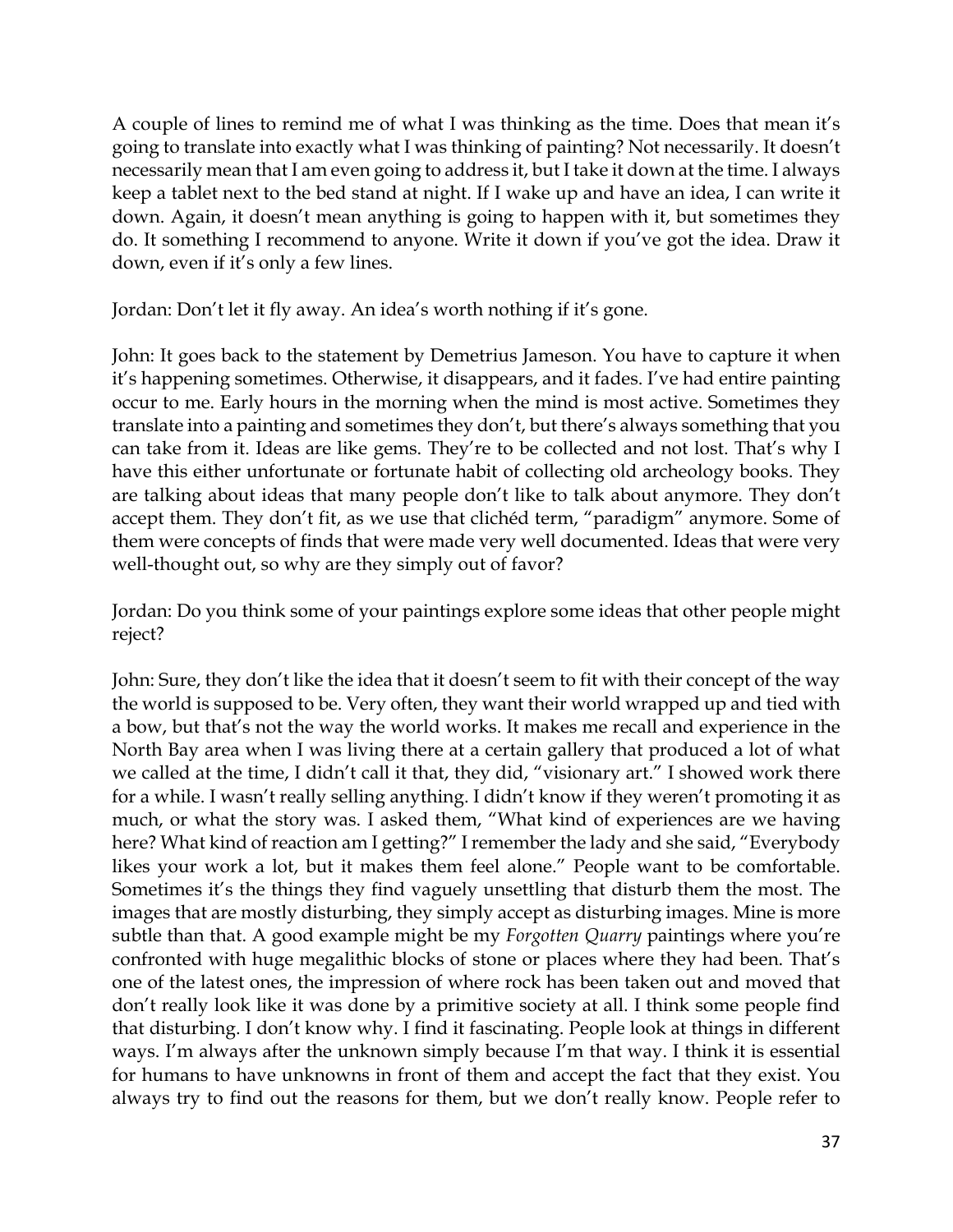Occam's Razor often: "the answer is usually something simple and easily explainable." I say, "Occam's Razor works every time except in the times that it doesn't." The answer does not always come down to something fundamental and simple. A lot of times… I know in archaeology and geology, they use this thing called reductionism where they try to make things seem less than they are. Usually that happens in terms of dating certain things or in analysis of geological events, turning what appears to be a large titanic event into a series of vast, small ones. It doesn't always work by any means. People often find disturbing in a way because it upsets them. They want their world to be just so. They're happy with that. I remember being at a dinner at a director's house who was a friend of mine in Los Angeles, John Milius. He did the Conan movies, *The Wind and the Why*, *The Roughriders,* and some of those other movies.

### Jordan: Oh wow.

John: His guest that night for the group that his wife belonged to were interested in Egyptology. His guest was Zahi Hawass who was the director of the Giza plateau. I had the interesting situation of sitting next to him at dinner. I think he knew intuitively that I was not of the bent to look at a traditional manner at Egyptology. I remember one fellow saying across the table from me, "Why do these people think they need to have alternate explanations for these things? Why can't they just be satisfied with what we think we know already?" I didn't know how to respond. Today I would be far less likely to remain silent because I simply don't care. I cared a little more then, I'm afraid. I should have said, "because sometimes that is just plain not enough." Sometimes you have to ask questions.

### Jordan: Why settle for 90% of the answer?

John: If that. I remember talking to an archaeologist who spent all of his career at one site, Nineveh to be exact. We were talking about alternate ideas about archaeology, and he basically said, "Well if you want to know about archaeology, you ask an archaeologist." I said, "If I go to the doctor to get a diagnosis, if I'm not satisfied with that diagnosis, I'm going to look for another opinion." I have a right to do that. The thing was, he didn't have a broad knowledge. Admittedly, he didn't. He knew about Nineveh. He didn't see or make connections in the world. For me, it's all about referencing. That provides a general feeling. That feeds my art. What comes out is a result of this cross-referencing, finding different places in the world that seem to have similarities and understanding also when they don't. You get a panoramic sort of view in a sense of the past. Does that make me supremely knowledgeable about the ancient past? No. It's about asking the questions rather than getting the answers. If we ask the questions, it's about the way we process information. That informs not only my interest in the past but how I paint. It's asking questions.

Jordan: Do you think you're asking yourself those questions or more so the viewer?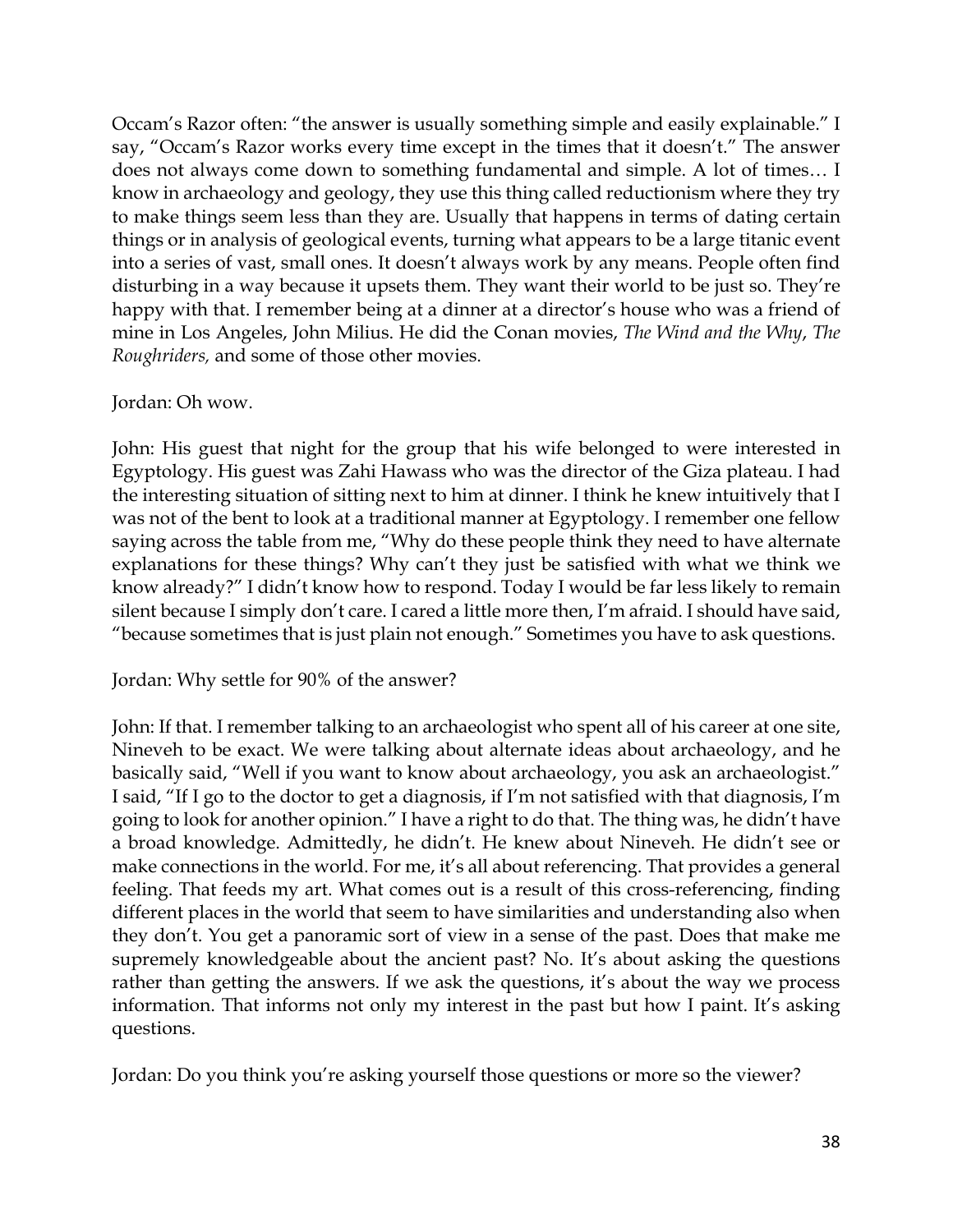John: I'm asking myself first and primarily. Beyond that, I leave it open as a window for the viewer. In the back of my mind, I want the viewer to look at this and make questions also. They may come up with different answers, different ways of looking at it, simply because they're different people. I don't want to beat them over the head with a stick and say this is the way I think it is. I put certain images and things. I juxtapose them. This big painting that you saw, *From the Ashes of Angels* was from a book with the same name. It has all sorts of cultural references in it. Possibly some that I'm not even aware of. It's putting them all together there. It's not telling people this is the way things were and this is what happened. It's putting them together and asking questions. What happened? Do we simply deny the existence of this because it doesn't fit the way we think, no. That's not the way I work. It's allowing yourself the opportunity to be wrong, always. I tend to check the box often at the bottom that says, "all of the above" and leave it open for that. Put as an answer also unknown, if I'm not really sure. I've talked to too many artists and archaeologists and people like that who are so sure that they have the answer. "We're pretty sure we know this and we're pretty sure we have the answer for that." When they really know nothing. They think they do. As Tommy Lee Jones said in *Men in Black,*  "People think they have a good bead on things." But they don't. He [then] says, "Imagine what you'll know tomorrow." That's a really great little scene in that movie. It really defines the whole concept of what's going on in the universe. In our world at least, our perception of what we think we know as opposed to what is. The nature of what we call reality as opposed to actuality. I'm not going to get into a whole bunch of that. Did that even begin to address your question?

Jordan: I think so. I think it helps. Another question that I have is: do you think your paintings conflict each other ever? You present an idea in a painting then another painting [conflicts.] I'm sure it's a wonderful process of it could.

John: I really haven't even considered that. Maybe that is something I accepted myself is that they all kind of related in some way. But, I'm always open to there being some contradiction there. I don't see how ultimately it could contradict itself too much. In the sense that it's all part of the creative process. It all comes from me. It's putting stuff out there. Again, since I'm not trying to give anyone a pat answer for anything either visually or conceptually, there's not a lot that can conflict too much. Everything relates to everything else. Even the paintings that I've done that I've done that you've seen that were somewhat abstractions relate to the stuff that I do that isn't. It all is part of the same thing, ultimately. It has a connection. There's a continuity. Ricardo refers to it as something he had found that I had apparently written down. I don't really know where is comes from or if it even came from me at this point called "Careful Continuities." I don't remember writing it. I may have been thinking of something at the time. I write down a lot of stuff. I'm not really. It's careful continuity for me, and it's a subconscious careful continuity because I don't really think about that when I paint. I think I do it automatically. It's just because of the way I think. So, there is a connective process there.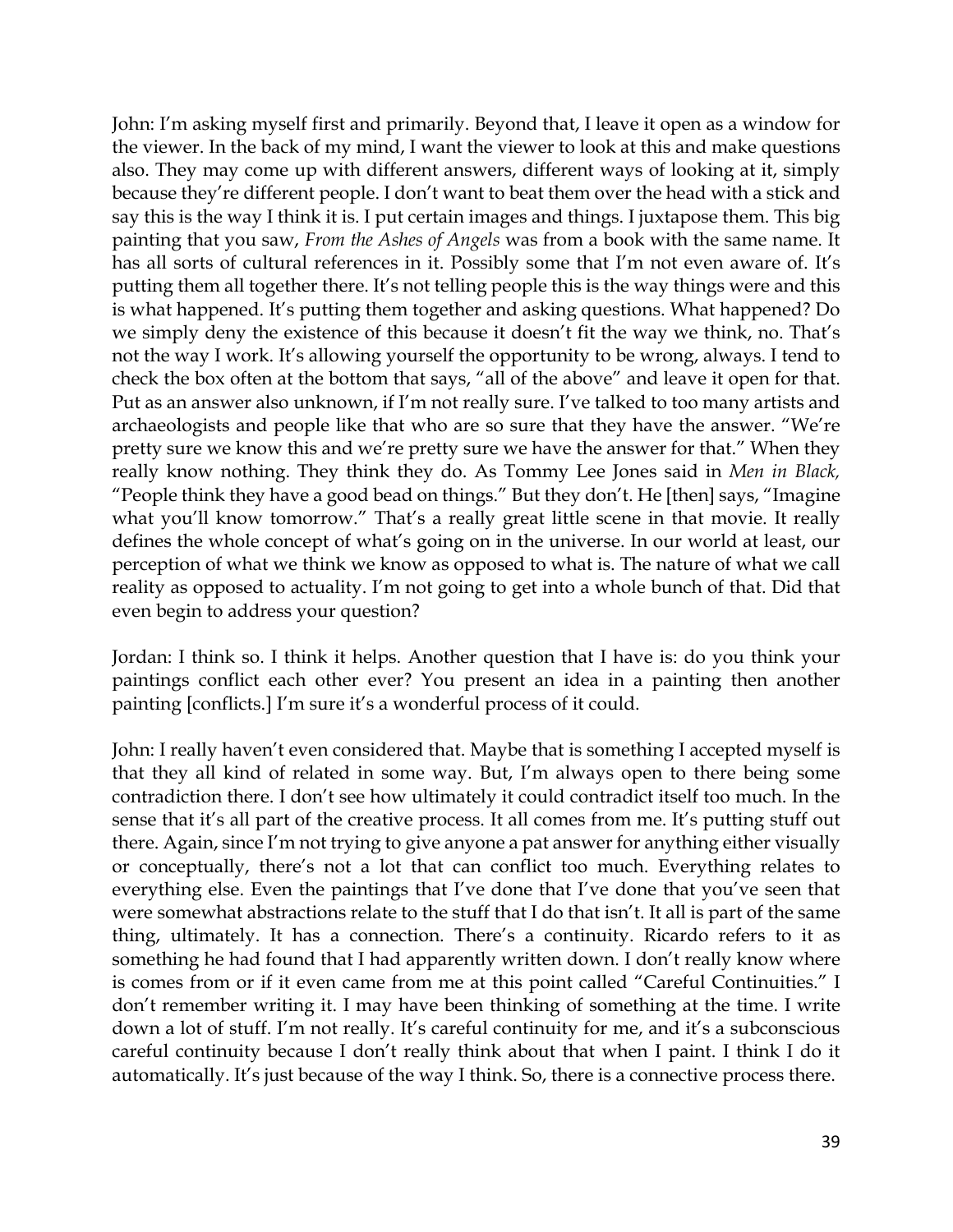Jordan: Beyond, just how you create paintings, is there ever a goal, like a collective goal? Sure, you want to ask questions, but I think we all hold our own ideas of what a painting should be. Do you think you ever have sways of what you want people to believe in these paintings?

John: Only in a very general sense. I'm more interested in people getting what they want to get out of a painting. Just as I'm concerned with what I am thinking when I explore into it. I don't want to say to people, "You have to look at this painting in this way or that way." Your way of interpreting it and the way you see is just as important as anything that I put there that was what I wanted to see. That's part of what I do. Like I said, I don't want to beat people over the head with a stick and say you have to think this way about my paintings. It could be one of the reasons I've avoided getting too, I call it putting too much excruciating detail into the paintings. I put detail into it, but it's a detail according to me. I do it as much as I think needs to be used to convey the idea. If I had gone a different direction and decided I wanted to produce technically and very fine detail that would become the focus of the work. Or as I have said before, I always thought Chuck was a little too close. I don't want to see every pore in the skin, you know. There are some people right now… And actually thankfully, they're getting back to this: the technical process of painting and learning how to use the materials. Instead of this thing where the less able you are the better you are which seems to be part of the art world these days. There are people that I saw some work being done from Italy, people who were studying there, young artists who were really getting into the involvement of construction painting almost… They're almost like Velazquez, Rembrandt in being able to pull these images out in extreme detail. They're immaculate. I remember one fellow especially by the name of Jordan Sokol who was producing some really wonderful images studying in Italy getting his visual education there that were very, very fine. That works is very fun. They're very fun to look at. That doesn't work for me and the way I work. I appreciate what they're doing very much. I don't know if I could do that or bring myself to do that. Who the hell knows? I just haven't gone to that point. Every process is different, and you find… This gets back to process. How, finding a style. Style and I have been asked or have been told by certain people, "I'm trying to look for a style." Well style is not something that you look for, it's something that at a certain point, you realize you have. If you're looking for it, maybe you're looking for something that may not be a part of what you really are. You're going to be about something else. So, paint. Learn the tools, learn how to, whatever you happen to have to create what you call art, learn. Learn the tool and the trade. After doing it for a while, you'll realize this is what I do. You'll be at home. If you want to learn something else and try something else, by all means, do it. But don't be concerned about having a style.

Jordan: Just do it.

John: Just do it. You'll find out far more that way than trying to delve into things that may or may not be part of what you are.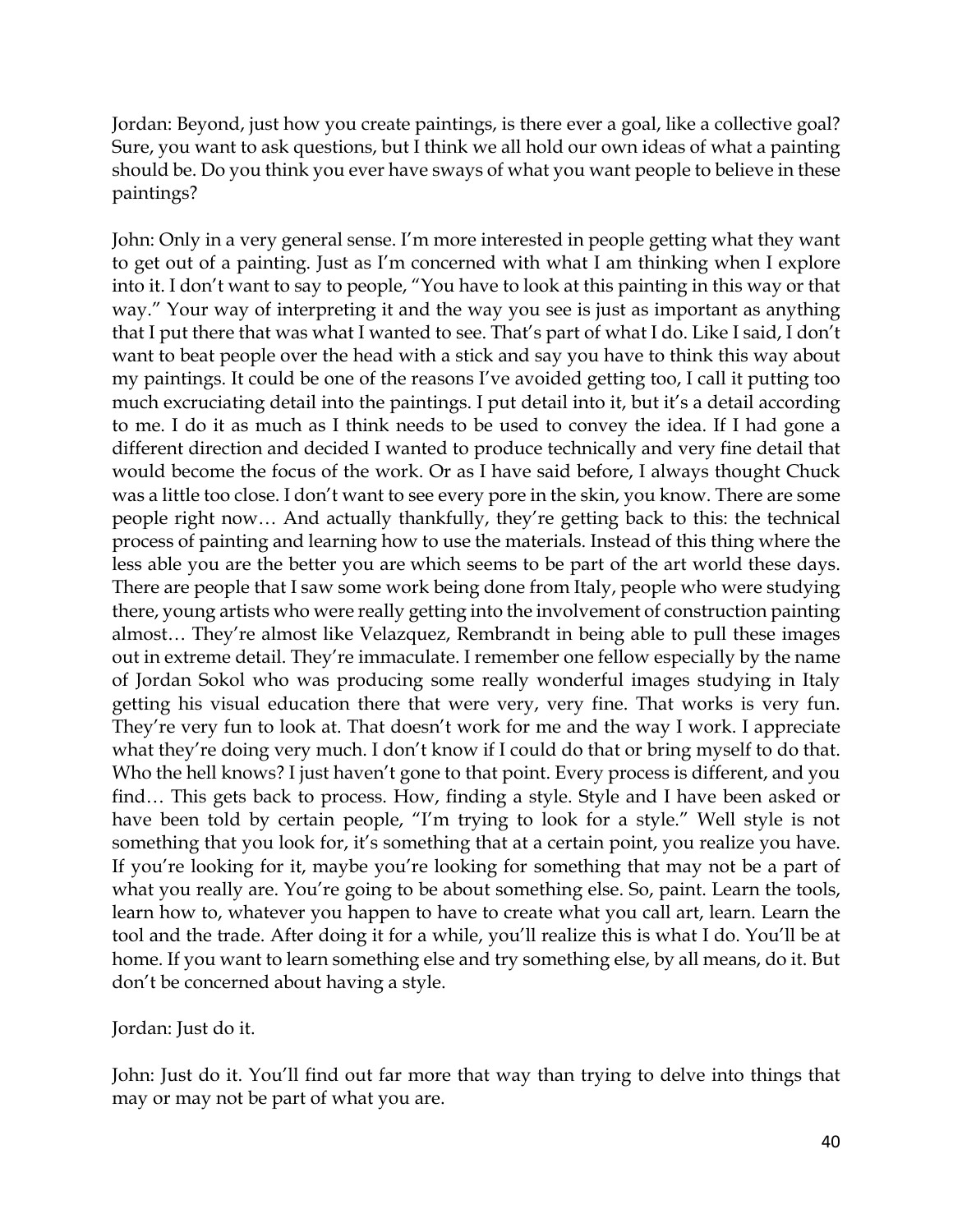Jordan: I imagine [people] often get caught up in trying to copy someone else's style.

John: Oh yeah. They become little carbon copies of what they were studying. Now, you'll find it in a lot of different areas. In the regional landscape painting, you'll find people will study under certain people. You'll look at a painting of theirs and find that every brush stroke will look exactly the same. It will look very much like those they were taught by. It just leaves me as cold as it does as attempts at abstraction with no knowledge of reality. I'm going to do an abstract painting, so you throw a bunch of painting on a canvas. Wherever it lands is basically it. You might discover something that way. That's part of learning how to see also, but I get the feeling that a lot of these people just put stuff up there that really didn't have that much thought in it. Some do. I just feel it's good to know the tools that you're working with and to know how to use them. Painting still does exist. Now that we're seeing a return to that in a number of areas, I have people who are getting tired of some of the not just bad stuff that's coming out but the redundancy. One bad things trying to repeat another bad thing that doesn't work. You can only do so much of that. Eventually people go "euugh" Whereas in painting, for me, especially the way I do it, each painting is a new experience. It's a new journey, a new experience which makes it sound really Augustin. It's important to me. That's the way I look at it, an exploration. An exploration into my own mind, my own thought processes. As I say each one is different and creates its own criteria for completion. If I'm not paying attention to that, I'm really not painting.

### **Interview 3 - August 7th, 2019**

Jordan: We're here back again. I'm Jordan DeGelia with John Oberdorf, and we are continuing with our third interview on August the 7th. I would like to start off with John recalling a story that he told me from which a lot of his work share a common theme.

John: Jordan, to begin, we've talked about how early experiences and images are important. Even when you're very small. Maybe especially when you are small. They're more poignant. They're vivid in your mind. If you're in special places or situations, they stand out. My experience growing up in at a very early age in Panama had a very early effect on my later paintings. We've already talked about most of those. One of the ones that I didn't really talk about happened in the same area. My association, my understanding of it occurred probably a couple weeks ago from this conversation. I was recalling different places I had been in Panama. A lot of it was sparked by our conversations. This one turned out to be very profound for me, because it was a place my dad brought me to visit called Fort San Lorenzo which was established in 1587. It was attacked eventually by Henry Morgan, the pirate, who took it over and used it as a staging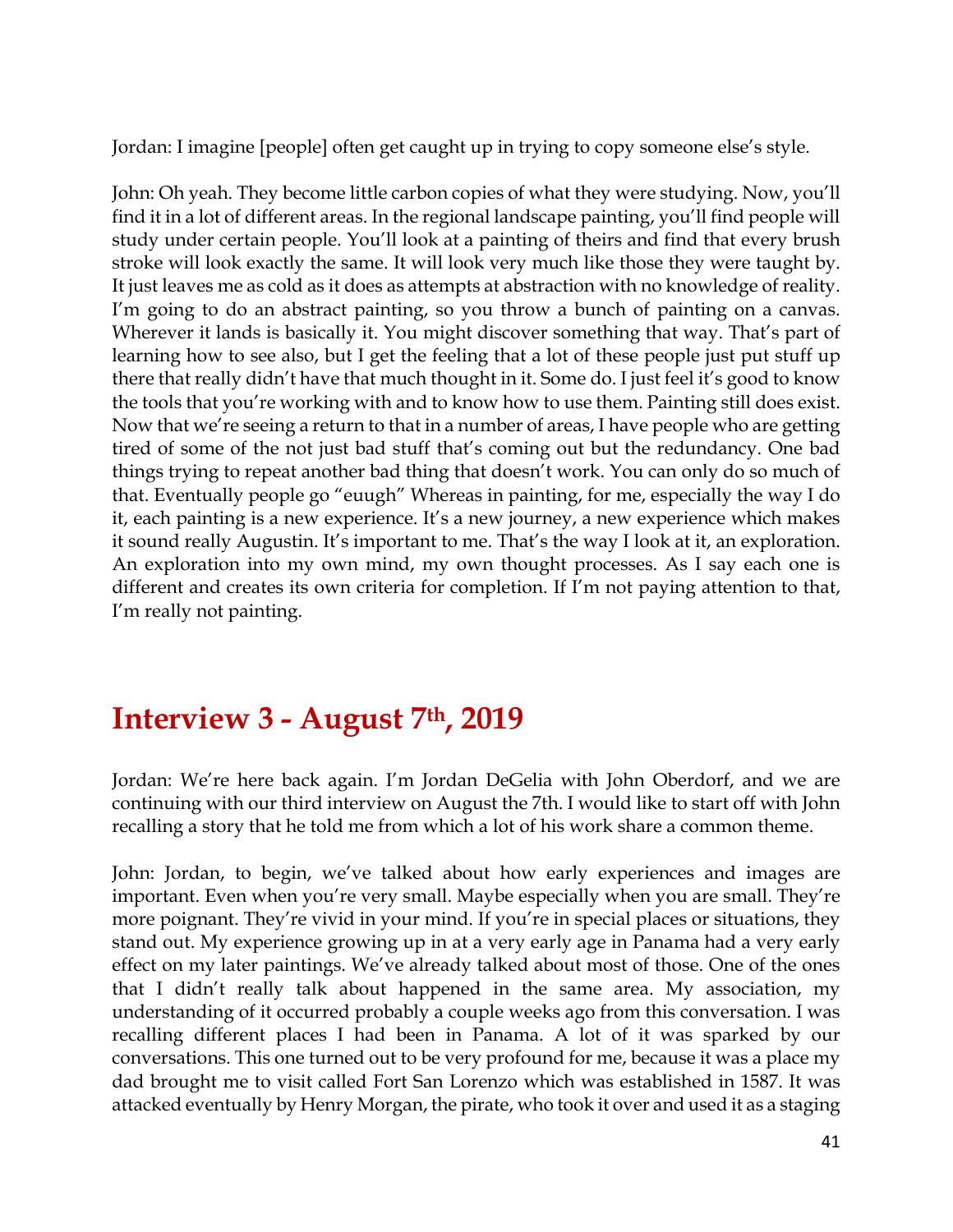area to attack Panama City which he held for a short period of time. Over the years it was fought over. I don't remember the last time it was in use, but I think it was in the 1800s or something like that. We went there to visit and it was essentially a ruin, talking 400 years old. I was about three years old. I was looking at the structures and the bricks and the moss clinging to the bricks, so it was breaking away. I was thinking that this was a place that people had been, but a troop of Panamanian soldiers marched by. I remember asking my dad, "Do those guys live there?" He said, "No, they're just practicing marching here on the grounds. I didn't say anything else, but it was kind of a non sequitur to me. I wasn't making the connection between that these were soldiers and this is a fort. They're living, but they're not living in the fort. Why are they here at the fort? Then I started looking at the fort. The fort meant more to me because it was still there, but it was in decay. It looked as it was, really old. I realized a couple of weeks ago. I made the association finally that this is one of the places people have been, but no longer are. I'm very attracted to places like that. It's a constant source of, I guess, wonder to me, in a way. Where the earth is in the act of reclaiming things that we put on it which it does constantly. Only we don't really notice the progress. So that really made me realize it had a big effect on a lot of the imagery I produced later. Just as watching my dad take off in the C-47 runway gave me this sense of expanse and distance and time and geometry. So, this place showed me examples of the structure and geometry that we put there is assimilated back into the land essentially. I wasn't thinking in those terms back then, but I had a basic sense of questioning and focus, a wonder about that sort of place. That stayed with me, and I realized that really was my first association with places that have fallen into disrepair and are breaking down. I still find them very fascinating as you know.

Jordan: Have you been back to Panama to see that fort?

John: No, no I haven't, but I did look it up on the internet and found just about the place where I was standing in the photograph. There are the old brick arches and everything and the lawn. I know pretty much where I was. That was pretty interesting.

Jordan: Has it changed much since you remember it?

John: Actually, it looks, to what I can discern, not much has changed. It hasn't of course, It's been, huuugh, 64 years since I was there. That in itself is a very strange feeling. I think it takes in some cases, a long period of time to break these places down. When they're totally abandoned, they become reabsorbed.

Jordan: Humans make such a big effort to keep things from being taken back. Preservation.

John: In places like that, special places. In other places, we have a tendency to totally take them apart and put up cement structures. Depending on where we happen to be. It shows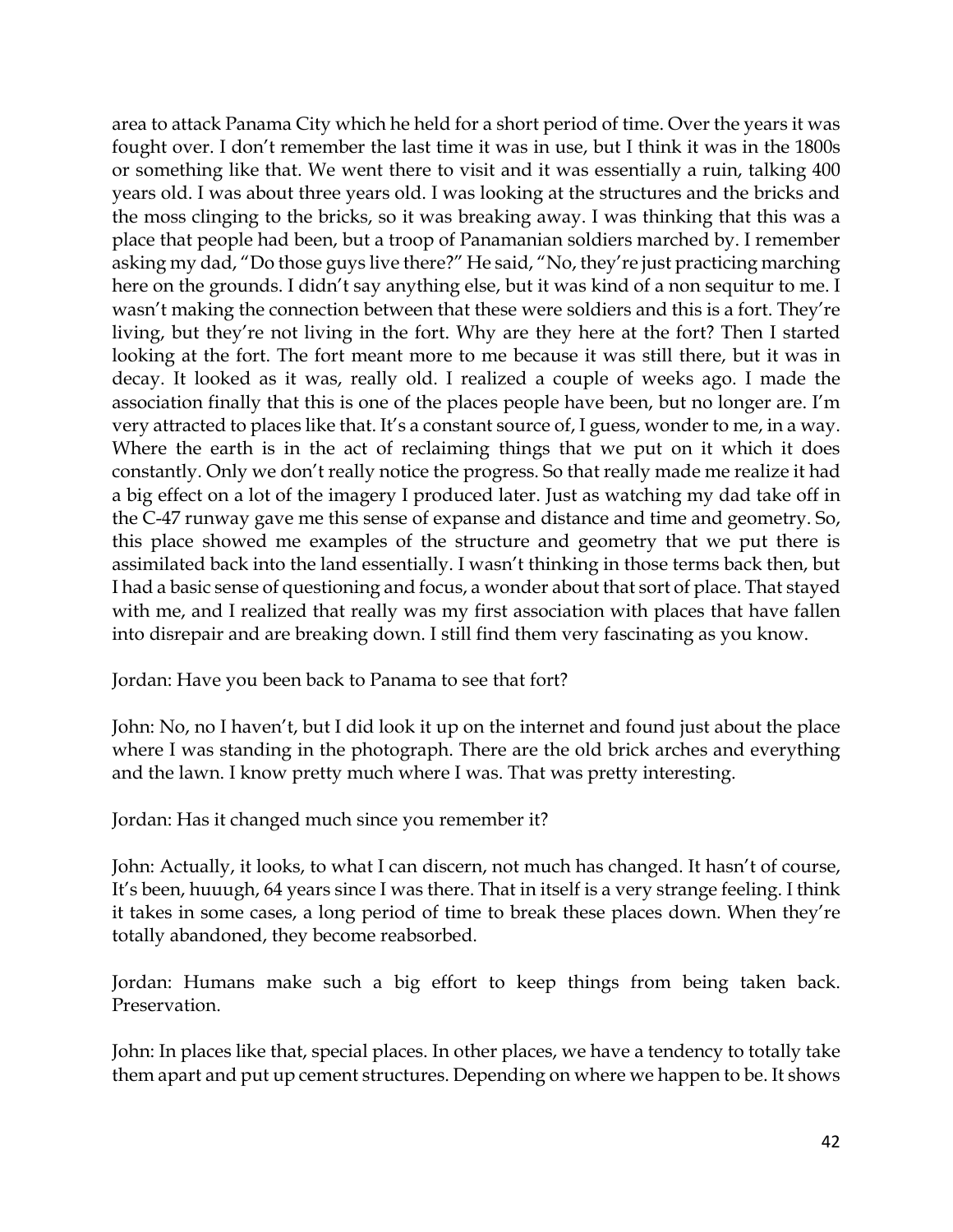you about the changing nature of the earth and the geological processes and how they work on any material that we use. Obviously, it's been a factor in what I do.

Jordan: Your art really comments on where humans have been and how they interact with the world, but it's always an effect after. Very few, I've never seen any of your paintings that show the construction of something. It's always someone coming across something after.

John: That's really true. To make a statement like that is to state that I know exactly how things were built or the methods that were used, and I really don't. In many cases, we assume that we know, even our so-called experts, when we don't really understand. Maybe getting in our heads maybe people in the past knew things that we don't know now. Or had a different basis for understanding nature. Somethings that they say look like magic for instance, is probably just the science we don't know. I'm fully on board with that concept. There you have that little piece of my history that I can add to the other stuff. It was a lot of early on experiences that affected what I do. I'm hoping almost now that this has started happening that I'll come up with almost more things. It kind of started the process of reaching into your backlogs in your brain and remembering certain things. Which is kind of exciting in a way, getting reconnected with your early experience.

Jordan: One question I have from this is do you ever imagine what the structure looked like before you take it apart and show it in most of its components?

John: Yes, but I always remember my concept of what something might have been maybe entirely different from what it was. Who knows where these images come from? When I do stone blocks, who knows what they might have been used for. We have these structures at places like Baalbek and Lebanon up to twelve hundred tons. We know some of them are bases for structures that are above them. Some people think that the Romans built the huge blocks of stone and put them there but it's not Roman architecture. It is something far, far older apparently to me and a number of other people. It's very easy to attribute things to somebody that you know and it's convenient, but it doesn't always answer the question. I leave it up in the air. I don't know, but as long as we're asking the questions. That's what a lot of my painting are about, asking questions. I'm asking a question in terms of content and process every time I approach a painting. I don't know what's going to happen, and I like that.

Jordan: You want your paintings to cause people to question?

John: Or ask questions because that's exactly what I'm doing. I never want to beat people over the head with a stick.

Jordan: You don't learn that way.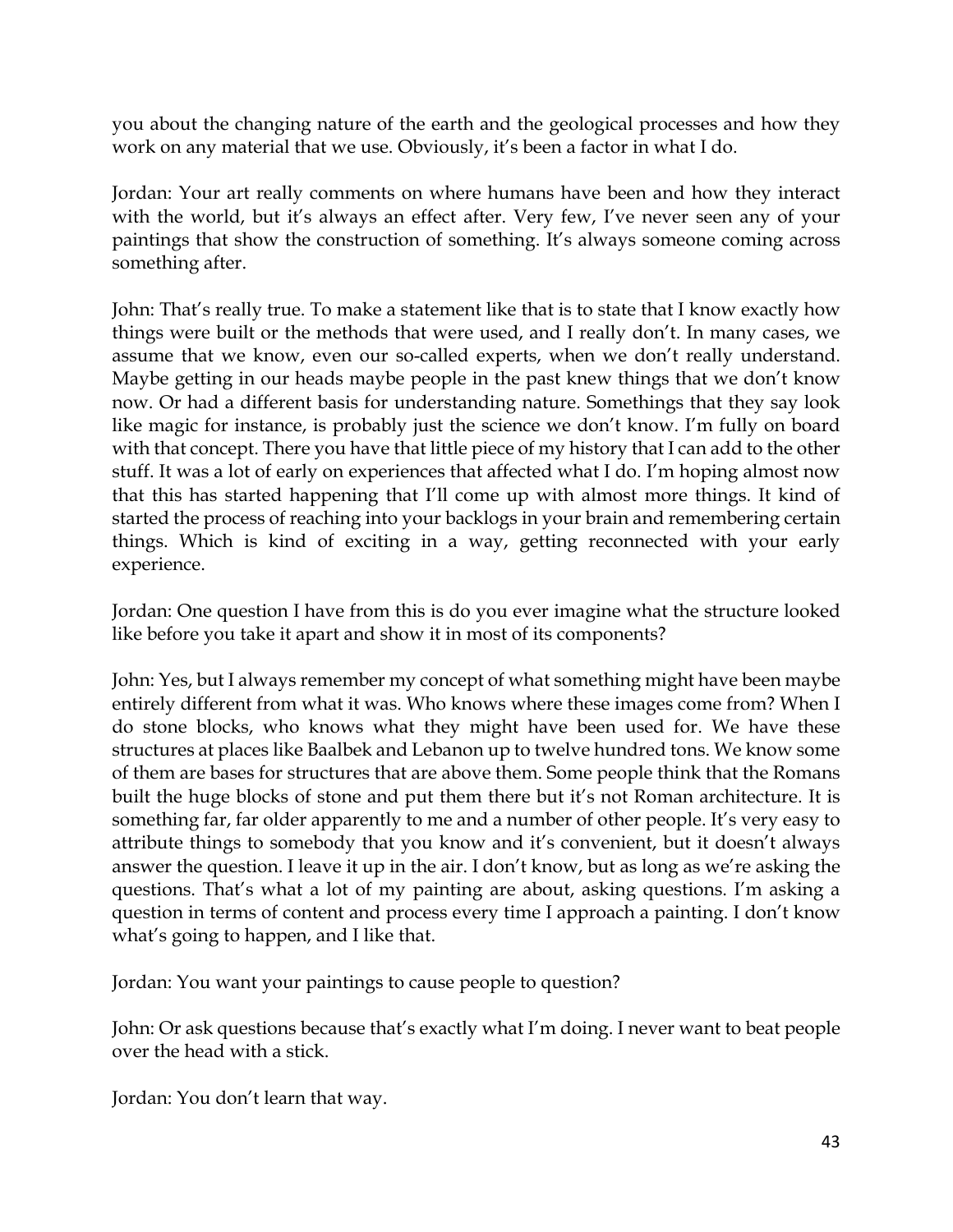John: No, not at all. It's kind of like the statement made by Václav Havel, former president of the Czech Republic, who said "Seek out those who are looking for the truth; run away from those who have found it." I'm asking questions. I might have some suggestions on certain things, I think they apply, but I don't have the answers. That's what my paintings are about. They're windows into a perspective.

Jordan: With a lot of us, there are just answers that we will never find.

John: Undoubtedly. Humans always need to have unknowns in front of them. We like to find what we consider to be answers, but if we run out of unknowns and we run out of questions. What are we? We sink into stasis. Stasis is the first step toward decay. I don't think the human species is about that. We're about continuing on, hopefully. Finding more things and asking more questions. It seems like a natural process to me.

Jordan: Do you think your paintings could fit in an overall collective of describing the same world, or do you think they could exist in different realities?

John: I would say, both. You'll find in my painting things that relate. You will always find things, one thing that relates to another. Yet, they could be completely separate in some ways also. I like to think there is a visual cohesiveness in what I do. I think there is, but I'm not conscious of that when I paint. Maybe that's why that is because I'm not worried so much about… As we discussed earlier, I don't worry about having a style. I think that comes naturally to you. It's not something that you strive to have, it's something that you recognize or other suggest you have. I'm not very focused or aware on every brushstroke that I make from the standpoint that this is my style, so I have to paint in this way. Not at all. I go where it leads me. I'm compelled to do something. It's an instant sort of expression. I think that gives life to the paining. I see a lot of paintings where people have learned from other people and have adopted their quote unquote "style," and every brushstroke it the same. It starts to look gimmicky in a way. They also learn a certain style of mixing their paints. Every once and awhile, I'll look at a YouTube video. Somebody is going to teach you how to paint a landscape. You look at that and they're mixing their colors and every dab of paint is in the proper place on their pallet. They're mixing one color into another. It looks like a machine. I don't paint that way. My colors, my pallets look like a battlefield. It looks like someone threw a mini hand grenade on the pallet and blew everything up. I'm just going immediately for whatever color or effect that I want. I know I waste a lot of paint that way and so be it. It's there to achieve a purpose. This is one of the reasons I started my pallet paintings because I figured I liked what I was seeing on the pallets. I stopped using the paper pallets and made those boards and gessoed them and started mixing paint on those and turning those into paintings. I've got a whole pile of pallets here. Every once and awhile, I'll pull one out and see something, and it will become a painting. Again, that goes back to learning how to see. Remember the Demetrius Jameson statement: "Remember Johnny, drawing is just learning how to see."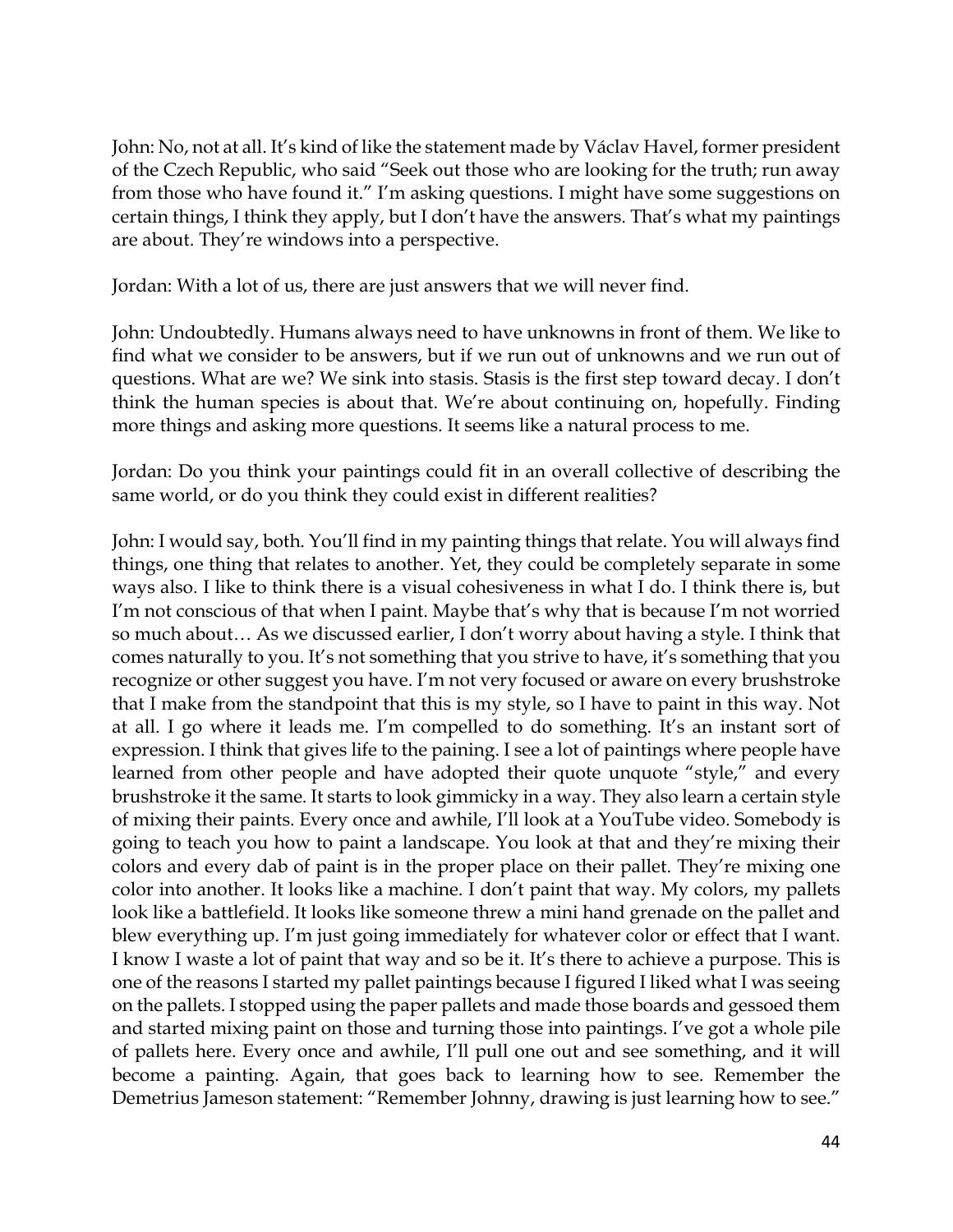Painting is also watching what's there. Sometimes, things are already painted and you don't even realize unless you take a look. Then you say, "a-hah!" I love the "a-hah" moments in painting. The only moments I don't enjoy so much is the finishing off when all sense of creativity has essentially been accomplished and there are items that you have to take care of to make work. That becomes a little more tedious. On some paintings, I actually make a list of certain things I want to address because I don't want to forget that I need to do that. But that's not part of the creativity. Not as much as in the sense as the original exploration. Did that answer your question?

Jordan: It did more so. It's very interesting hearing your comment on style. For people to focus so much on trying to replicate their own style, they are almost copying what they think they should be doing.

John: Absolutely. That's not painting so much as it is an act of replication. I just can't do that. I tried it once. Boy, did that not work. It's not the way my mind works. It's probably why my work lends itself to, I call it a different type of Surrealism. It does have that air to it, although not in the traditional sense, most of the time. Ricardo might have another name for it. He probably does, but I'll let history [decide that.]

Jordan: That's just for the art historians. They're the ones who get to decide all the labels in the end.

John: I am not thinking what particular category I fit into when I'm painting. I just don't do that. It's all spontaneous with me. I tend to produce fairly evolved imagery. It all starts out in a very spontaneous way. It's what I do, discovery. That's what the tools are for. Every time you approach a canvas, there's something waiting to happen on it. I have done and can do paintings that have plans for them, pre-set preliminary drawings. I can stay fairly close to that if it really works, but very often, almost always, something changes along the way. I can start out with sketches or an idea, but it always changes. All towards getting to its own end, the fulfillment.

Jordan: When do you feel satisfied with a painting?

John: It's really hard to say. Not to associate myself with Michelangelo in any way. I always remember the movies *The Agony and the Ecstasy* when Pope Julius comes to Michelangelo and he says, "Michelangelo, "When will you make an end?" He goes, "When I'm finished." How do you know when you're finished? Well, you just kind of know. At some point, you maybe realize, you maybe beating on a dead horse, as they say.

Jordan: Even, on the same note, Michelangelo has some work that he just never [finished.] He just did not fully carve. It brings the question: Was this intentional?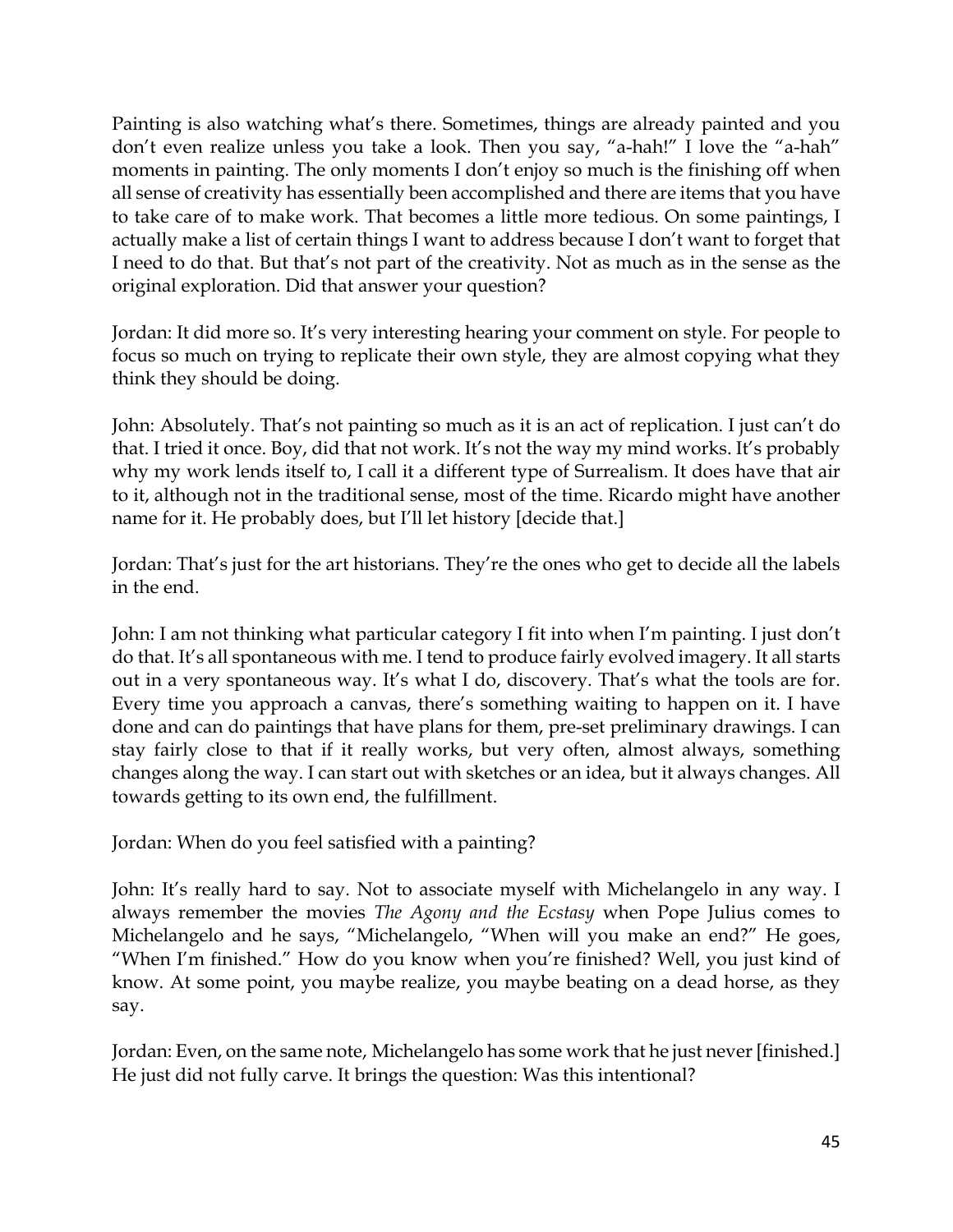John: Ricardo and I have talked about this before. For his day, it was very advanced. It looks like he thought this is what this needs to be, and he didn't need to go any further than that. To do that would make it something else entirely. It would kill it. I found some very interesting things in some of his sculptures. I've seen where they almost look like studies. I remember looking at some terra cotta figures done by Bernini at the Palace of the Legion of Honor in San Francisco many years ago. These were studies for larger sculptures. I looked at them and thought, that's really weird. That foot is almost as long as the entire shin. Then I realized later that these were studies, basically, and he was concentrating on the foot. It made for some very odd-looking figures. I think Michelangelo did this also. Ricardo and I, I discussed one with him once where there was a leg sticking out of the rock, one of these evolving pieces. It looked like the foot was reversed. It was the left leg, but the big toe was on the left side. I thought, that's odd. He suggested that he may have just been using that as a study. Some of them were and some of them were finished pieces as well. It looked really odd. We have to pay attention to things like that because it's fascinating.

Jordan: Have you ever dabbled with that in your own artwork of trying things out that are very unconventional? I guess it kind of goes back to your idea on the rules of art.

John: Rules are meant to be broken, but you have to know the rules. When I do that, it's not as a study. It's always destined I think as a finished project on its own in a sense. If I were drawing a leg with the foot reversed, it would to be a finished product, and I would have done that purposely just to throw the viewer off. That's how I would have done that. It would not just be a study or a study within a study or something like that. Even then I simply don't approach it like it's going to be a finished product. It's just a drawing. I go where it takes me. I guess that's one of the reasons we look at certain human figure studies or gesture poses as finished works. They become finished works some time later. If there's is a student producing them, then they're studies. Later on, we look at them, if somebody has achieved a certain notoriety, we look at them as finished products. Who's to know where one becomes the other? It's all a matter of human perspective after all. I've done certain drawings where I wanted things to begin and end rather quickly. It was a gesture essentially. Certain paintings like that also. The most variety you're going to see in my work comes from the pallet paintings. I have the one back there of Athena's head on the wall you've seen which is a completely different piece to the one next to it which is very abstract in many ways. Neither of them have anything in common with those two on the wall that you're looking at. It goes where it's gonna go. Those are pallet paintings. I really love doing them because anything can happen. In fact, in my stuff, anything can happen in pieces that I'm concentrating on the canvas also.

Jordan: That's for sure.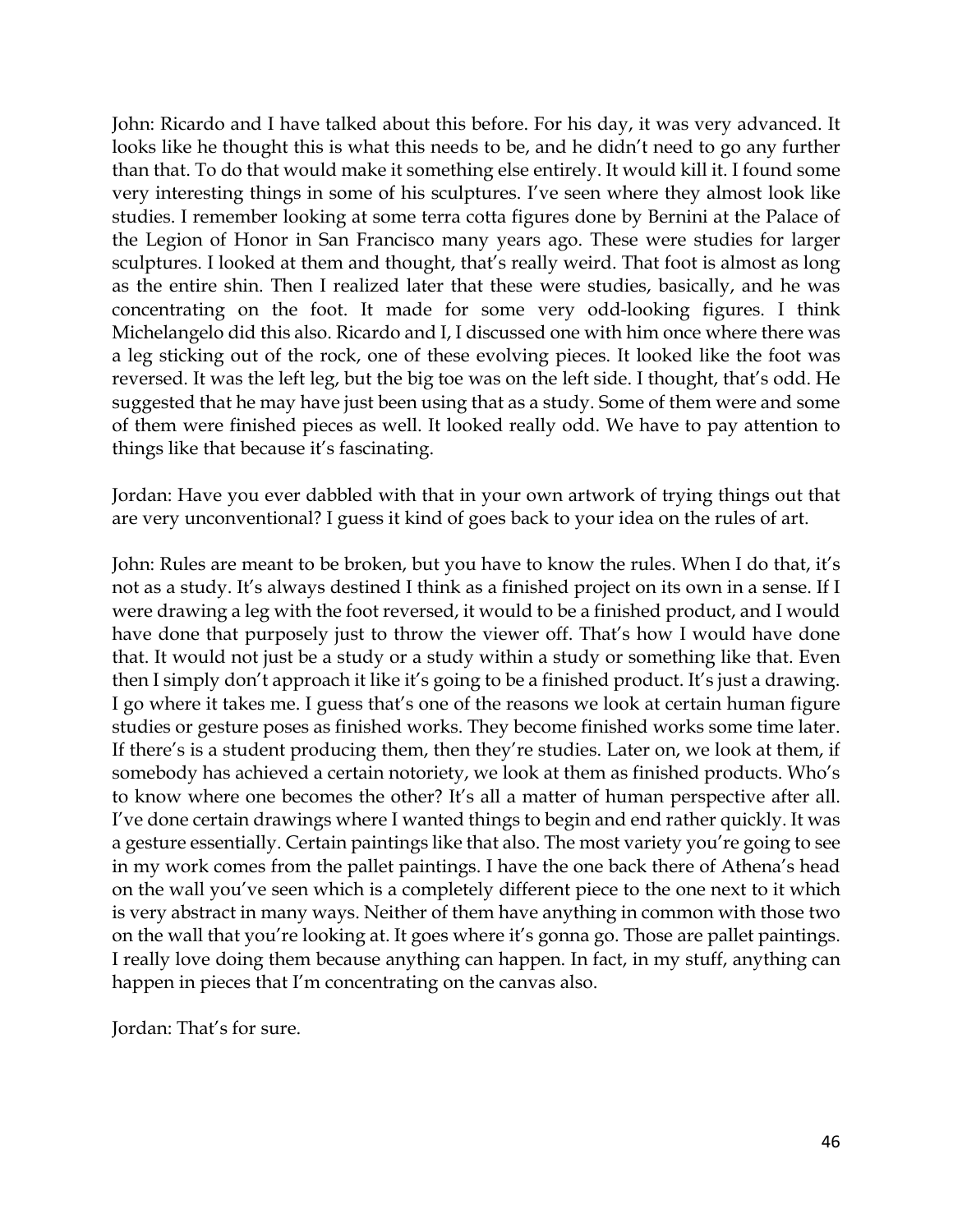John: It's in a different sort of way with the pallet painting even though the themes, if you want to talk about themes, there is a relationship and a certain constant of focus that you're probably going to find.

Jordan: Another interesting theme I have seen in a lot of your work is the idea of the desert and the ocean. They're often very similar, but your paintings often use them.

John: It's an interesting thing that. I tend to be… I really love the way water moves. They're all obsessive sorts of things, basically. I'm kind of a desert rat by nature. I love the desert. I'd be very happy to live there. I don't think I could live by the sea, but I like being there on occasion very much. Then, I realize, it's part of the same thing. The desert was the sea at one point. I'm constantly going back and forth. You probably saw when I showed you the first two paintings when you came in today, The *Old Roads* piece and the *Forgotten Quarry.* Not much to do with the ocean as we know it today. I found myself because I had been spending so much time on that ocean piece, the Argo one that I found myself more interested in going back and doing a few more *Forgotten Quarry/Old Roads* pieces. What happens next? Well I guess I'll go back to my nautilus painting and finish that one off. But who knows what will happen. Eventually, it will probably be after the show we are working on right now. I was just given some really nice heavy stretcher bars. You can see them in the corner there leaning up. They're six feet long. They would be making a square canvas which would be the biggest that I've done thus far. I have enough for two big pieces that I'm already thinking about in the back of my mind as possibly companion pieces, not a diptych or anything like that. Two pieces that more directly relate to each other in some way and might have a come theme.

Jordan: That might be interesting to do the same scene covered by ocean versus by desert.

John: That might be something to think about.

Jordan: The ocean and the desert are the same force in that they can cover things up. Things are hidden that are unknown because they are inhospitable to humans.

John: They are very intriguing and very compelling and yet inhospitable at the same time. That's a good way of putting it. That might be a very interesting approach for that sort of thing. Who knows where it's going to go? I really don't. You need a springboard for some of this. One idea leads to another. I'm all about the evolution of ideas and the unfolding of things on the canvas. I can't bring myself to… It puts me in position as I've said before very often of painting myself out of situations that I have created for myself, paint myself out of a corner. If paint myself into trouble, I have to paint my way out of it. That happens on a fairly regular basis, but that's part of the process, making it work. To do that I have to be, sometimes, ruthless in things. I've painted out imagery in certain paintings that I have concentrated on for several weeks because it just plain didn't work. You have to be able to do that, to make the thing happen the way that it is supposed to.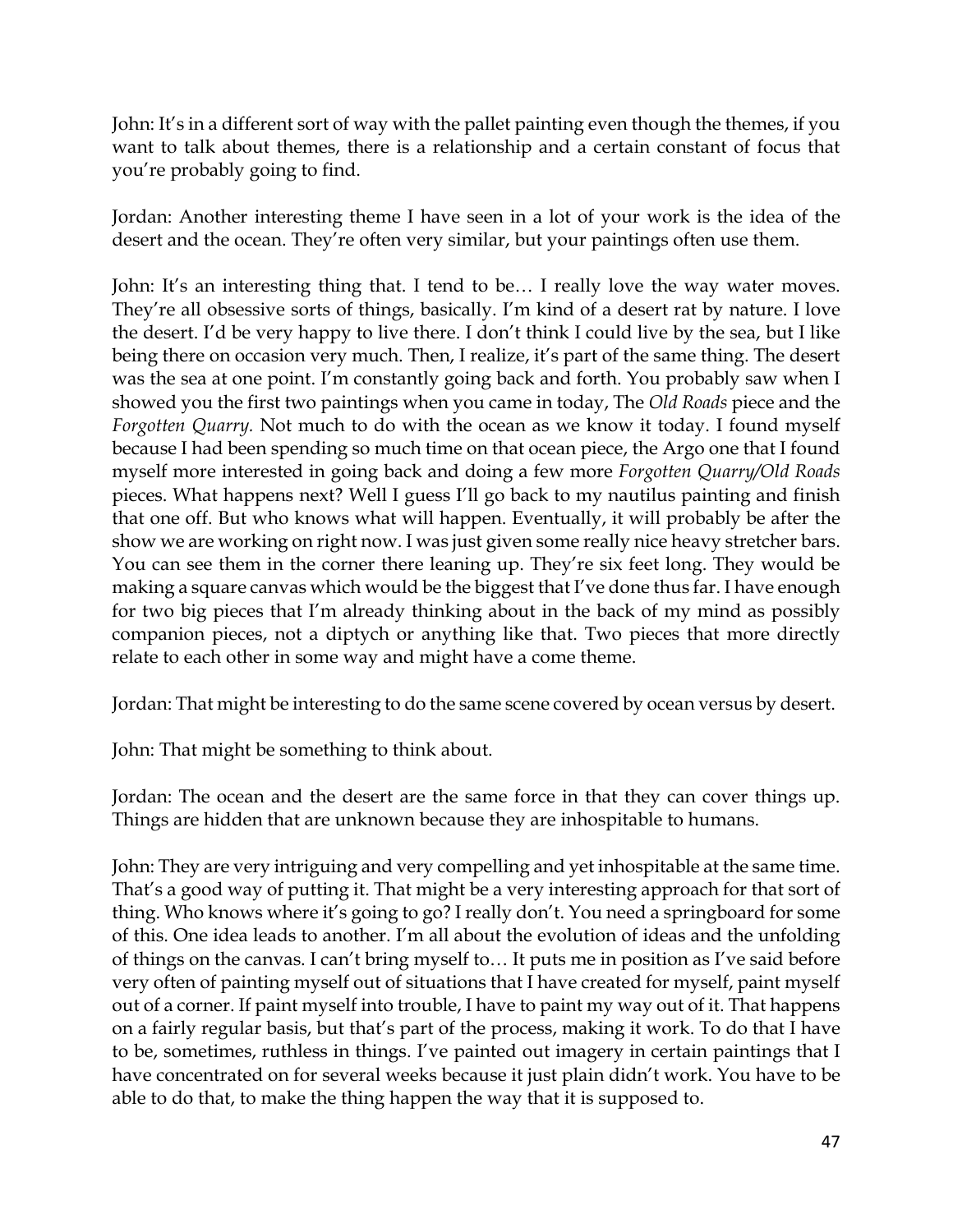Jordan: Going beyond just the ocean and desert theme, one thing I think that's very vital to civilization, is that you don't include things like plants and nature. Farming is the backbone of human civilization as well, but that's never depicted. Why do you think that is?

John: It is very rarely. The only time I really depict foliage essentially is when I'm doing a basic landscape like an Oregon landscape. Then I do that. It took a long time to get me to use green. And that basically with oceans. I guess looking at… Well I remember Allen Monroe telling me once, he was a very Oregon state professor who did some very fine abstract work out of one of the Midwest's abstract expressionism school. [We were t]alking about landscape painting in Oregon, "John, the Oregon landscape is very seductive." He was basically saying be careful when you get into that. Because first of all, everybody and their uncle wants to paint your basic, flowery or tree covered landscape and the barn. You could use that as a springboard to something else, but it becomes in a sense too much of itself very often. It doesn't have the… foliage just doesn't produce the defined forms that I'm looking for in the impressionist sense or the *plein air* sense which is fine. I learned from that. I learned more about how to push paint around and use more impasto effects which I do a little more of now than I did in other work because I was able to apply it to. I had actually started doing that probably in about 1995 occasionally using thicker paint in certain areas. When I started doing some of the Oregon landscapes, I started doing a lot of it. It was fun to learn, but I did a whole lot of Oregon landscapes and seascapes that I just couldn't stand. It just… I had to really be psychologically involved with a piece to make it work. I don't know how many paintings I did of Mount Hood. I don't want to do it anymore. When I did Mount Hood, I found very often it was devoid of snow. I was more interested in the mountain, the structure of the mountain than the snow cone. Everybody wants the white painting of Mount Hood in the back, okay… It just didn't really do much for me. The ones that were more successful of Mount Hood, I got from imagery later in the year after all the snow had melted. Foliage is not something that I spend a lot of time with. On occasion, I do. I have a painting that you've seen called *The Sacred Journey* with the figure. It definitely has trees, and brush, and stuff in it, but that was kind of necessary for the theme that I was working with. That was one of those paintings where I had an idea to begin with. It started out as a little drawing I was doing and evolved into a larger piece on board. I can paint foliage; I just don't do it very often. It just doesn't address my focus as much of the workings of geology, the forces of water, the forces of acting on stone or rock. I guess that's where my mind goes.

Jordan: I'm just surprised because I would think of, especially in Panama, the idea of the jungle reclaiming all these stone structures.

John: It does, but in that case, I'm not as much as concerned with the jungle as what it's doing to the stones. That's how that seems to work. If I were putting it in there, it would be blocking out the stones I want to look at.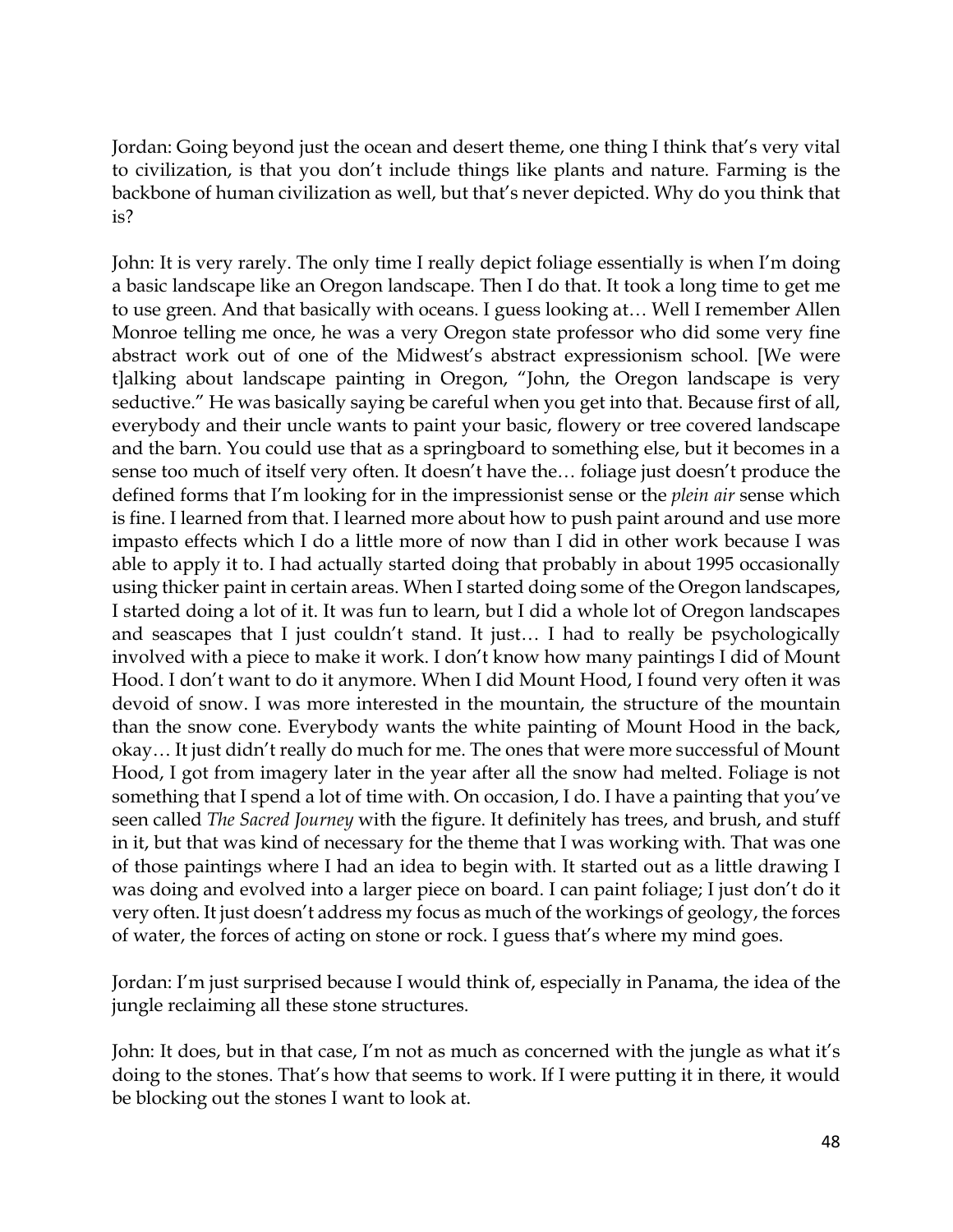Jordan: Very fair.

John: It's not as though I haven't considered it, doing ones involved in that like the moss and the brush. I guess I go where my tendency is, basically. For better or worse, that's the way it happens. We'll see. I'm open to lots of things. Anything can change. My focus might change tomorrow. I don't think so.

Jordan: That would be an interesting twist.

John: It certainly would for me. I don't know if I could survive the shock. That's essentially why I don't… I find the foliage always blocking my view.

Jordan: That's a very interesting way to think about it because so much of… I guess it depends on how you view earth reclaiming. I guess plants and stuff haven't been a constant on earth. They are still a rather new idea.

John: They don't really… They can change almost overnight whereas the process of change that I'm looking at, while it's interspersed with huge events occasionally, like when we talked about the uniformitarian as opposed to catastrophism theory. I am both, a uniformitarian and a catastrophist in a sense, because nothing happens on this earth for a long time then something happens. And then nothing happens for a while. I don't know why one has to be one or the other because both are what's going on. In the middle of all this, plant life changes overnight. Look at the way ivy grows for god's sake. You can't keep control of it. It changes rapidly. That's about the best way I can address this question.

Jordan: Is there anything in your artwork you think you would be able to express the way you want it? Perhaps just a topic that just never seemed right to fit into a painting.

John: I find things that I already put in that don't work that I take out. Ideas that I don't think would work? Yes. Because I'm not sure, it goes back again to my very earliest beginnings in Panama when I told you the little story about all those orange crabs on the beach. I don't know how the heck I could effectively capture something like that. It would have to be an explosion of color on the canvas that would have to be very abstract. [It] would be the only way that I could express it, and I don't think I could even begin to deal with what was there. It was what the experience did to my mind that had the most effect. Of course, at the time I wasn't even considering replicating it or drawing from it to produce a work of art. I was only two and a half years old at the time. I look back on it now, and I realize that even now if I were sitting there watching that happen, I wouldn't know what to do with it. The only thing you can do is sit and watch in amazement. That's how that seems to work. That would be difficult, [the] sort of things would be difficult to put into a painting. Or if I tried to use it, it would probably become something other.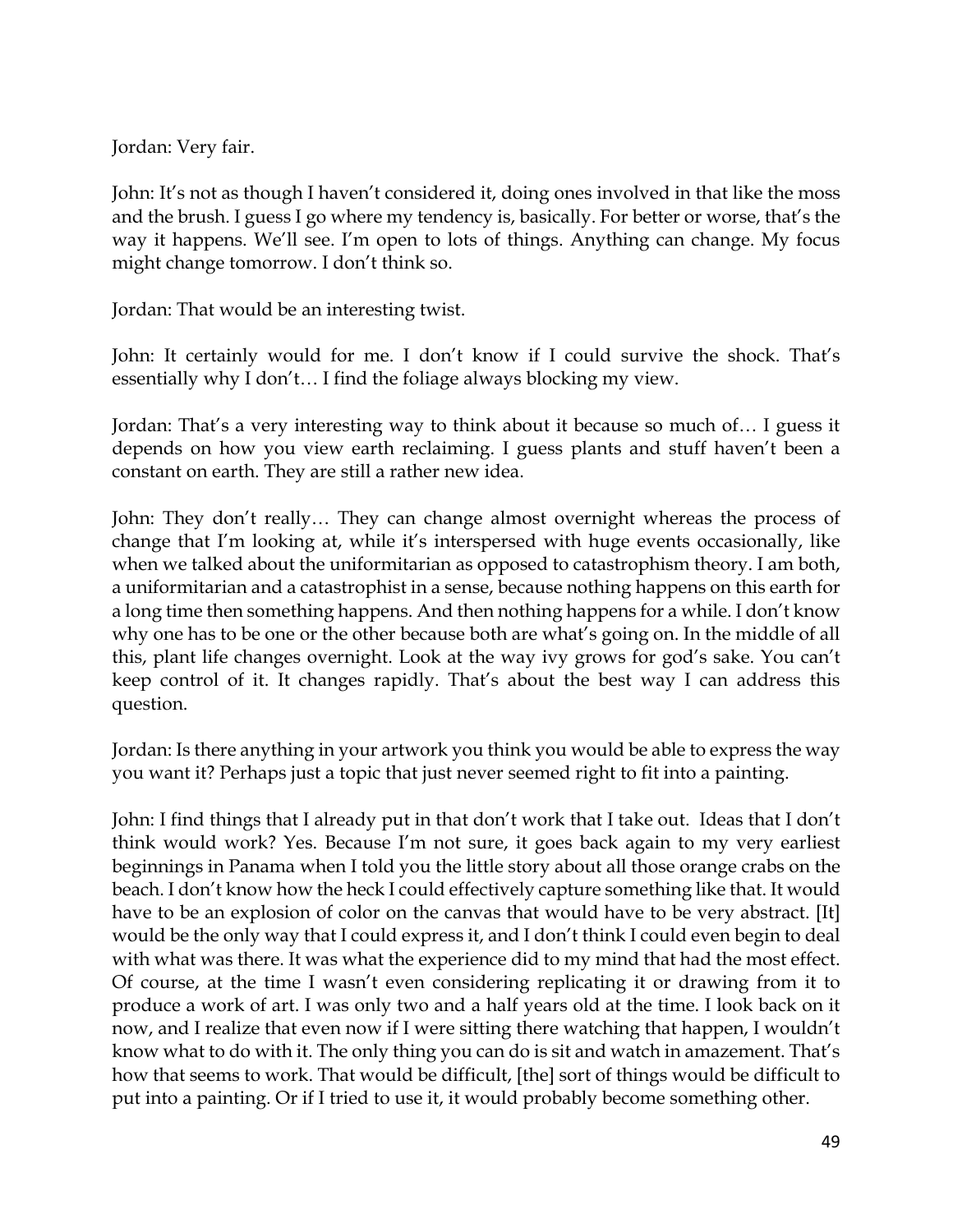Jordan: Yeah. I'm trying… In my head I have such, I really like that story and the idea of the crabs just set a picture in my mind. For me to see you turn that into something else, it almost… I would never be able… It would change how I imagine that scene so much.

John: I don't think I would want to do it because it would change my experience so much or my view of the experience. It was so profound in its own way for what it was that… For those who live there on the beach and see that on occasion, it maybe just *passé* for them, "Oh this happens all the time." When you're two and a half years old and you've never seen anything like that before, that's a totally different experience entirely. And no, I had nothing to relate it to because I didn't have much of anything to relate to anything. I wasn't old enough, but I knew that was different. I don't know if I could, I don't know that I could address that particular thing. There may be others as well, but I don't spend any time really thinking about those. I just go with what's absorbing me and my focus at the time. Then it is, it becomes your focus and obsession. That's how I finish paintings or at least move them through as I'm looking for what I call "a window of opportunity" in a painting, something that is speaking to me that needs to be worked on. Then it's a matter of seeing something that isn't there yet. Painting it, the act of painting, has been done almost before I put the brush on the canvas. I spend far more time looking at a painting than I do painting on it. It happens pretty quickly, but it's all that time looking and contemplating. But that's part of painting too. It's a big part for me, maybe the biggest part in a sense. Then, when I know what I need to do, I can call forth immediately all the things I learned way back when and do it quickly and naturally and put those principles to use.

Jordan: It is very interesting to think about the different ways we see and depict and what we are. In a lot of my work, I try to depict things I've seen from memories. It's very interesting to think of how trying to depict something can kind of detract from your own idea of it.

John: It's easy to get lost in the concept of process. When we become subservient to process… The more we become subservient to it, the less we're engaging our creativity very often. It's not always the case, but a lot of it is like that. Process to me is something that I use naturally from what I learned along the way. Once you know how to use the tools and that sort of thing, your instruments of production, shall we say, you should be able to call those forth without even thinking about it, basically. I learned how to mix paints, that sort of thing. But it was something that I realized fairly early one that I had an ability to get the color that I was looking for and not concentrate so much on a process while doing it. It's what looked right. For some reason, I'm able to… If I'm looking for a certain color, I'm able to find those colors that I need to mix to produce that. It's having a basic understanding of the color spectrum. How we move from warm to cool and back. Which is why I like certain paints that I can use that transfer from one to the other very readily. There are a couple of pastels produced by Gamblin that I like very much. Violet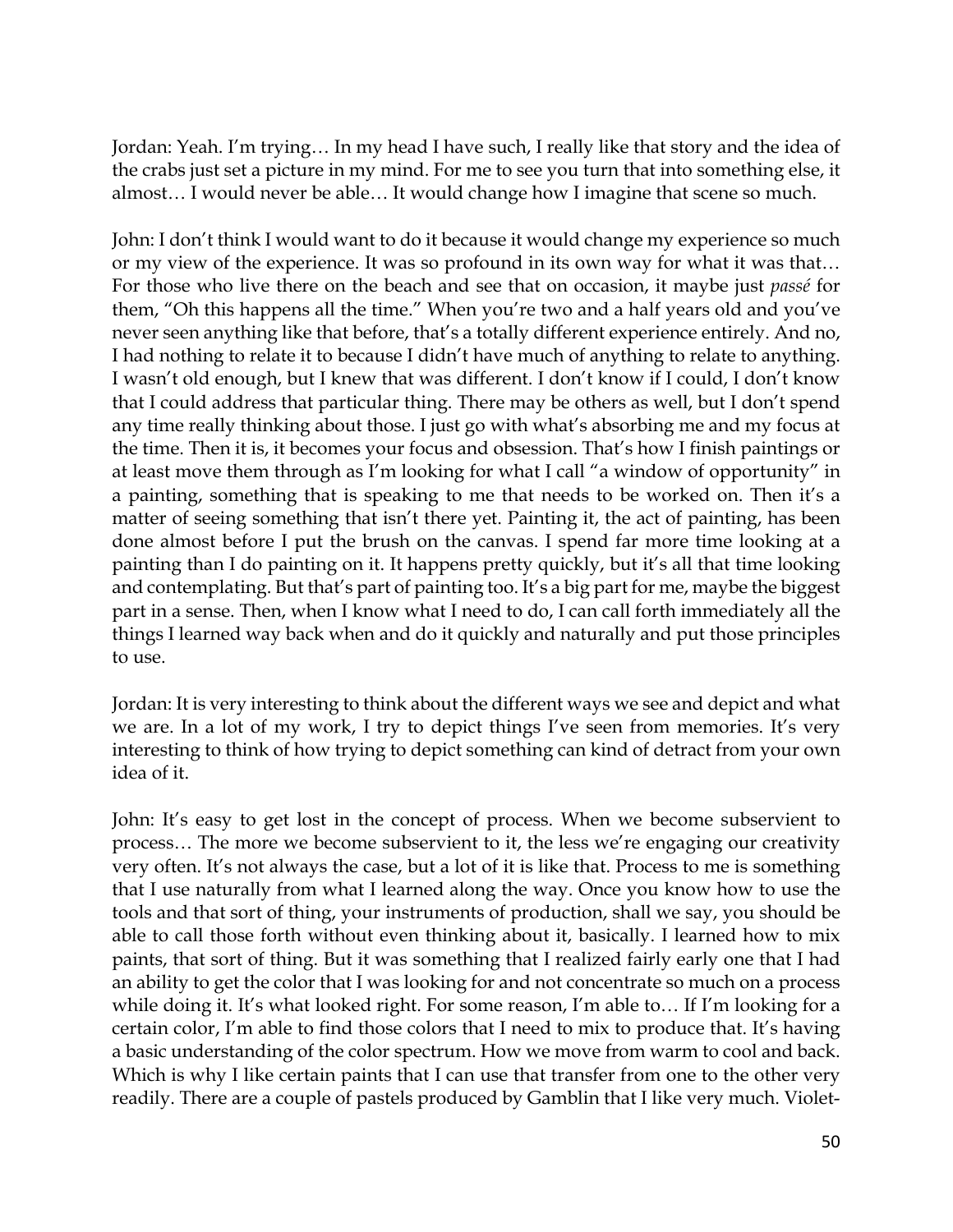gray is one of them and a couple of others as well that are easily used in both cool and warm patterns. All I know is I have to mix a little bit of this, and I can mute it in the cool framework or little bits of muted in the warm. It works perfectly for that. Usually, I add a little of this and a little of that. I do it until it just seems to work. I actually don't know how I got onto that.

Jordan: Still interesting nonetheless. Mixing paint is a skill that some people [don't have.] Even in high school when I was taking an art class, some people didn't know how to make orange, purple or green.

John: Part of this so-called process is, I think I may have mentioned this once before, when I try to analyze the way I paint, I've finally realized I don't really know what I'm doing until I've realized what I have done. The key is to realize that you've done. If you don't then you're totally lost. It's not like I'm flying blind. It's just everything is a question. You finally realize what's going on, and you work towards that. You make the decision yourself as to whether it's working or not. Anything else you will leave to the eventual viewer. Let them figure it out, that's for them to figure it out, not me. Which also gets back to the idea why I focus on what I do. Some people might ask, "Shouldn't you be doing more socially applicable content?" Don't you owe it to [them]?" What the artist owes is immediately to themselves and what they're concentrating on. If they're not doing that, they're not doing anything for themselves or anybody else. That's why we look at other people's work. That's why they become important. Why do we read about the famous writers in history? Those people believed in the idea of their own ideas. Whatever worth you may be! I don't believe in absolutes because I have always found as has been said before, "If you compare yourself to others, you will always find that there are those who are greater and lesser than yourself." You have to be your own favorite artist or musician. Part of that is being able to be critical of what you're doing, to be able to give yourself the kick in the rear and the pat on the back. Sometimes you're the only one there to do that. I've had to do a lot of that in my life. I've always been kind of an outsider when it came to the art scene. That's just my nature. That may have been for the best really. I just have always felt ill at ease around the art scene as it were. It's part of getting back to what my dad told me about his conversation with Thorton Wilder about him seeing a lot of young people who want to be writers but very few who wanted to write. It's about the act of doing rather than being about something. People who want to be about something will hang around situations that are about that. They may read a lot about that, they may learn this and that and any other thing about, but if they're not involved in the physical act of doing the thing, they're not really a part of it in a sense. I don't spend a lot of time thinking about that. It's just the way I am which almost makes me seem antisocial which I'm not. I get along very well with people. I have a little trouble with the species sometimes, but people I like a lot. It is an obsessive sort of thing. There are various states of dysfunctionality in the human species. Some of them may not be all that bad. It takes a different type of perspective to produce paintings, art, music. It takes a certain view of the world and yourself in that world to be able to do that. No matter